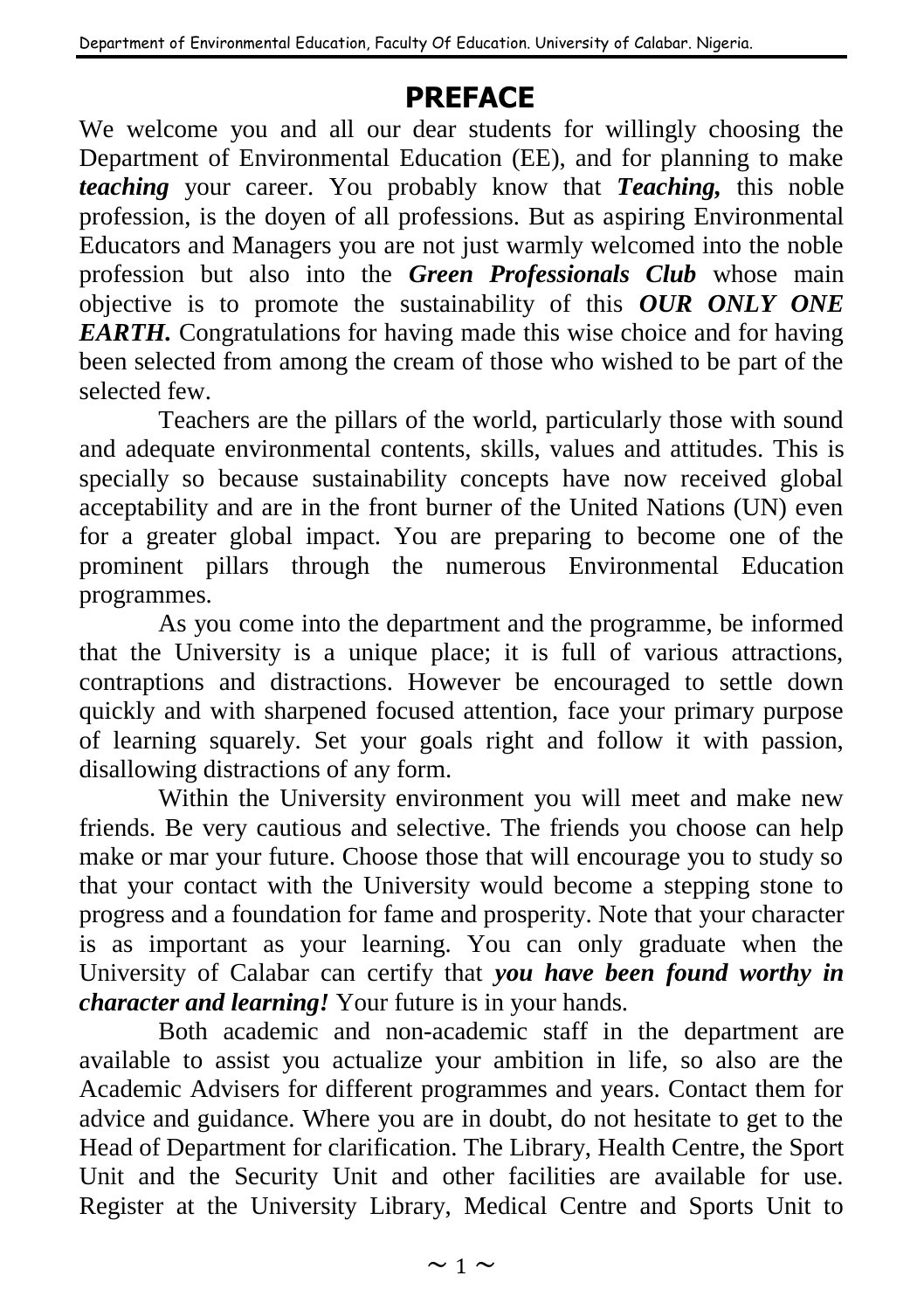enable you access available facilities in the University environment.

The administration of the University gives the students topmost priority and is very open to their complaints. Classroom administrators are also available everywhere to assist you throughout the day.

As Environmental Educators and Managers in training, you are urged to always acknowledge GOD first because He who create the environment also put you there as a steward. You must respect and obey the University rules and regulations. Pay all your school charges at designated banks and not through any agents. Register for all courses as stipulated. Attend all your lectures promptly. Be transparent, obedient, hardworking and honest. Be inquisitive and ask questions. Note that there is zero tolerance for cultism, examination malpractice, unruly behaviour and corruption in any guise. Read the University student handbook and be conversant with the rules. Stay properly adjusted to this academic environment and grow from strength to strength with God's direction and guidance.

## **THE VISITOR AND PRINCIPAL OFFICERS OF THE UNIVERSITY**

## **VISITOR:**

President Mohammadu Buhari GCFR President and Commander-in-Chief of the Armed Forces of the Federal Republic of Nigeria

## **THE CHANCELLOR:**

HRH [Dr] Alhaji Mohammadu Kabir Umar, CON The Emir of Katagun

## **PRO-CHANCELLOR:**

Senator Nkechi Justina Nwaogu

## **VICE CHANCELLOR:**

Prof. Zana I. Akpagu[ BA; MA; PhD; PGDE]

 $\sim$  2  $\sim$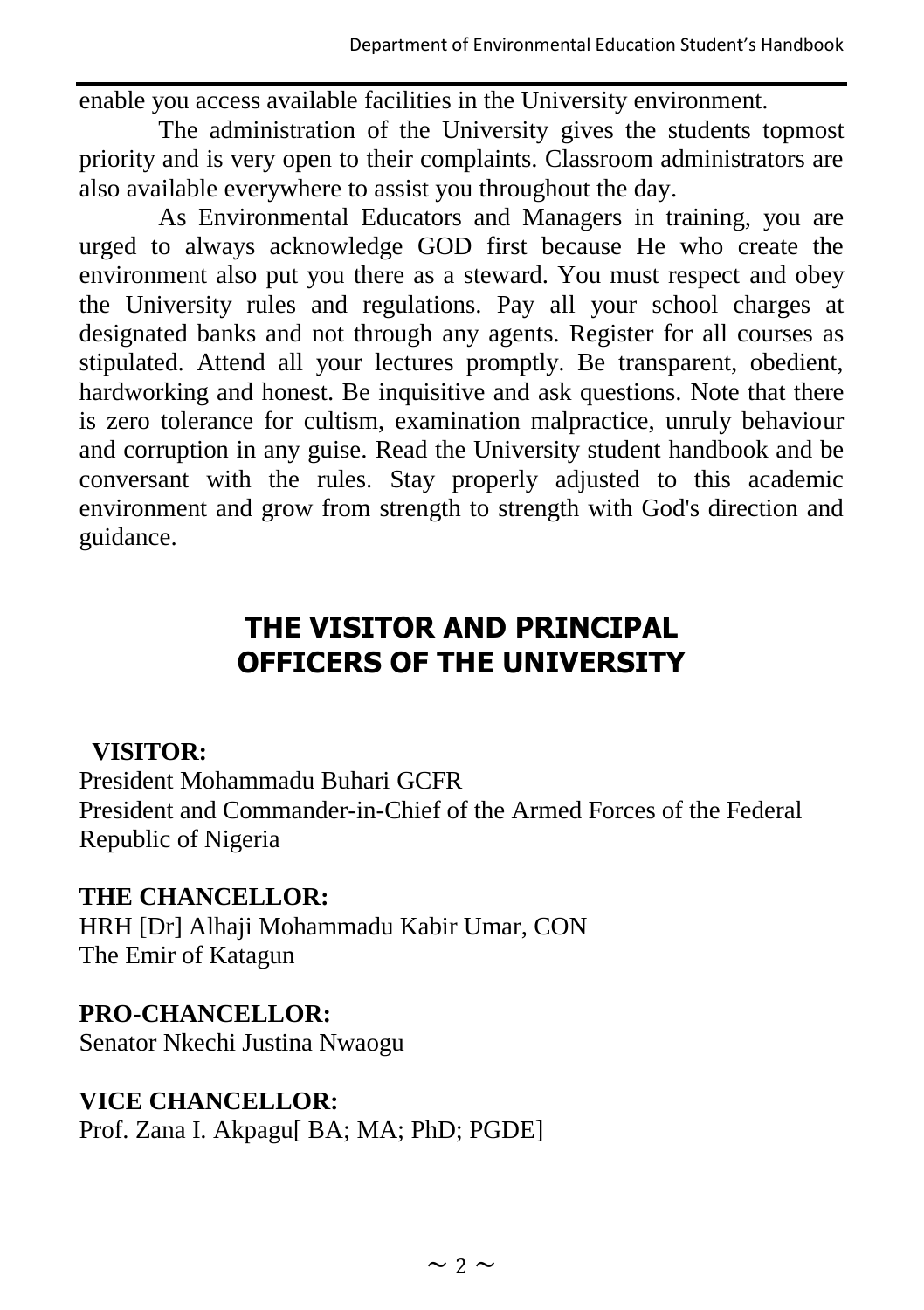# **DEPUTY VICE CHANCELLOR [ACADEMIC]**

Prof. Nden Ayara

## **DEPUTY VICE CHANCELLOR [ADMINISTRATION]**

Professor Maurice Asuquo

## **THE REGISTRAR**

Mr. Gabriel Egbe

## **UNIVERSITY BURSAR**

Mrs Beatrice Ifeanyi Igwe

### **UNIVERSITY LIBRARIAN**

Dr Nkoyo Bassey Edem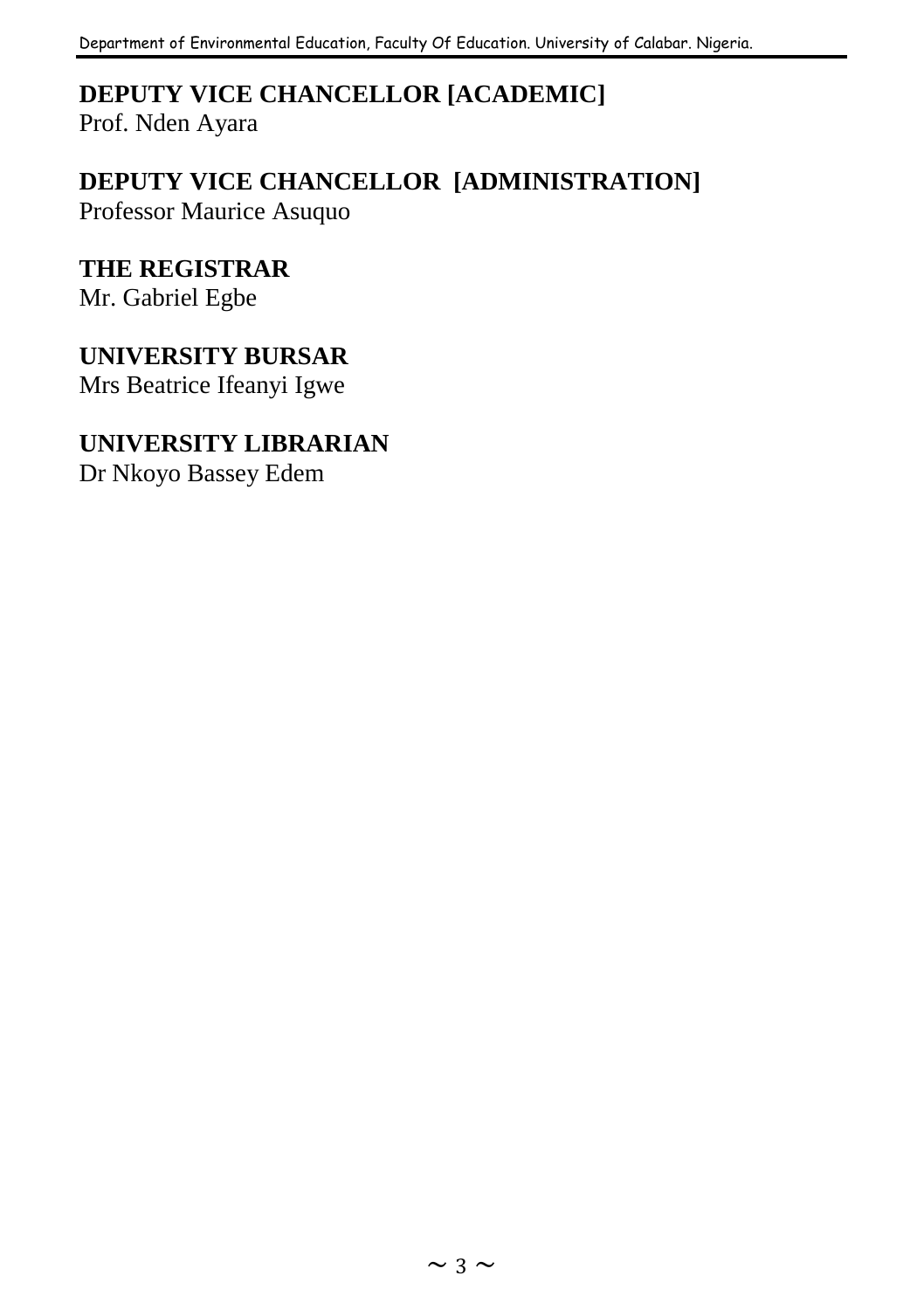## **UNIVERSITY OF CALABAR: MOTTO, VISION AND MISSION**

**Motto:** *Knowledge for Service*

## **Vision**

To be a center of excellence producing globally competitive graduates and contributing significantly to development through research.

### **Mission**

To produce high quality graduates and scholars in local areas of learning with theoretical, practical and entrepreneurial skills for the world of work in a conducive environment through quality research and teaching.

## **==================================================== FACULTY OF EDUCATION: VISION AND MISSION**

### **Vision**

To be the best in teacher preparation and development by producing globally competitive teachers for all levels of education.

### **Mission**

To provide the highest standard of intellectual, personal and professional development of students, faculty and staff by nurturing, inspiring and building a passion for learning, teaching and research.

### **Core Values**

- ❖ Upholding very high standards of dedication, professionalism and relevance.
- ❖ Providing access to *Quality Education for All* in spite of diversity and individual differences.
- ❖ Fostering integrity, honesty, humility, trust, respect, fairness and ethical standards, in and out of the classroom. Providing suitable environment for teaching, learning and research

## **DEPARTMENT OF ENVIRONMENTAL EDUCATION**

### **Vision**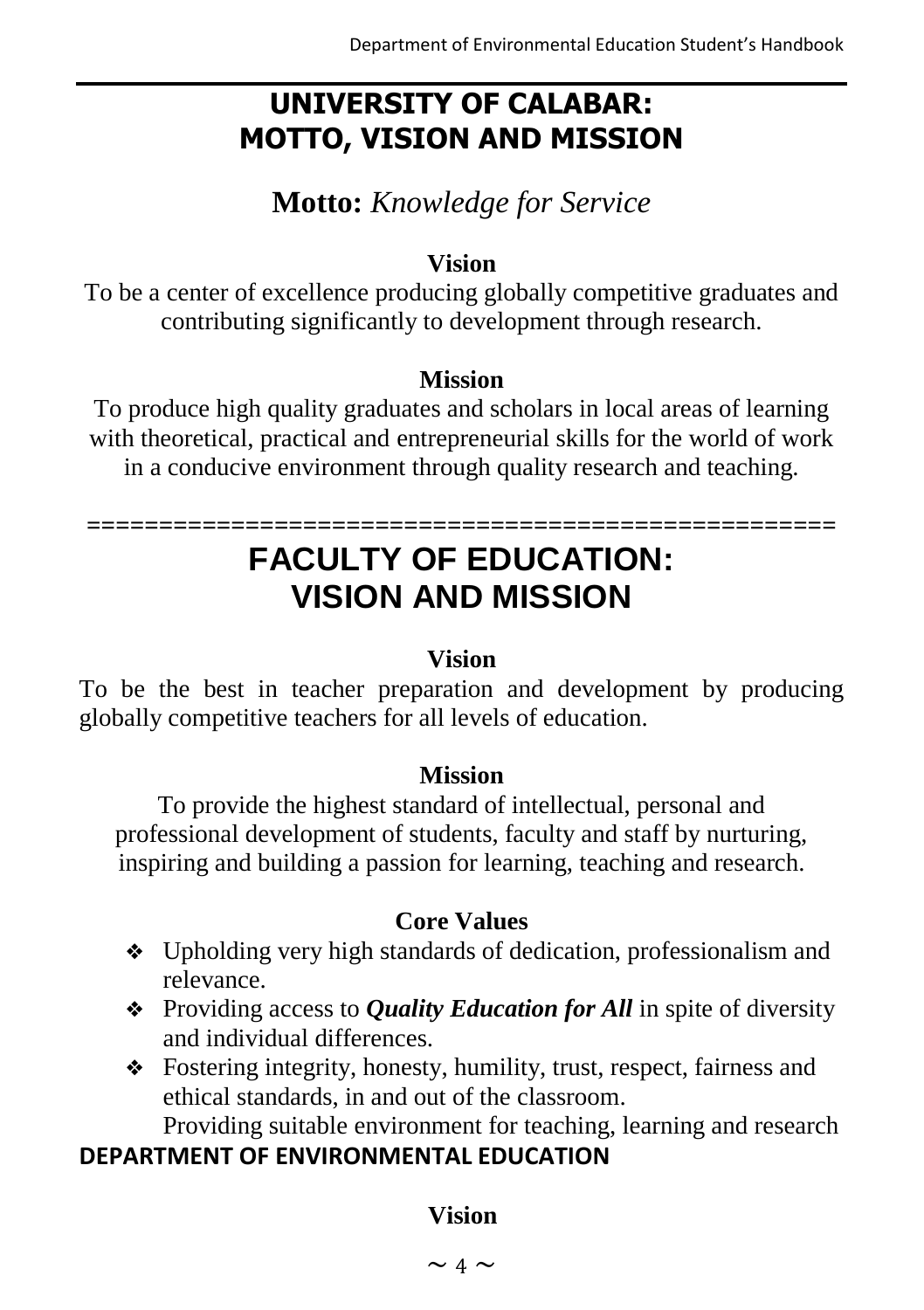*The global model breeding critical talents in environmental education and management for all-round global sustainability.*

#### **Mission**

*Creative opportunities for sustainable talents harvesting among environmental educators and managers in West African sub-region.*

#### **Core Values**

- *To overcome environmental decay through mass environmental awareness, personal commitment and local action.*
- *To jointly build a sustainable future through extensive actionoriented research and policy implementation alternatives.*
- *To build, encourage and implement creative sustainable financial, ecological, and economic frameworks capable of gradual reversal of unsustainable social, economic, ecological and technological experiences.*
- *To create equal opportunities for all humans to showcase their individuality and creativity in matters of sustainability.*
- *To design, create, popularize and utilize eco-friendly and sustainable technologies.*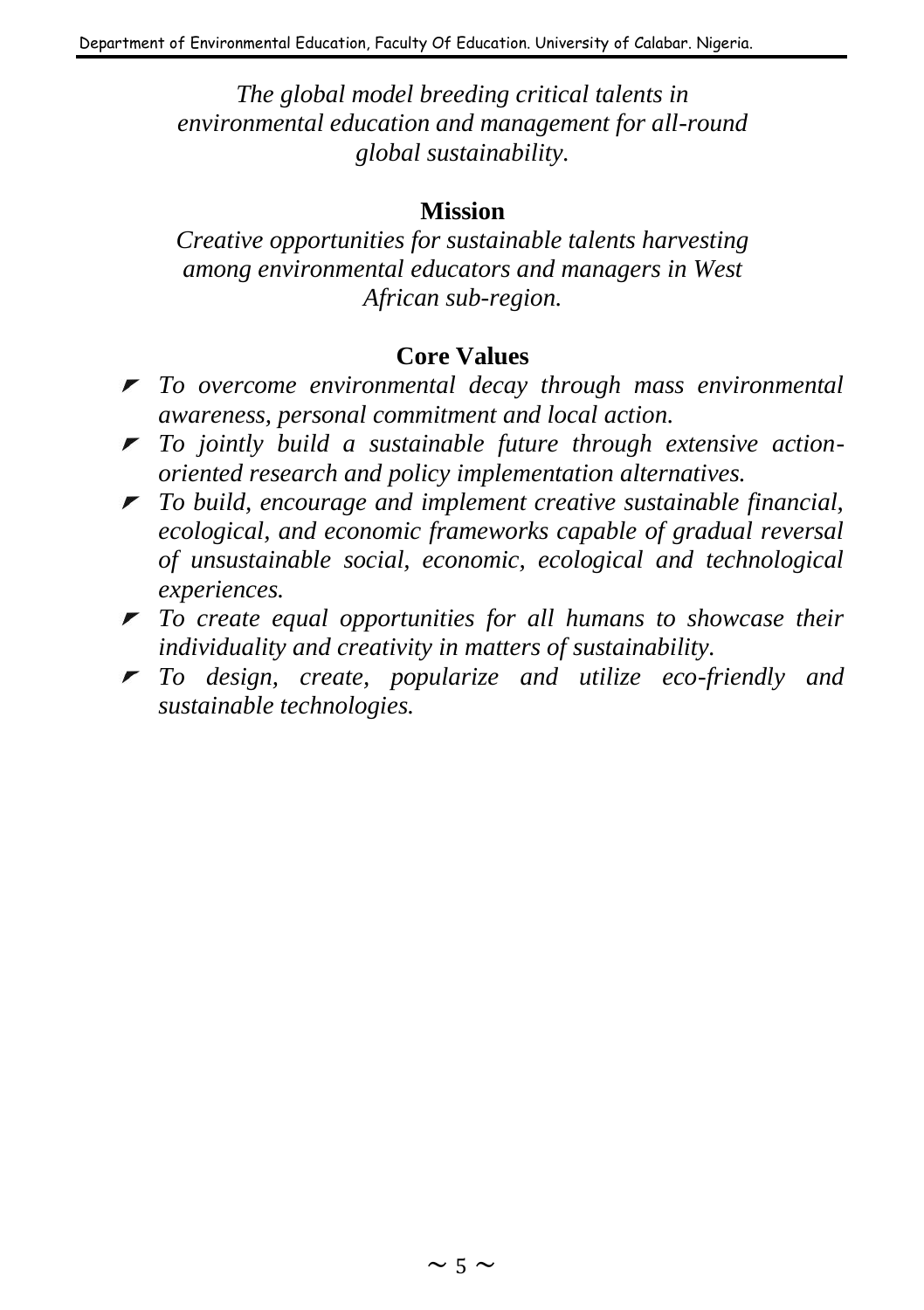## **NATIONAL OBJECTIVES:**

The Nigerian national objectives for Higher Education seek to, among others, encourage learning, develop higher manpower, generate and disseminate knowledge, undertake research on national and local developmental problems, maintain the national cultural heritage and render public services. These objectives that sum up to teaching, research and service is expected to be attained through university system that will produce people of special motivation and qualification equipping the individual to develop to his/her full potential for the service of self and the nation.

## **Philosophy and Objectives of Education**

The philosophy of education is necessarily derived from the National Policy on Education The national philosophy is in turn based on the following general aspirations of Nigeria as contained in Section 1 Paragraph 1 of the National Policy on Education:

- (a) A free and democratic society,
- (b) A just and egalitarian society,
- (c) A united, strong and self-reliant nation,
- (d) A great and dynamic economy
- (e) A land of bright and full opportunities for all citizens.

## **Philosophy of the University**

The philosophy of the University of Calabar is to:

- a) Create a citizenry imbued with a high sense of duty and responsibility to the Nigerian nation with character development receiving as much attention as academics.
- b) Establish a conducive campus atmosphere for the cultivation of healthy social interaction among groups from all parts of Nigeria and elsewhere.
- c) Make conscious use of local materials for instructional purposes in an effort to make her programmes relevant to the needs of Nigeria.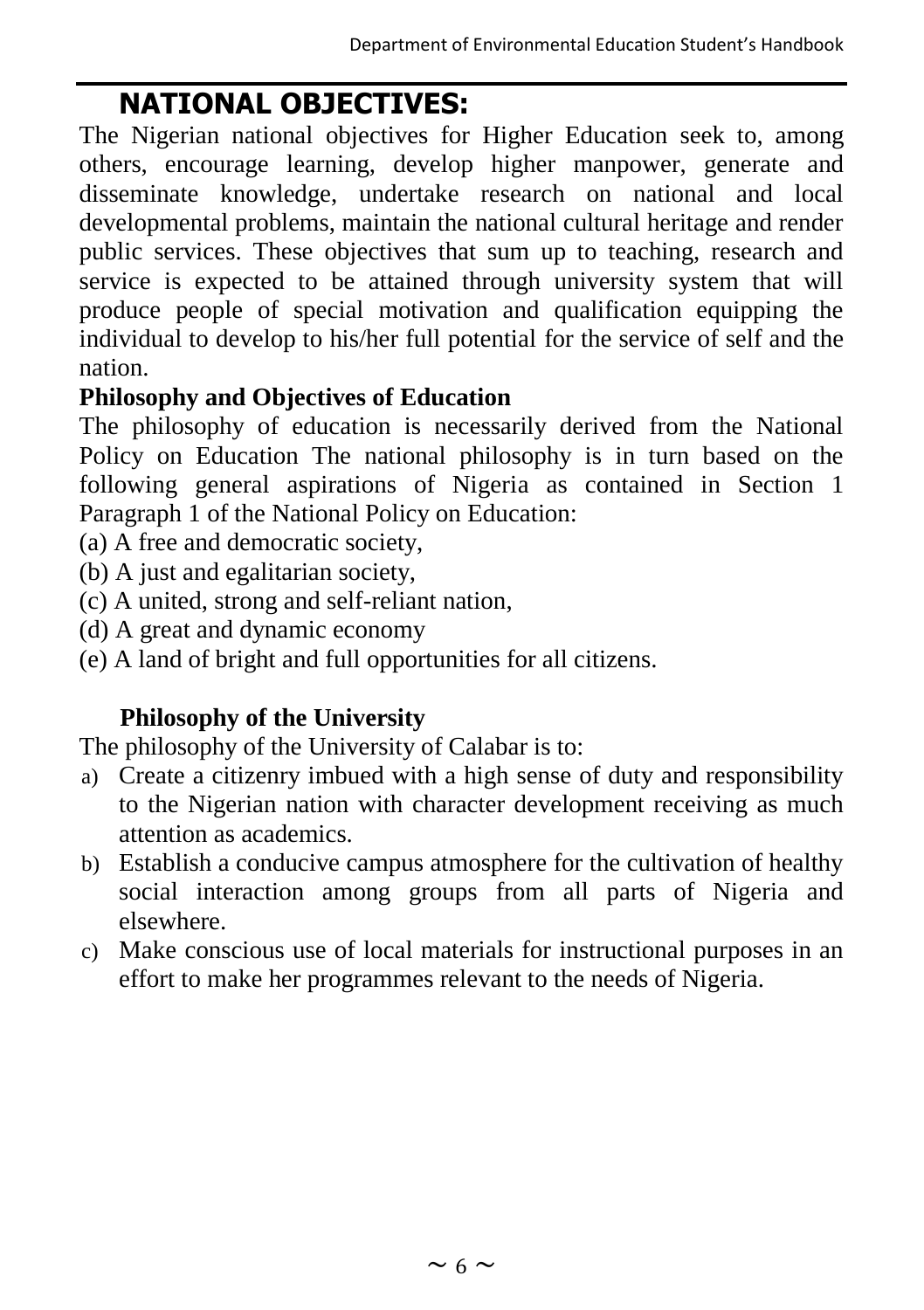## **HISTORY OF THE DEPARTMENT**

In an international partnership with the University of Calabar focused on deliberate promotion of far-reaching and enduring environmental consciousness in Africa, the Nigerian Conservation Foundation (NCF) in collaboration with and support of the World-Wide Fund for Nature (WWF-UK) in 1990, sponsored twelve Nigerians on a postgraduate course in Environmental Education (EE) at the Jordan hill College, University of Strathclyde, Glasgow. Upon their return, three EE Units were set up in Nigeria - at the College of Education, Ekiadialor, Benin City, University of Calabar, Calabar and Lekki Conservation Centre, Lagos.

Calabar was chosen as a natural site for EE because of its closeness to a remnant pristine forest in Nigeria where the National Park conserves the rich and rare diversity of flora and fauna. EE programme therefore was established through the cooperation of two non-governmental environmental conservation and protection organizations (WWF and NCF) with the University of Calabar in 1990. The NCF WWF Environmental Awareness and Education Programme spearheaded by the Strathclyders laid the initial foundation for the development of EE in Nigeria. The University of Calabar pioneered the Ordinary and Postgraduate training programmes at the Institute of Education which housed the nucleus of EE. This was subscribed to from across the federation and the neighbouring Republic of Cameroun.

On completion of their agreement in 1995, WWF-UK/NCF withdrew their sponsorship and the University of Calabar took over all assets and liabilities including the three programmes. With the addition of an NUC degree programme in Environmental Education the unit then grew into a full- fledged department within the Institute of Education. The Master's Degree programme in EE was soon added.

In 2007 all degree awarding programmes of the Institutes were moved to the Faculties. EE programmes moved into the Department of Curriculum and Teaching where they were fully accredited and where they remained until February 2015 when five new departments were created out of the then Department of Curriculum and Teaching. A new Department of Environmental Education in the Faculty of Education was therefore, created by the Senate of the University of Calabar effective from February 1st, 2015.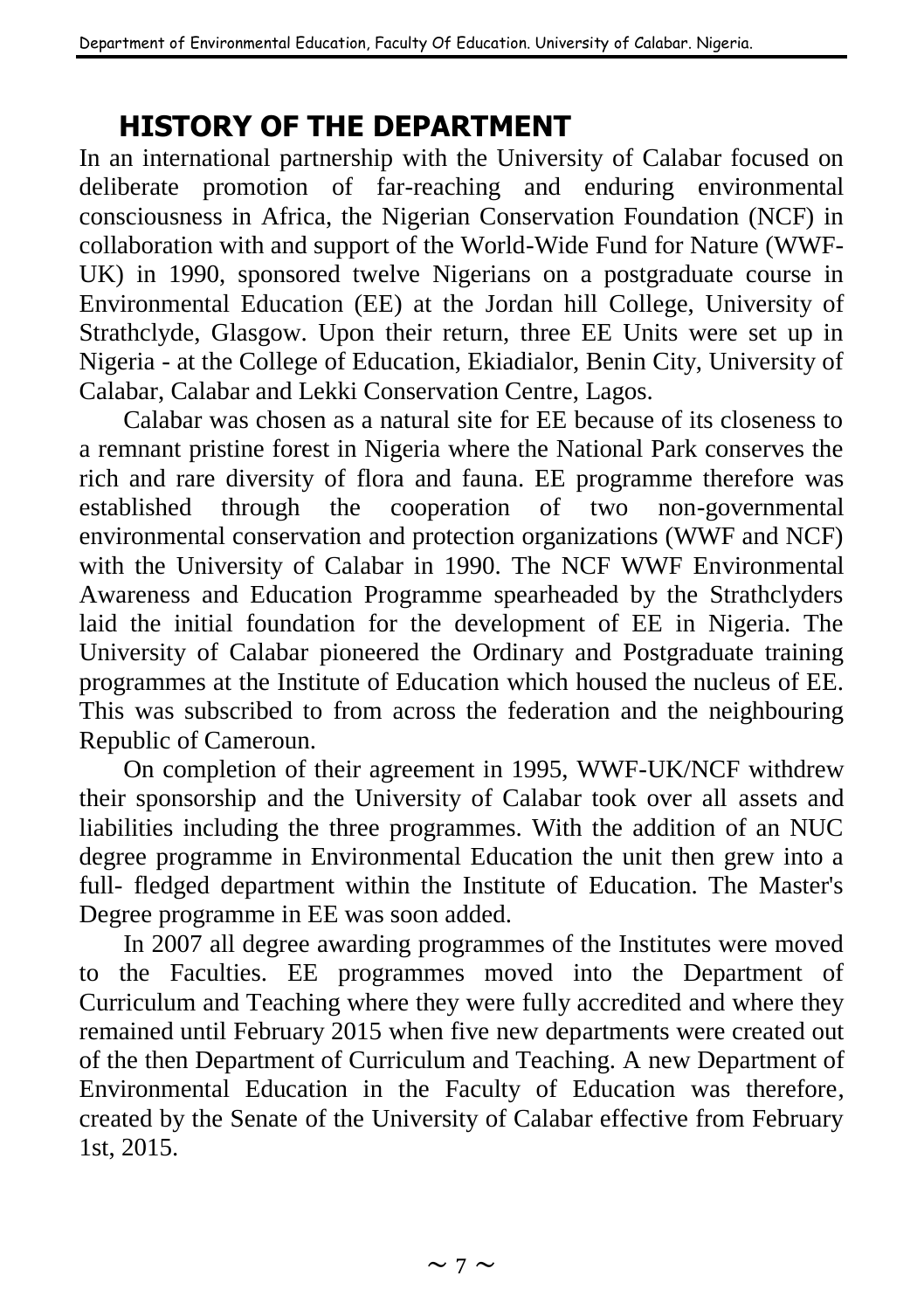## **ACADEMIC PROGRAMMES**

The department offers a Bachelor Degree in Environmental Education(B.Ed) with teaching subject for full and part time students. Our graduates can teach in schools and colleges; serve in ministries, NGOs, Private sectors, Industries, and many other institutions and establishments. With the introduction of tourism in schools, our graduates are handy in providing the pedagogy. We prepare our students to also take the lead in environmental sustainability.

## **Philosophy of the programme**

The environment with its state of deterioration has become a global concern. The need to create awareness about, for and from the environment is the philosophy behind the introduction of EE. It is essentially to train and retrain teachers that will take curriculum initiatives and action in the teaching and learning about the environment, from the environment and for the environment.

Environmental Education and Management programmes at all levels hinge on the Green Philosophies. Environmental problems have multiple causes, its solutions also require multi-sectoral approaches.

This programme is designed to overcome environmental decay through mass environmental awareness, personal commitment and local action in order to jointly build a sustainable future through extensive actionoriented research and policy implementation alternatives. This can therefore build, encourage and implement creative sustainable financial, ecological, and economic frameworks capable of gradual reversal of unsustainable social, economic, ecological and technological experiences. The programme equip students with the competencies to showcase their individuality and creativity in matters of sustainability. To ensure its concurrency, the programme promotes, creates and popularizes ecofriendly and sustainable technologies to will tackle ecological decay and unsustainable practices through all educational strategies and instructional processes.

## **Programme objectives**

The programme objectives hinge on the vision and mission of the department subsumed by that of the Faculty and the University. Bachelor's degree in Environmental Education is designed to:

a) Train potential Environmental Educators and teachers for the basic and post-basic educational levels to teach various subjects including Tourism;

b) Produce creative, talented and highly motivated educators with adequate theoretical, conceptual and practical knowledge, functional skills and sustainability values necessary to excel as professional teachers;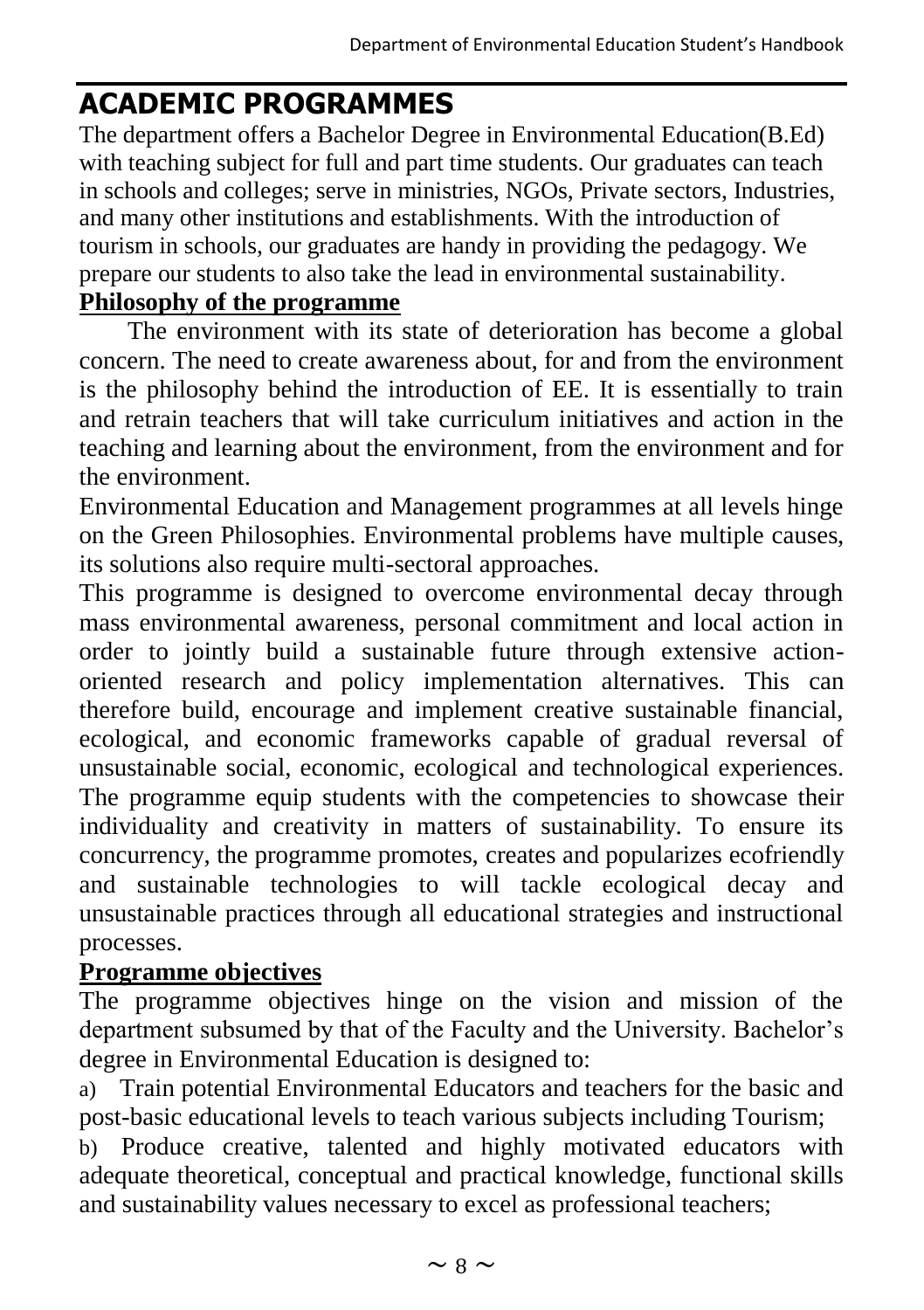c) Train a new breed of talented individuals who can infuse and integrate Environmental Education and related concepts into various subject areas and courses to drive home the focal point of sustainability;

d) Produce highly efficient graduates who can excel as Environmental Educators and Environmental Managers for different sectors of the economy;

e) Promote well-rounded professionals who can understand the socioeconomic and environmental challenges of their time and contribute meaningfully to their solutions; and

f) Produce sustainability-minded graduates who are well-positioned to meet the dynamic demands of a rapidly changing socio-cultural and technological environment and to actualize practical, realistic, sustainable solutions.

## **GENERAL ADMISSION REQUIREMENTS**

Candidates are admitted into the degree programmes in any of the following three ways:

- ➢ The Unified Tertiary Matriculation Examination (UTME)
- ➢ Direct Entry
- ➢ Inter-University Transfer

**UTME Entry Mode** 

In addition to acceptable passes in UTME, the minimum academic requirement is credit level passes in any five subjects including English Language, Mathematics at O'Level in nationally recognized examination (including Teacher's Grade II certificate, etc) at not more than two sittings.

### **Direct Entry (DE): 3-Year Degree Programme**

For Direct Entry, candidates must have passes in at least Two GCE 'A' level subjects or its equivalent. Holders of NCE, OND and HND at minimum of merit level are eligible for consideration for Direct Entry admission too. In addition, candidates must meet the required qualifications at Ordinary Level.

### **Inter-University Transfer Mode**

Students can transfer provided they met the requirement in terms of qualification, grade and the minimum duration of stay to earn the university's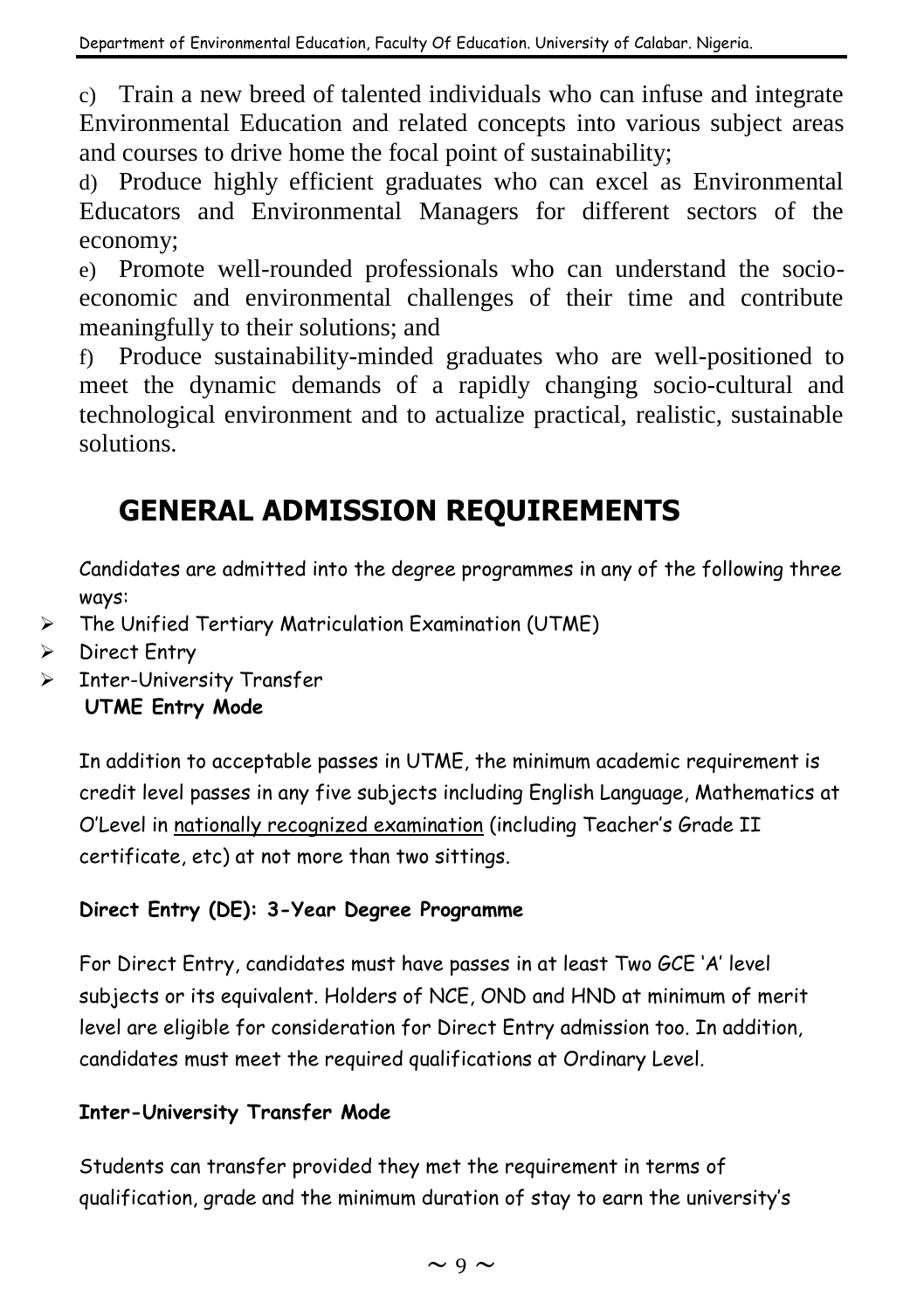#### degree.

NB: A candidate is required to obtain an O'Level credit pass or an approved equivalent in the area chosen as teaching subject. For instance, a student who chooses English Language must have a credit in English Literature.

### **Duration of the Programme**

The minimum duration of the programmes is four academic sessions or eight (8) consecutively run semesters for candidates who enter through the UTME Mode. Direct Entry candidates admitted to the 200 level of their programmes will spend a minimum of three academic sessions or six (6) consecutively-run semesters. .

## **Four-Year Programme**

Applicants into the four-year Bachelor of Environmental Education with a teaching subject in the **Arts** (English, French, History, or Religious Studies), **Social Sciences** (Geography, Economics, Political Science, Social Studies, or Tourism), **Sciences** (Biology, Physics, Chemistry, or Mathematics) must possess the general university admission requirements for the relevant programmes in the Arts, Social Sciences and the Sciences. Candidates must possess one of the following qualifications:

1. The Senior School Certificate or General Certificate of Education Ordinary Level with passes at credit level in at least five relevant subjects (including English Language and Mathematics) obtained at not more than two sittings.

2. The Teachers' Grade **II** Certificate with credit/merit in at least five subjects (including English Language and Mathematics) obtained in not more than two sittings in relevant subjects.

**3.** Applicants into any of the programmes in the department need five credits in SSCE and or NECO, or its equivalents. Two of the credits must be in English language and Mathematics.

## **Three-year Programme**

To be eligible into the three-year Bachelor of Environmental Education with a teaching subject in the **Arts** (English, French, History, or Religious Studies), **Social Sciences** (Geography, Economics, Political Science, Social Studies, or Tourism), **Sciences** (Biology, Physics, Chemistry, or Mathematics), candidates must possess:

a) NCE or equivalent in two relevant teaching subjects with at least at merit level, and The Senior School Certificate or General Certificate of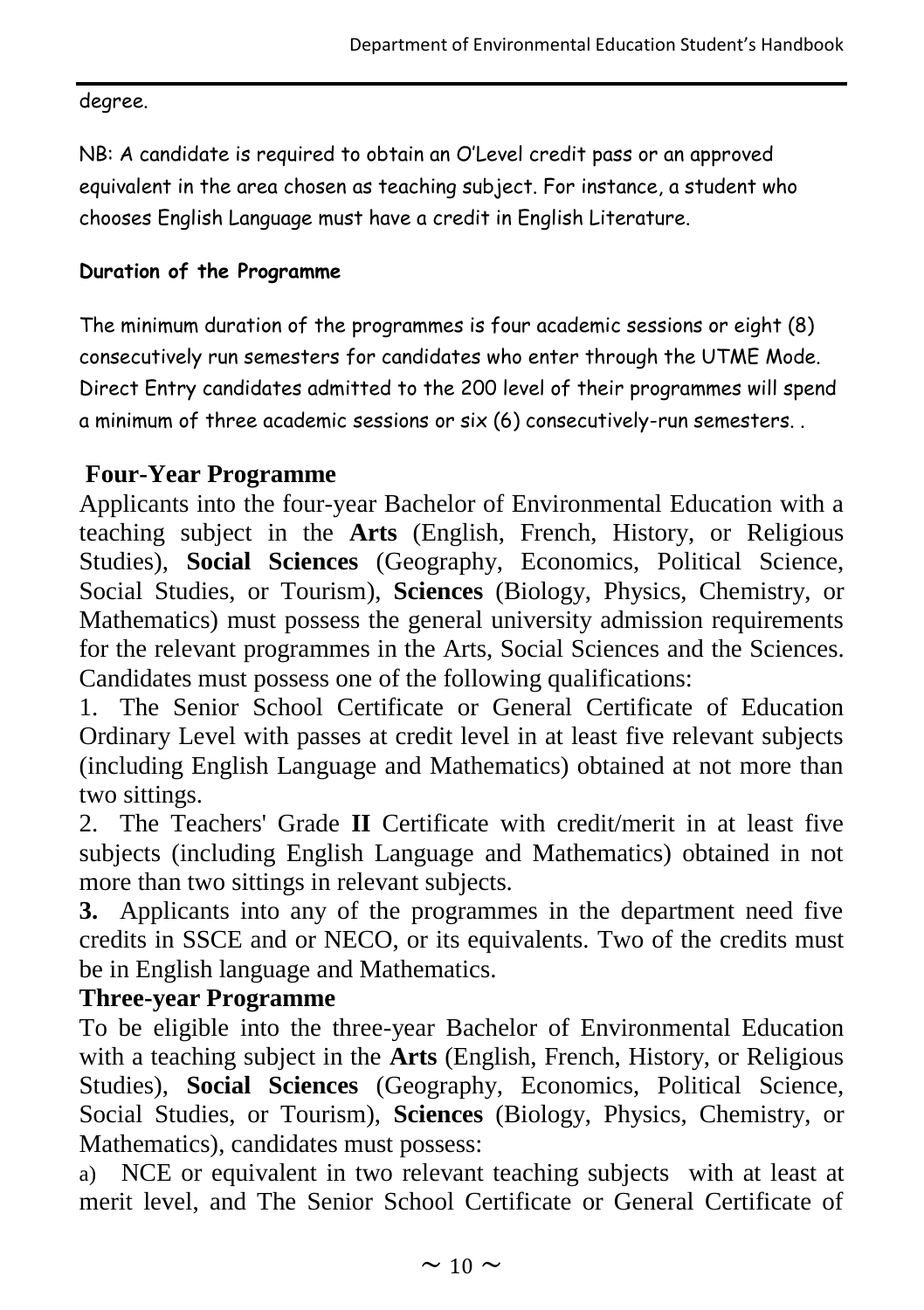Education Ordinary Level with pass in five relevant subjects at credit level including English Language and Mathematics; OR

b) Teacher's Grade II Certificate with credit or merit in at least five relevant subjects including English Language and Mathematics (A pass in NCE General English is accepted as a waiver for credit in O'L/TC II English; OR

c) Approved Diploma or Certificate in Environmental Education or its equivalent obtained at least at merit level.

## **NOTE:**

In all cases, whether by Direct Entry or UME, the following shall apply: A credit in Mathematics and English Language at the Senior School

Certificate/or its equivalent are compulsorily required.

## **GENERAL REGULATIONS**

To obtain a degree in Environmental Education, students must complete a minimum of 164 units of study for the four-year programme or 120 credit hours for the three-year programme. The maximum number of units for which an undergraduate student may enroll in any one academic year is 24 credit units, or 20 credit units per semester unless otherwise provided for. However, a final year student can register for a maximum of 27 credit units with Senate permission. The degree awarded by the department is **B.Ed. (Environmental Education with a teaching subject).**

## **MINIMUM REQUIREMENTS FOR GRADUATION**

A student shall qualify for the award of a degree when he/she has:

a) completed and passed the prescribed number of courses including all compulsory courses.

b) obtained a minimum CGPA specified by the University but not less than 1.50

**c) earned the minimum credit units of not less than 120 for UTME and 90 for DE candidates.**

## **ACADEMIC REGULATIONS**

## **Organization of Programme**

A programme of studies shall be provided leading to the award of Bachelors of Environmental Education degree. Instruction for all programmes shall be organized in courses. All students shall be required to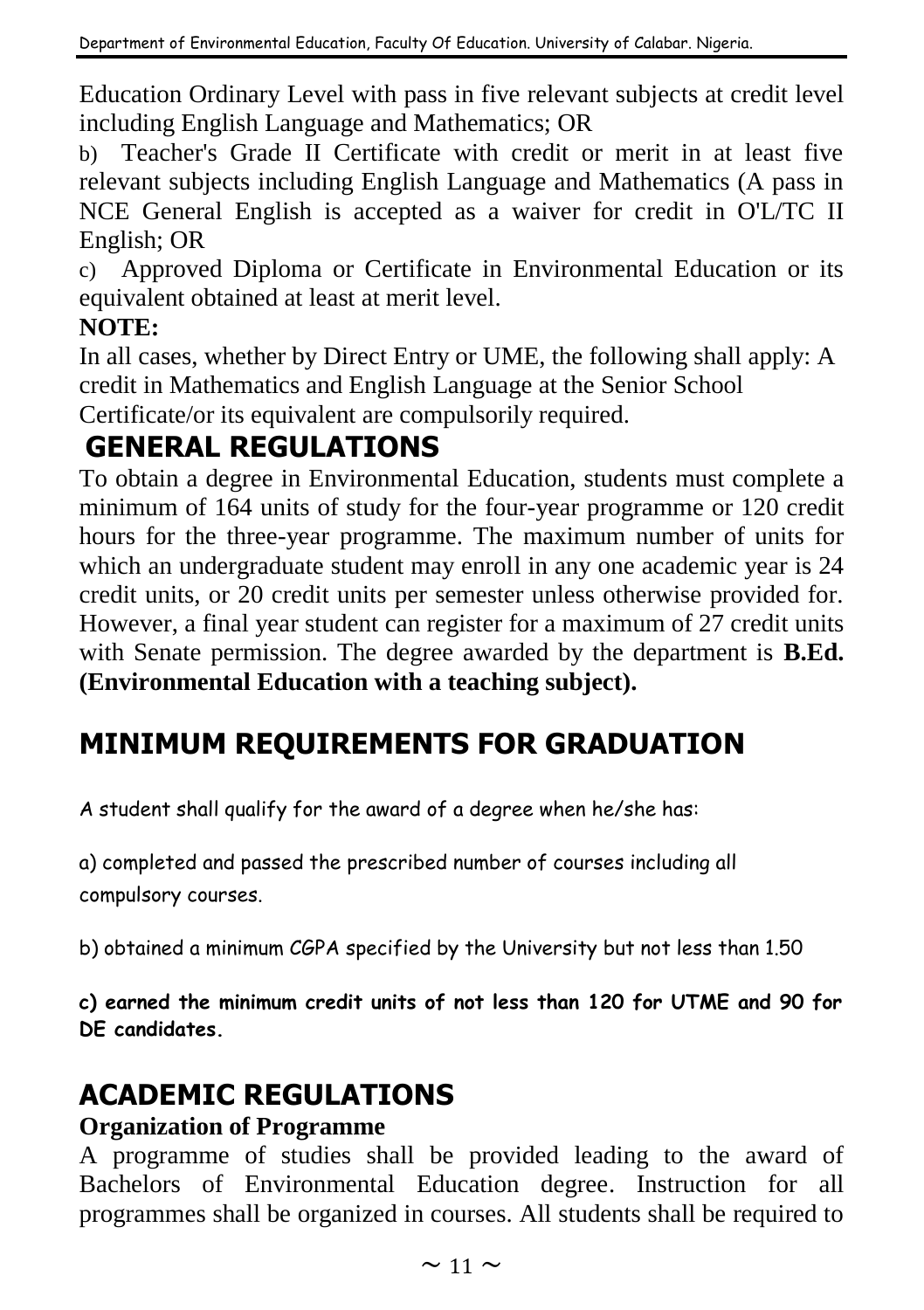take a combination of courses approved by Senate on the recommendation of the Boards of the Department and Faculty respectively, as may, from time to time, be determined. Students shall normally be required to register for a minimum of 10 and a maximum of 12 prescribed courses in each academic semester or 20 and 24 in each academic session respectively unless otherwise directed.

## **Registration procedure**

(a) All students shall register in the Department of Environmental Education on payment of all school charges as prescribed by the appropriate authorities of the University and in line with the guidelines so provided.

- (b) New students shall present the originals of their credentials to the Head of Department for screening. Successful students will be given written clearance to pay their school charges.
- (c) All students shall pay school charges at the designated bank(s), logon with pin number to register and then obtain the official University receipt generated by the on-line UN1CAL Portal / NUC Data Base.
- (d) The procedure shall be in accordance with the University directive for every semester/session of student's registration.

## **Late Registration**

All students who have been offered admission as well as returning students are expected to register every semester/session at the Faculty and the Department with appropriate registration charges within the prescribed period, otherwise they stand to lose that session or semester.

## **REGULATIONS GOVERNING THE CONDUCT OF EXAMINATIONS**

- 1. In order to be admitted for an examination, a student must have been registered for the course and satisfied all university requirement(s) regarding the mandatory 75% attendance at lectures/seminars /practical's, and the payment of school, faculty and departmental charges.
- ii. It shall be the responsibility of each student to register for the appropriate examination and to ascertain the dates, time and venues of examinations.
- iii. A student shall be at the examination room at least 30 minutes before the advertised time for the examination.
- iv. A student shall be admitted up to 30 minutes after the start of the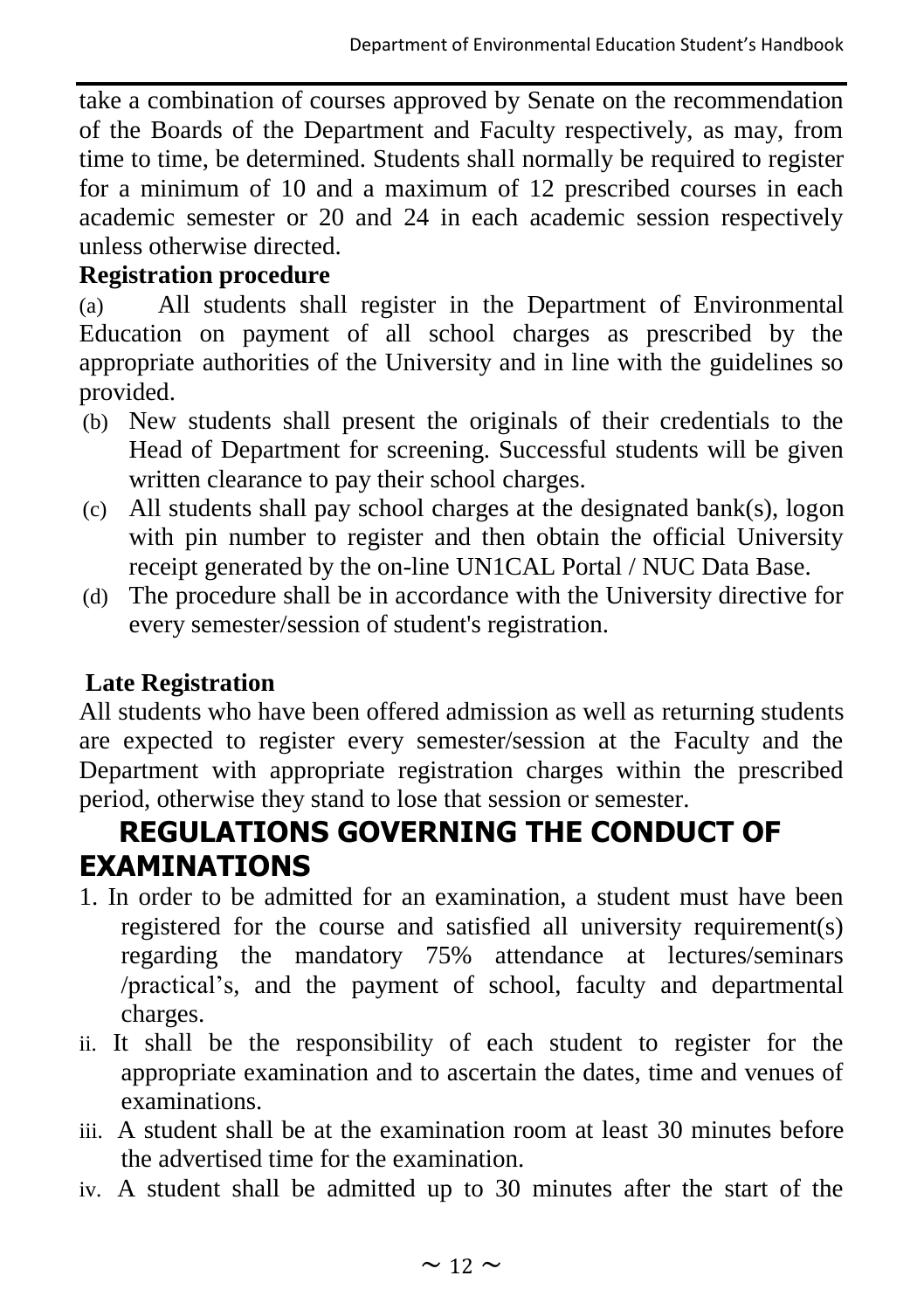examination but he/she shall not be allowed extra time.

- v. The student must produce the registration and identity cards on entry to every examination hall.
- vi. All forms of examination malpractice or corruption are serious offences, with grave consequences - see University Students' Handbook for further details.

### **Absence from examination**

An application by a student, or if incapacitated, by a person acting on his/her behalf for exemption from any examination on medical grounds shall be submitted to the Vice Chancellor through the Dean, HOD and course lecturer not later than seven (7) days after the date of the examination, providing full relevant evidence (medical certificate supplied, or recognized In the Director of the University Medical Services)

## **Appeals**

A student may appeal through the Head of Department and the Dean of the Faculty to the Chairman of Senate for a reassessment of the examination script on payment of a fee of #5000.00 per course unit. If the appeal results in a significant improvement (i.e. a change in letter grade) on the student's original grade the appeal fee shall be refunded to the appellant.

No person can appeal for the reassessment of the scripts of some other student. Group appeal by all candidates involved in a particular course examination cannot be entertained.

For an appeal to be valid, notice in writing of such an appeal must be lodged with the registrar within four weeks after senate approval of the particular results

## **DETERMINATION OF PASS, REPEAT, PROBATION AND WITHDRAWAL PERFORMANCES PASS**

### **a. Pass**

A student shall have passed the examination if he or she obtains grade of E( 1.00 point) or above in the course units minimum and eight course units maximum.

## **b. Repeating failed courses**

A student shall repeat a failed course at the next available opportunity, provided the total number of credit hours during that semester in not more than 24. A student repeating a course shall retain the grade earned at first and subsequent attempts shall count towards the student's cumulative grade point average (CGPA).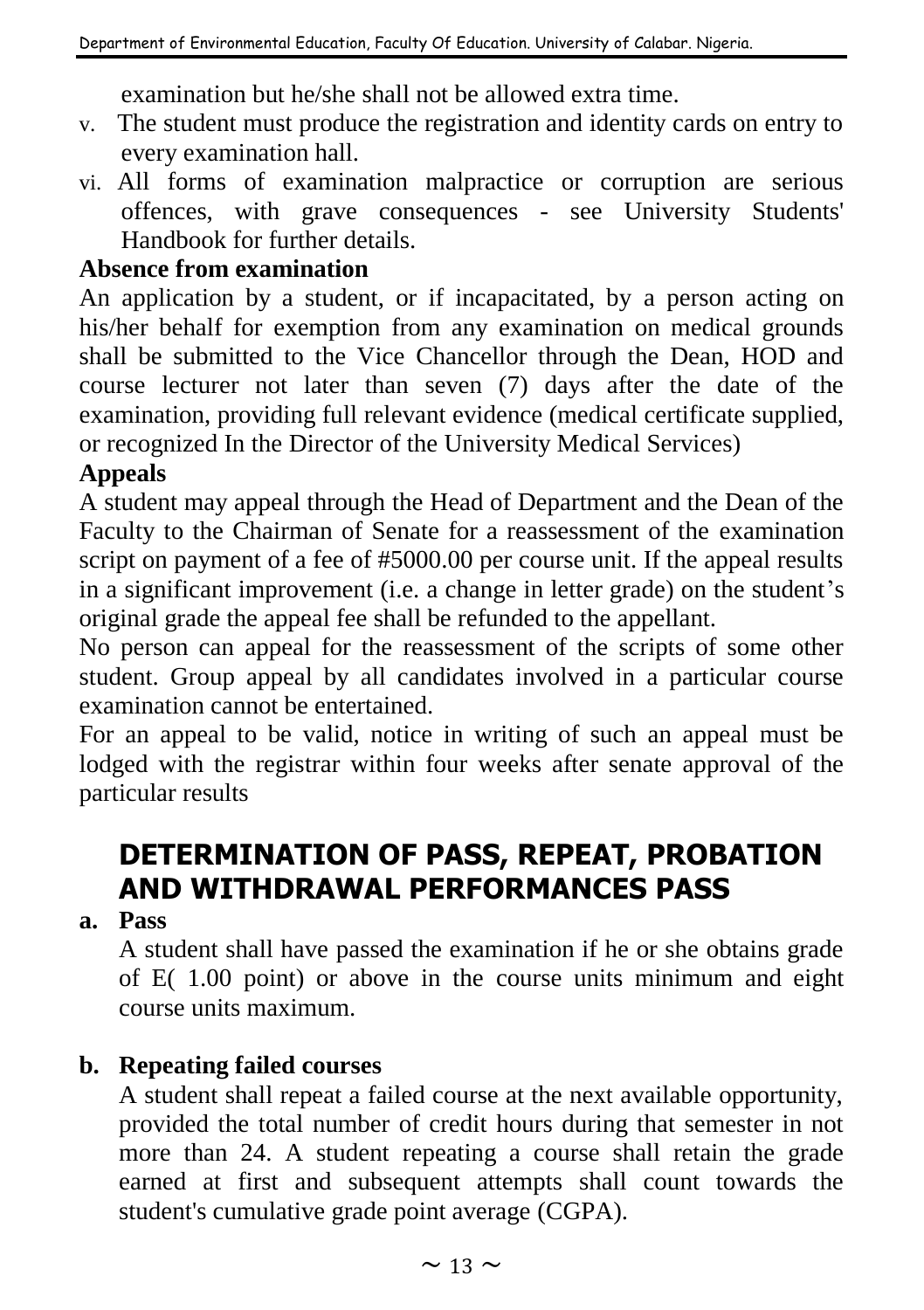## **c. Probation**

A student whose CGPA at the end of the session falls below 1, but not less than 0.75 shall be put on probation. Such a student shall be required to repeat only the failed courses of the previous year and will not take any new courses. The student shall be credited with the grades earned during the first attempt and during probation year. At the end of the probation year. The student's CGPA shall be calculated based on the two sets of results.

## **d. Withdrawal**

A student whose CGPA is below 0.75 on first attempt, or 1.00 at the end of a probation year shall be required to withdraw from the programme.

## **e. Final year of the study**

A student who fails to obtain the necessary minimum requirement for degree may be permitted by senate to enroll for an additional period of study not exceeding 50% of the total approved duration for the programme including any probation and/or suspension-of-study years but excluding a sickness period covered by medical report approved by Senate.

#### **Evaluation**

Evaluation shall be done from different perspectives: First, students would be assessed through continuous assessment, examination including external examination, fieldwork etc. Second, students will evaluate courses, staff, equipment, space, and other aspects of the programme.

#### **Continuous Assessments**

Continuous assessment shall be done through essays, tests, and practical exercises.

i) Scores from continuous assessment shall normally constitute 30 – 40 per cent of the full marks for courses which are primarily theoretical.

ii) For courses which are partly practical and partly theoretical, scores from continuous assessment shall constitute 40% of the final marks.

iii) For courses that are entirely practical, continuous assessment shall be based on a student's practical work or reports and shall constitute 100% of the final marks.

#### d) **Examinations**

In addition to continuous assessment, final examinations should normally be given for every course at the end of each semester. All courses shall be graded out of a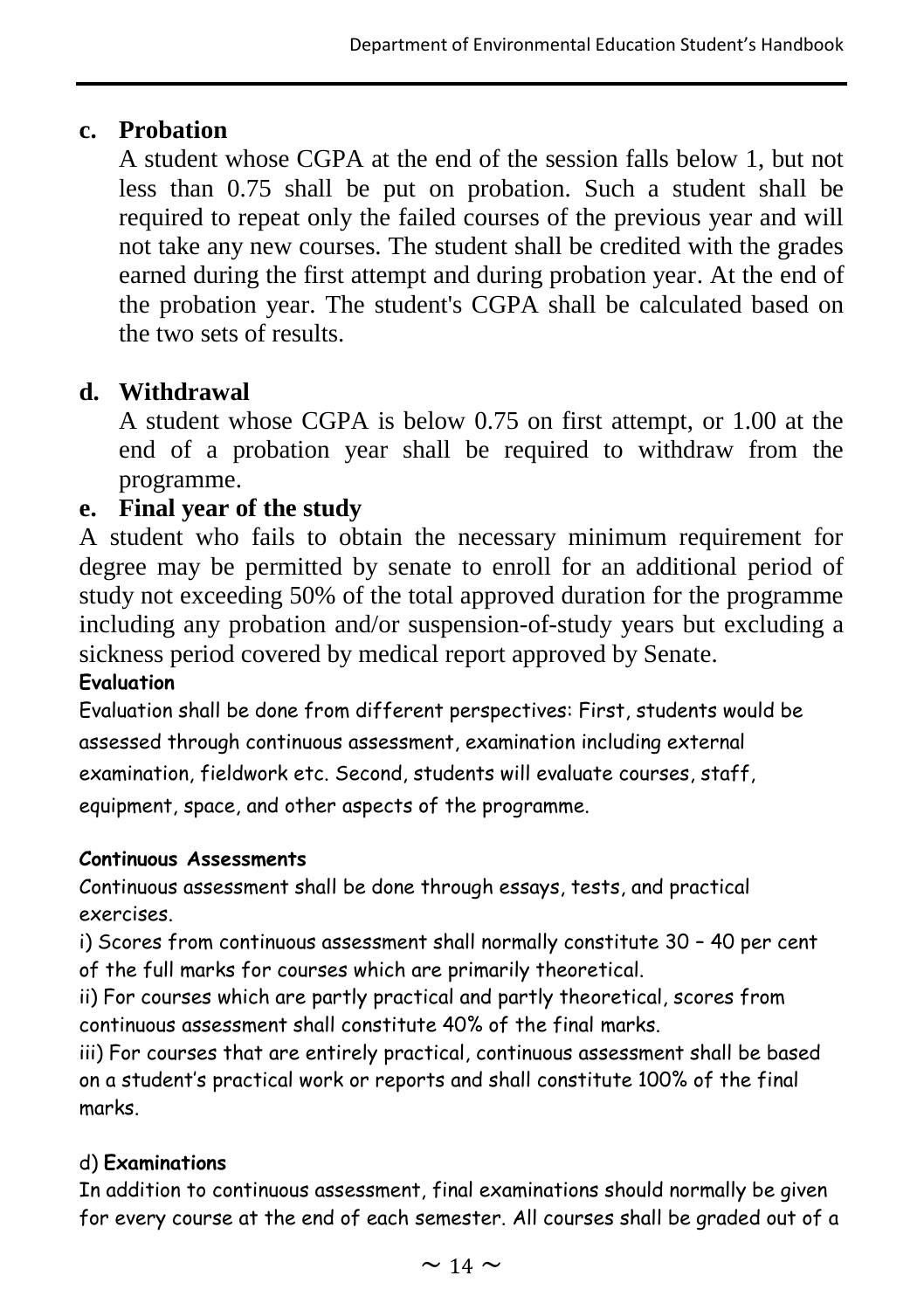maximum of 100 marks comprising:

Final Examination: 70% - 60%

Continuous assessment (Quizzes, Homework, Tests, Practicals): 30% - 40%

Each course shall normally be completed and examined at the end of the semester in which it is offered.

## **STUDENT CONDUCT AND DISCIPLINE**

The primary function of the University of Calabar is education. The teaching of culture and inculcation of good character are integral part of these functions. Acceptance of admission into the University means acceptance of the high standards of academic ethics and values and social responsibilities highly valued by the University of Calabar as enshrined in the University rules and regulations and other conditions established bv the legally constituted authority of the University.

A high standard of personal integrity, ethical values and self-discipline are expected of every student of the University of Calabar. That means every student is expected to exhibit respect for constituted authority and peaceful conduct at all times. All behaviours and actions considered unethical, immoral, dishonest and destructive or that violet the University of Calabar rules and regulations are regarded as serious offences and may attract disciplinary measures ranging from reprimand to expulsion, depending upon its gravity. Although legitimate expression of differing opinions and concerns is an essential part of the academic community, the imposition of opinions and concerns upon those who, in turn, dissent them, is not tolerated.

Consequently, no student shall:

a. impair, interfere with or obstruct the orderly conduct, process or function of the University or any of its student, faculty member, university officials, guests or the surrounding community;

b. endanger the lives or safety of oneself or others;

c. provide false or misleading information, orally, in writing, by electronic or in any other means, to any University official or faculty member ( including but not limited to application for admission, financial aid, residency classification or participation in any special programmes sponsored by the University or her agents) when the student knew or should have known the statement was false cheating, plagiarism or other forms of academic dishonesty are punishable offences;

d. absent himself or herself from classes (lectures, seminars, workshops, field trips, etc.) punctually as minimum of 75% attendance is required to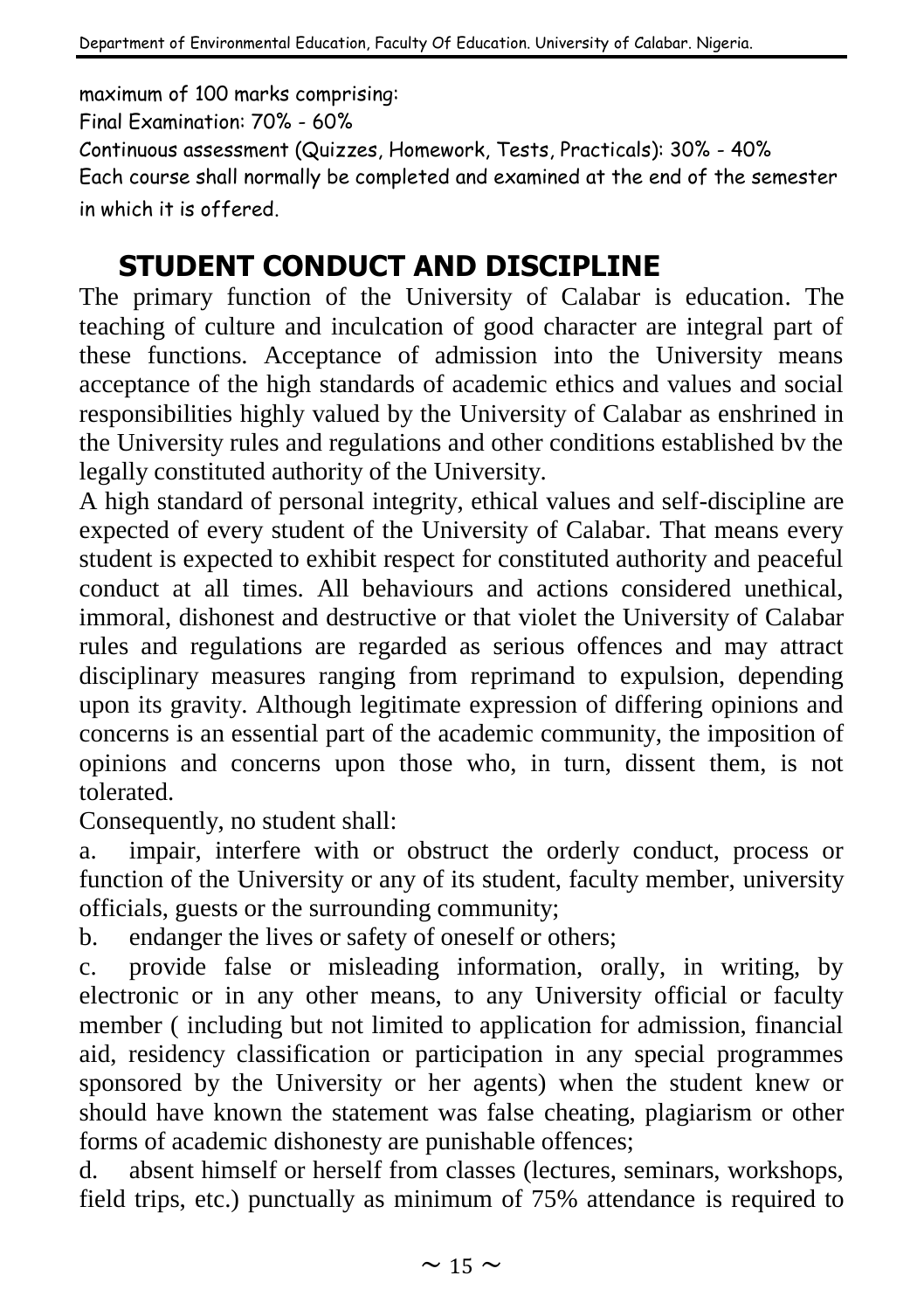qualify a student for admission into the examination hall; and

e. Neglect academic work including assignments and class attendance; doing so could exclude a student from participation in the final semester or sessional examination.

**NB:** Students who are unavoidably absent from classes owing to illness, incapacitation or disability should avail themselves of the University regulations on this matter and report to their lecturers on return to classes.

|             |        | <b>Examination Result Grading System [from 2017/18]</b> |                    |
|-------------|--------|---------------------------------------------------------|--------------------|
| Percentage  | Letter | Grade                                                   | <b>Descriptive</b> |
| <b>Mark</b> | Grade  | Point                                                   | Result             |
| 70-100      | A      | 4                                                       | Excellent          |
| 60-69       | В      | 3                                                       | Very good          |
| 50-59       | C      | $\mathcal{D}_{\mathcal{L}}$                             | Good               |
| 45-49       |        |                                                         | Fair               |
| $0-44$      | F      |                                                         | Fail               |

## **CLASSIFICATION OF DEGREE**

| <b>Cumulative Grade Point</b> |
|-------------------------------|
| <b>Average (CGPA)</b>         |

| 4.50-5.0  |  |
|-----------|--|
| 3.50-4.49 |  |
| 2.40-3.49 |  |
| 1.50-2.39 |  |

## **Class of Degree**

**First Class** Second Class Upper Second Class Lower **Third Class** 

## **FOUR YEAR PROGRAMME [UME]**

### **YEAR 1:First Semester**

| <b>CODE</b>    | <b>COURSE TITLE</b>                     | CН                          |
|----------------|-----------------------------------------|-----------------------------|
| <b>GSS 101</b> | Use of English 1                        | 2                           |
| <b>GSS 111</b> | Citizenship Education                   | 2                           |
| <b>GSS 121</b> | Philosophy and Logic                    | 2                           |
| GSS 141        | Anti-Corruption Studies 1               | 2                           |
| <b>EDU</b> 101 | Introduction to Teaching Profession     | 2                           |
| <b>EDU 141</b> | Foundations of Education                | $\mathcal{D}_{\mathcal{L}}$ |
|                | (History & Sociology)                   |                             |
| <b>EDE</b> 121 | Introduction to Environmental Education | $\mathcal{D}_{\mathcal{L}}$ |
|                | PLUS FOUR COURSES FROMTEACHING          | 22                          |
|                | <b>SUBJECTS</b>                         |                             |

#### **YEAR 1: Second Semester**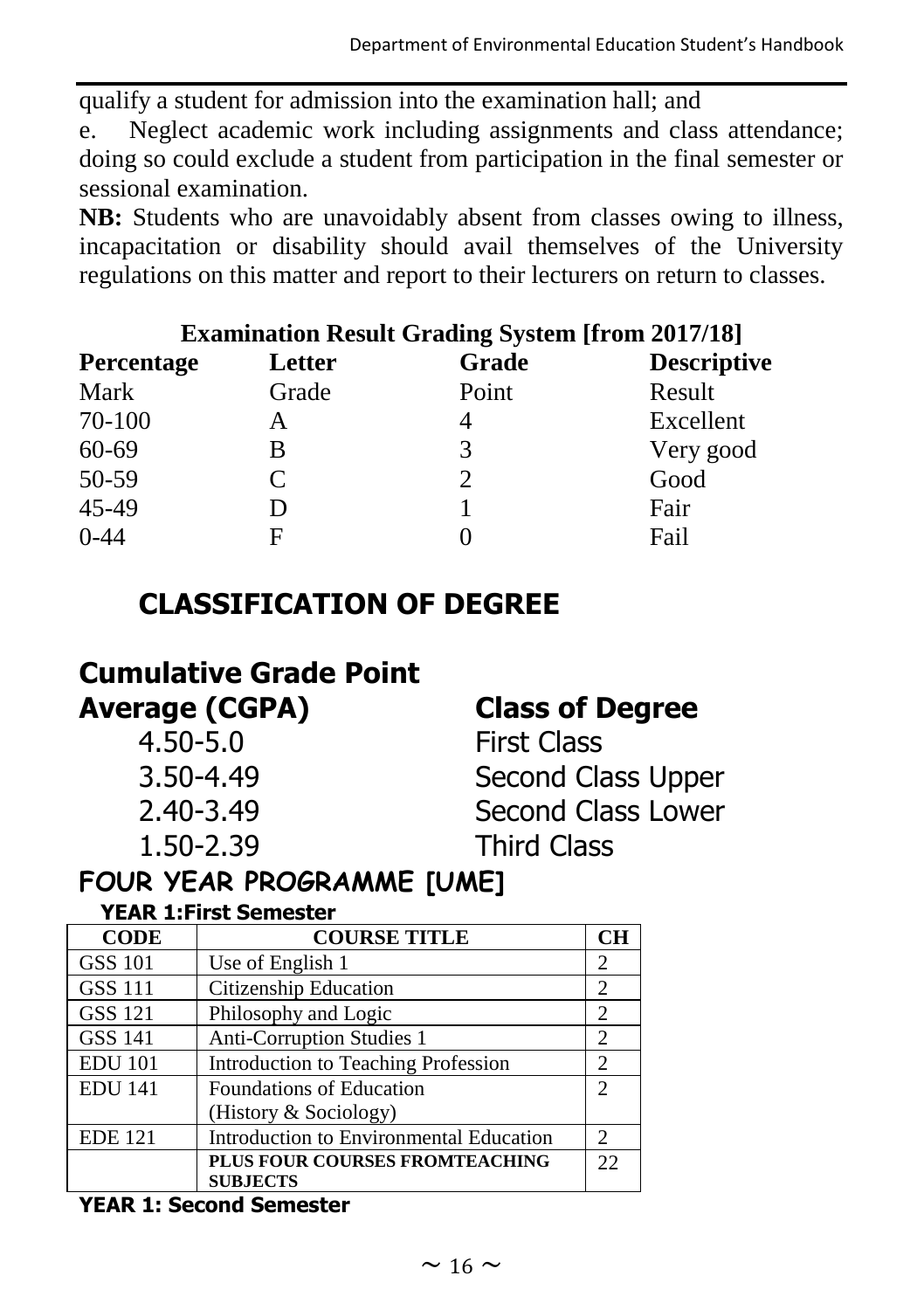| <b>CODE</b>             | <b>COURSE TITLE</b>                 |                | <b>CH</b>      |
|-------------------------|-------------------------------------|----------------|----------------|
| GSS 102                 | Use of English 11                   | 2              |                |
| GSS 132                 | History and Philosophy of Science   | $\overline{2}$ |                |
| GSS 142                 | Anti-Corruption Studies 11          | $\overline{c}$ |                |
| <b>EDU 142</b>          | Philosophy of Education             | $\overline{c}$ |                |
| <b>EDU</b> 112          | <b>Global Education</b>             | $\overline{c}$ |                |
| <b>EDE</b> 124          | Science, Technology and Environment | 2              |                |
| <b>EDE</b> 112          | <b>Ecological Biomes</b>            | 2              |                |
|                         | PLUS FOUR COURSES FROMTEACHING      | 22             |                |
|                         | <b>YEAR 2: First Semester</b>       |                |                |
| <b>CODE</b>             | <b>COURSE TITLE</b>                 |                | CН             |
| GSS 211                 | Introduction to Computer            |                | 2              |
| <b>EDU 221</b>          | Curriculum and Instruction 1        |                | $\overline{c}$ |
| <b>EDU 203</b>          | <b>ICT</b> in Education             |                | $\overline{c}$ |
| <b><u>FIRT A 14</u></b> | <br>$\sim$ $\sim$ $\sim$ $\sim$     |                |                |

| <b>EDU 241</b> | Human growth and Development          | $\overline{c}$ |
|----------------|---------------------------------------|----------------|
| EDU 201*       | Introduction to Teaching Profession   |                |
| <b>EDE 231</b> | Nigerian Environment and Concerns     |                |
| <b>EDE 241</b> | Sustainable Agricultural Policies and | 2              |
|                | Practices                             |                |
| <b>EDE 251</b> | Climate Change                        |                |
| *D/E ONLY      |                                       |                |
|                | PLUS FOUR COURSES FROMTEACHING        | 22/24          |

#### **YEAR 2: Second Semester**

| <b>CODE</b>    | <b>COURSE TITLE</b>                   | <b>CH</b>                   |
|----------------|---------------------------------------|-----------------------------|
| GSS 212        | <b>Computer Application</b>           | $\mathcal{D}_{\mathcal{L}}$ |
| <b>GST 202</b> | Entrepreneurship Education i          | 2                           |
| <b>EDU 222</b> | Curriculum and Instruction ii         | $\mathcal{D}_{\mathcal{L}}$ |
| <b>EDU 224</b> | <b>General Teaching Methods</b>       | $\mathcal{D}_{\mathcal{L}}$ |
| <b>EDU 242</b> | Psychology of Learning and Motivation | $\mathcal{D}_{\mathcal{L}}$ |
| <b>EDA 202</b> | <b>Adult Basic Education OR</b>       |                             |
| <b>EDK 202</b> | Safety, Health and Environment OR     | 2                           |
| <b>EDL 202</b> | Library Use and Information Literacy  |                             |
| <b>EDE 222</b> | Environmental Planning and            | $\mathfrak{D}$              |
|                | Management                            |                             |
| <b>EDE 224</b> | <b>Conservation and Sustainable</b>   | $\mathcal{D}_{\mathcal{L}}$ |
|                | Development                           |                             |
|                | <b>PLUS FOUR COURSES FROM</b>         | 24                          |
|                | <b>TEACHING</b>                       |                             |

#### **YEAR 3: First Semester**

| <b>CODE</b>    | <b>COURSE TITLE</b>                             | ÷Н |
|----------------|-------------------------------------------------|----|
| <b>EDU 321</b> | <b>Educational Technology</b>                   |    |
| <b>EDU 341</b> | <b>Basic Statistics for Education</b>           |    |
| <b>EDU 343</b> | <b>Tests and Measurement</b>                    |    |
| <b>EDU 311</b> | <b>Fundamentals of Education Administration</b> |    |
| <b>EDU 321</b> | Biodiversity and Management of Natural          | ി  |
|                | Ecosystems                                      |    |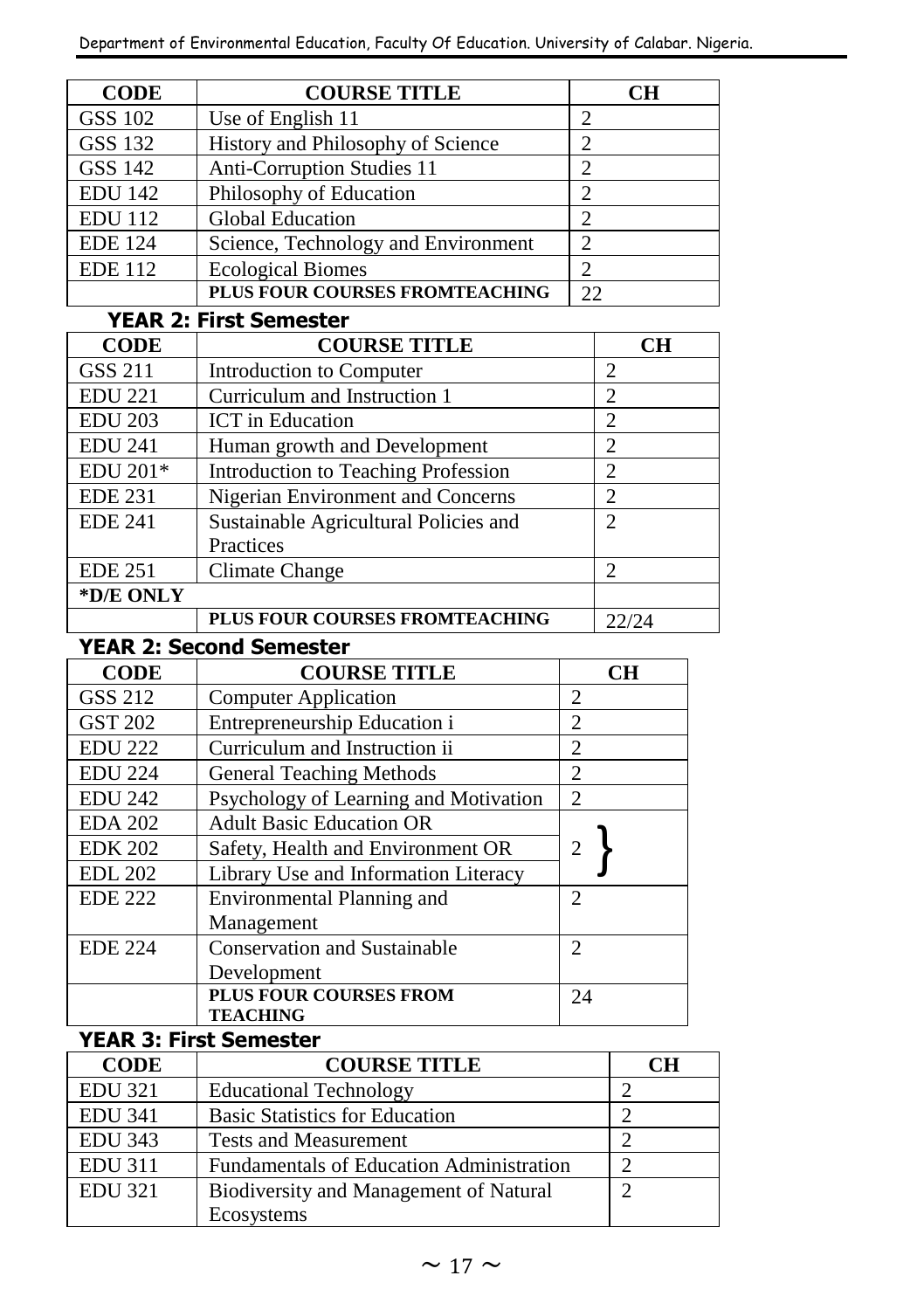| <b>EPR 311</b> | Introduction to Population Education       |    |
|----------------|--------------------------------------------|----|
| <b>ECS</b> 321 | Human Development and Environment          |    |
| <b>EFW 311</b> | Introduction to Forest Resource Management |    |
|                | PLUS FOUR COURSES FROMTEACHING             | 24 |

#### **YEAR 3: Second Semester**

| <b>CODE</b>    | <b>COURSE TITLE</b>                    | <b>CH</b>                   |
|----------------|----------------------------------------|-----------------------------|
| GST 302        | Entrepreneurship Education 11          | 2                           |
| <b>EDU 312</b> | <b>ICT</b> in Education                | 2                           |
| <b>EDU 322</b> | Special Teaching Methods in ASP        | 2                           |
| <b>EDU 342</b> | Research Methods in Education          | 2                           |
| <b>EDU 372</b> | <b>Special Education Needs</b>         | $\mathfrak{D}$              |
| <b>EDE 322</b> | <b>Environmental Impact Assessment</b> | $\mathfrak{D}$              |
| <b>ECS 322</b> | Nutrition and Food Security            | $\mathfrak{D}$              |
| <b>EPR 312</b> | <b>Population Dynamics</b>             | $\mathcal{D}_{\mathcal{L}}$ |
|                | PLUS FOUR COURSES FROMTEACHING         | 24                          |

#### **YEAR 4: First Semester**

| <b>CODE</b>    | <b>COURSE TITLE</b>                   | CН |
|----------------|---------------------------------------|----|
| <b>EDU</b> 421 | <b>Teaching Practice</b>              |    |
| EDU 422        | Special Research Project in Education |    |

### **YEAR 4: Second Semester**

| YEAR <sub>4</sub> | <b>Second Semester</b>             |  |
|-------------------|------------------------------------|--|
| <b>EDU 402</b>    | Issues in Environmental Education. |  |
| <b>EDU 442</b>    | Guidance and Counselling           |  |
| <b>EDE 422</b>    | Population and Environment         |  |
| <b>EDE 424</b>    | Nigerian Environment               |  |
| <b>EPW 412</b>    | Waste Disposal and Recycling       |  |
|                   | PLUS FOUR COURSES FROMTEACHING     |  |

### **THREE YEAR PROGRAMME (For Holders of Diploma)**

### **YEAR 1: First Semester**

Course Coordinators in Environmental Education are Same as those listed above

| <b>GSS 101</b> | Use of English I                        |    |
|----------------|-----------------------------------------|----|
| <b>GSS 111</b> | Citizenship Education                   |    |
| GSS 121        | Philosophy and Logic                    |    |
| <b>GSS 211</b> | Introduction to Computer                |    |
| <b>EDU</b> 101 | Introduction to Teaching Profession     |    |
| <b>EDU 141</b> | <b>Foundations of Education</b>         |    |
| <b>EDE 121</b> | Introduction to Environmental Education |    |
| <b>EDU 221</b> | Curriculum and Instruction              |    |
|                | Three courses in a Teaching Subject     | 6  |
|                |                                         | 22 |

#### **YEAR 1: Second Semester**

| .no<br>$U\angle$<br>ят т<br>- -<br>____ |
|-----------------------------------------|
|-----------------------------------------|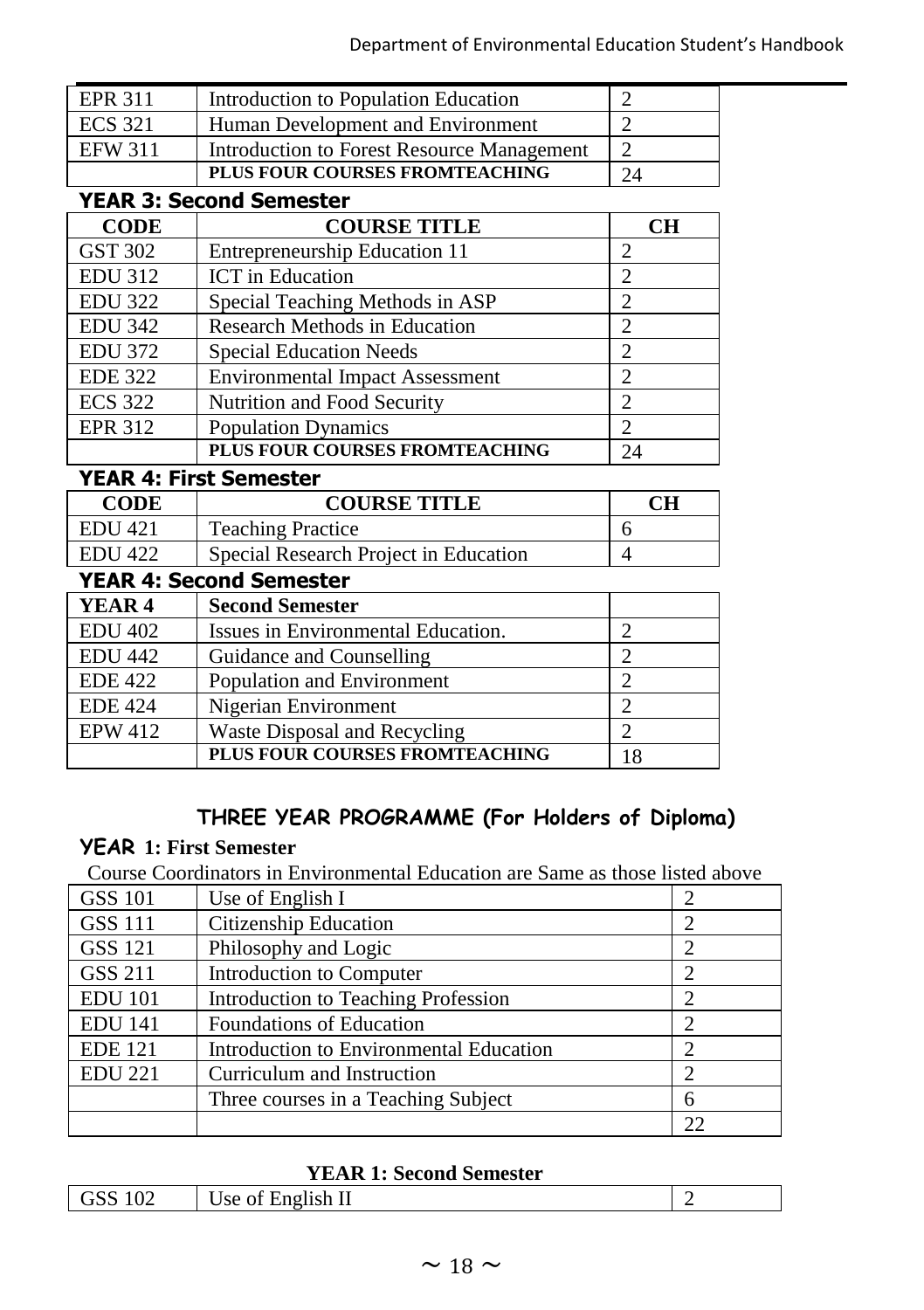| GSS 132        | History and Philosophy of Science   |    |
|----------------|-------------------------------------|----|
| GSS 212        | <b>Computer Application</b>         |    |
| <b>EDU 222</b> | Curriculum and Instruction ii       |    |
| <b>EDU</b> 142 | Philosophy of Education             |    |
| <b>EDU 224</b> | General Teaching Methods            |    |
| <b>EDE</b> 124 | Science, Technology and Environment |    |
| <b>EDE 112</b> | <b>Ecological Biometrics</b>        |    |
|                | Four courses in a Teaching Subject  | 8  |
|                |                                     | つつ |

#### **YEAR 2: First Semester**

| GSS 301        | Entrepreneurship Education i                      |    |
|----------------|---------------------------------------------------|----|
| <b>EDU 321</b> | <b>Educational Technology</b>                     |    |
| <b>EDU 343</b> | <b>Test and Measurement</b>                       |    |
| <b>EDU 341</b> | <b>Basic Statistics for Education</b>             |    |
| <b>EDU 311</b> | Fundamentals of Education Admin. in Nigeria       |    |
| <b>EED 321</b> | Biodiversity and Management of Natural Ecosystems |    |
| <b>EED 311</b> | Foundations of Environmental Education            |    |
|                | Four courses in a Teaching Subject                | 8  |
|                |                                                   | つつ |

#### **YEAR 2: Second Semester**

| GSS 302        | Entrepreneurship Education ii      |  |
|----------------|------------------------------------|--|
| <b>EDU 322</b> | Special Teaching Methods           |  |
| <b>EDU 312</b> | <b>ICT</b> in Education            |  |
| <b>EDU 372</b> | <b>Special Education Needs</b>     |  |
| <b>EDU 342</b> | Research Methods in Education      |  |
| <b>EDU 372</b> | <b>Special Education Needs</b>     |  |
|                | Four courses in a Teaching Subject |  |
|                |                                    |  |

|  |  | <b>YEAR 3: First Semester</b> |
|--|--|-------------------------------|
|--|--|-------------------------------|

| EDU 421 | <b>Teaching Practice</b>                           |  |
|---------|----------------------------------------------------|--|
| EDU 422 | Research Project in Educ. (Based on Area of Spec.) |  |
| EDU 423 | Post TP Eval. & Rem.                               |  |
|         |                                                    |  |

#### **YEAR 3: Second Semester**

| <b>EDU 402</b> | Issues in Environmental Educ, and Areas of |  |
|----------------|--------------------------------------------|--|
|                | Specialization                             |  |
| <b>EDU 442</b> | Guidance & Counselling                     |  |
| <b>EDE 322</b> | <b>Environmental Impact Assessment</b>     |  |
| <b>EDE 422</b> | Population and Environment                 |  |
| <b>EDE 424</b> | Nigerian Environment                       |  |
|                | PLUS FOUR COURSES FROM TEACHING            |  |
|                |                                            |  |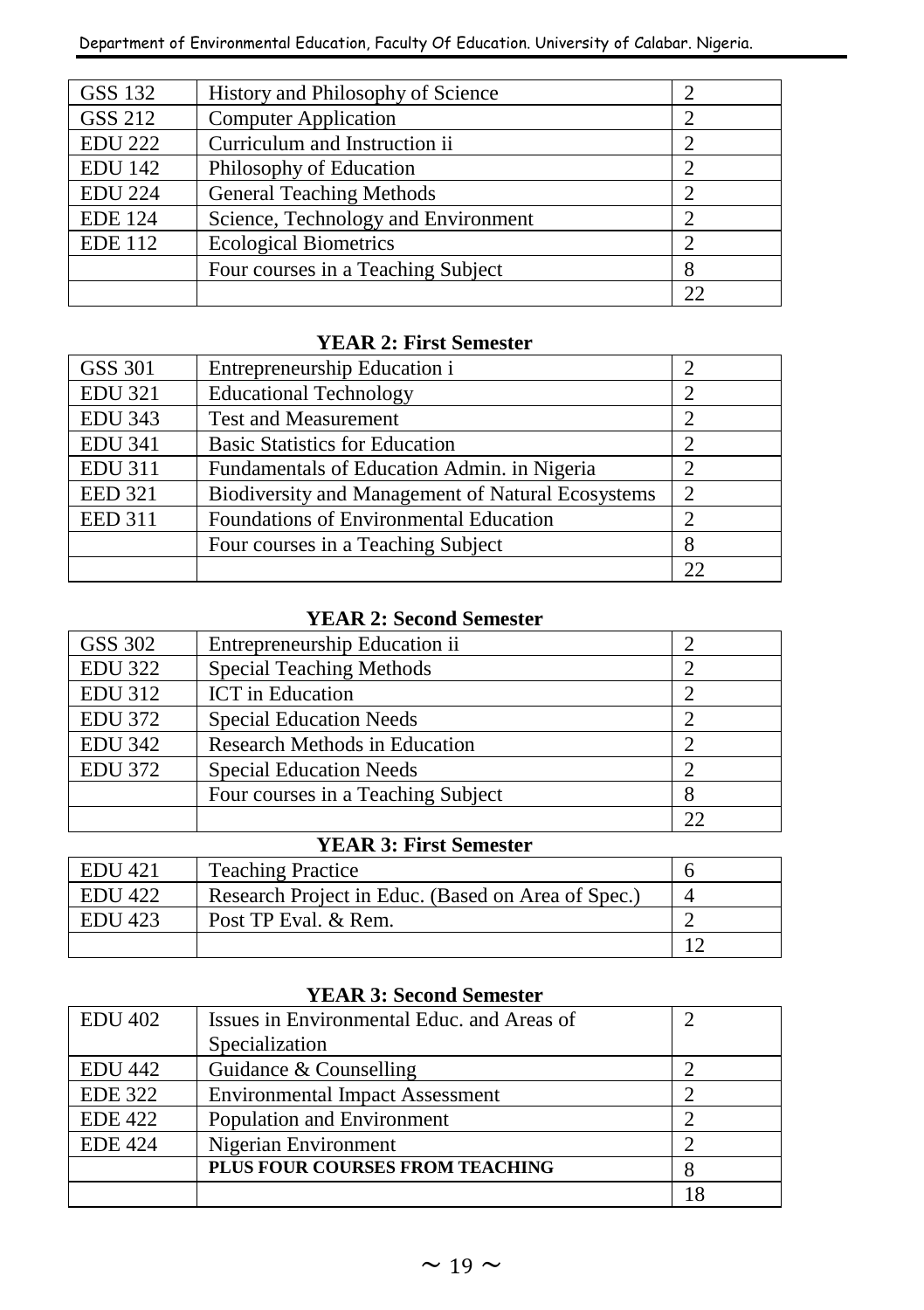#### **YEAR 1: First Semester**

| GSS 211        | Introduction to Computer                |   |
|----------------|-----------------------------------------|---|
| <b>EDU 221</b> | Curriculum and Instruction I            |   |
| <b>EDU 203</b> | <b>ICT</b> in Education                 |   |
| <b>EDU 241</b> | Human Growth and Development            |   |
| <b>EDE 121</b> | Introduction to Environmental Education |   |
| <b>EDE 231</b> | Nigerian Environmental concerns         |   |
| <b>EDE 241</b> | Sustainable Agricultural Policies       |   |
|                | PLUS FOUR COURSES FROM TEACHING         | 8 |
|                |                                         |   |

#### **YEAR 1: Second Semester**

| GSS 212        | <b>Computer Application</b>                     |  |
|----------------|-------------------------------------------------|--|
| <b>EDU 222</b> | Curriculum and Instruction I                    |  |
| <b>EDU 224</b> | Psychology of Learning and Motivation           |  |
| <b>EDU 242</b> | Environmental Planning and Management           |  |
| EDE 222        | <b>Conservation and Sustainable Development</b> |  |
| <b>EDE232</b>  | <b>Environmental Impact Assessment</b>          |  |
|                | PLUS FOUR COURSES FROM TEACHING                 |  |
|                |                                                 |  |

#### **YEAR 2: First Semester**

| GSS 301        | Entrepreneurship Education i                      | 2              |
|----------------|---------------------------------------------------|----------------|
| <b>EDU 321</b> | <b>Educational Technology</b>                     | 2              |
| <b>EDU 343</b> | <b>Test and Measurement</b>                       | 2              |
| <b>EDU 341</b> | <b>Basic Statistics for Education</b>             | $\mathfrak{D}$ |
| <b>EDU 311</b> | Fundamentals of Educational Admin. in Nigeria     | 2              |
| <b>EDE 321</b> | Biodiversity and Management of Natural Ecosystems | 2              |
| <b>EDE 311</b> | Foundations of Environmental Education            | 2              |
|                | PLUS FOUR COURSES FROM TEACHING                   | 8              |
|                |                                                   | 22             |
| <b>EDE 322</b> | <b>Environmental Impact Assessment</b>            | $\mathfrak{D}$ |
|                | PLUS FOUR COURSES FROM TEACHING                   | 8              |
|                |                                                   |                |

#### **YEAR 3: First Semester**

| EDU 421        | <b>Teaching Practice</b>                           |  |
|----------------|----------------------------------------------------|--|
| EDU 422        | Research Project in Educ. (Based on Area of Spec.) |  |
| <b>EDE 423</b> | Post TP. Eval. & Rem.                              |  |
|                |                                                    |  |

| <b>YEAR 3: Second Semester</b> |                                   |  |  |
|--------------------------------|-----------------------------------|--|--|
| EDU 402                        | Issues in Environmental Education |  |  |
| EDU 442                        | Guidance and counseling           |  |  |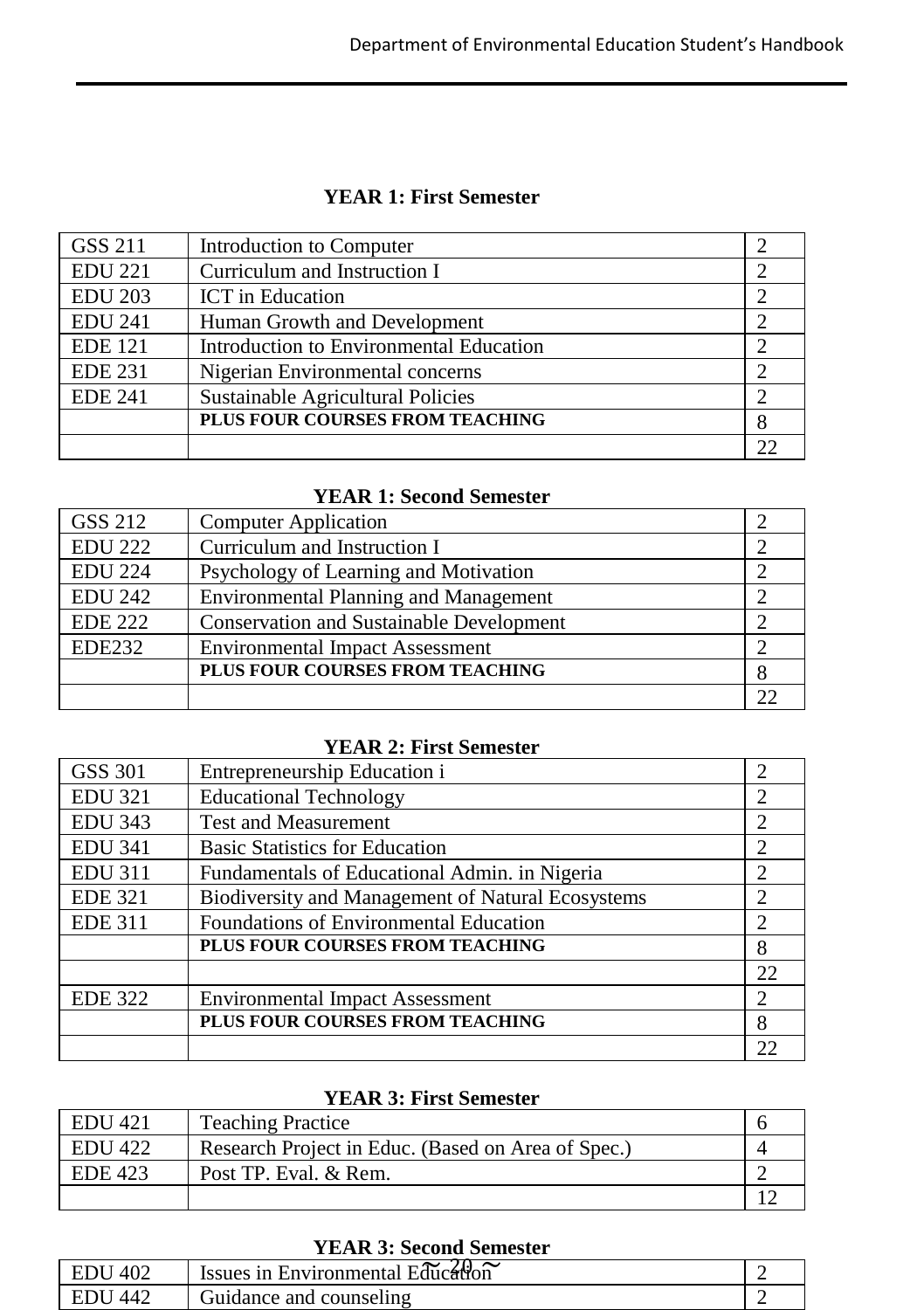| EDE 422 | Population and Environment             |  |
|---------|----------------------------------------|--|
| EDE 424 | Nigerian Environment                   |  |
|         | <b>PLUS FOUR COURSES FROM TEACHING</b> |  |
|         |                                        |  |

## **PART TIME COURSES.**

### **11. COURSE DESCRIPTION**

#### **1. EDE 121: Introduction to Environmental Education Credit Hours: 2**

The historical, philosophical, psychological and sociological foundational concepts of Environmental Education (EE) necessary for broad-based environmental knowledge pedestal, ecologically sustainable and marketable skills and globally acceptable attitude change for positive environmental action constitutes the basis for this course. The nature, theories and justification for EE globally and in Nigeria should be emphasized for balanced environmental literacy and promotion of EE worldwide as opposed to Environmental Science that has not been able to affect human attitude to ecological sustainability.

#### **2. EDE 112: Ecological Biomes and Biometrics**

Focus is on the basic concepts of ecological biomes, biometrics, the biotic, abiotic and arboreal components, global biomes and communities and biometrics, their characteristics, structural components and interrelationships are emphasized in relation to sustainability of the environment. Measurement of human impacts on the terrestrial, marine, aquatic and montane habitats and ecosystems and their relevance to survival of the human race should be emphasized as related to climate change, sustainability and other global environmental concerns.

### **3. EDE 124: Science, Technology and Environment Semester:**

This course is designed to introduce students to the concept of science, technology and environment and to provide a better understanding on how science and technology has affected the environment and how best to sustainably develop science and technology with a better environment in mind. Concepts and interrelationship among and between science, technology and environment; rationale for science and technology; historical basis of science and technology and impacts of science and technology on the environment, immediate and future challenges of science, technology and environment; and mitigating the impact of science and technology on the environment for sustainability.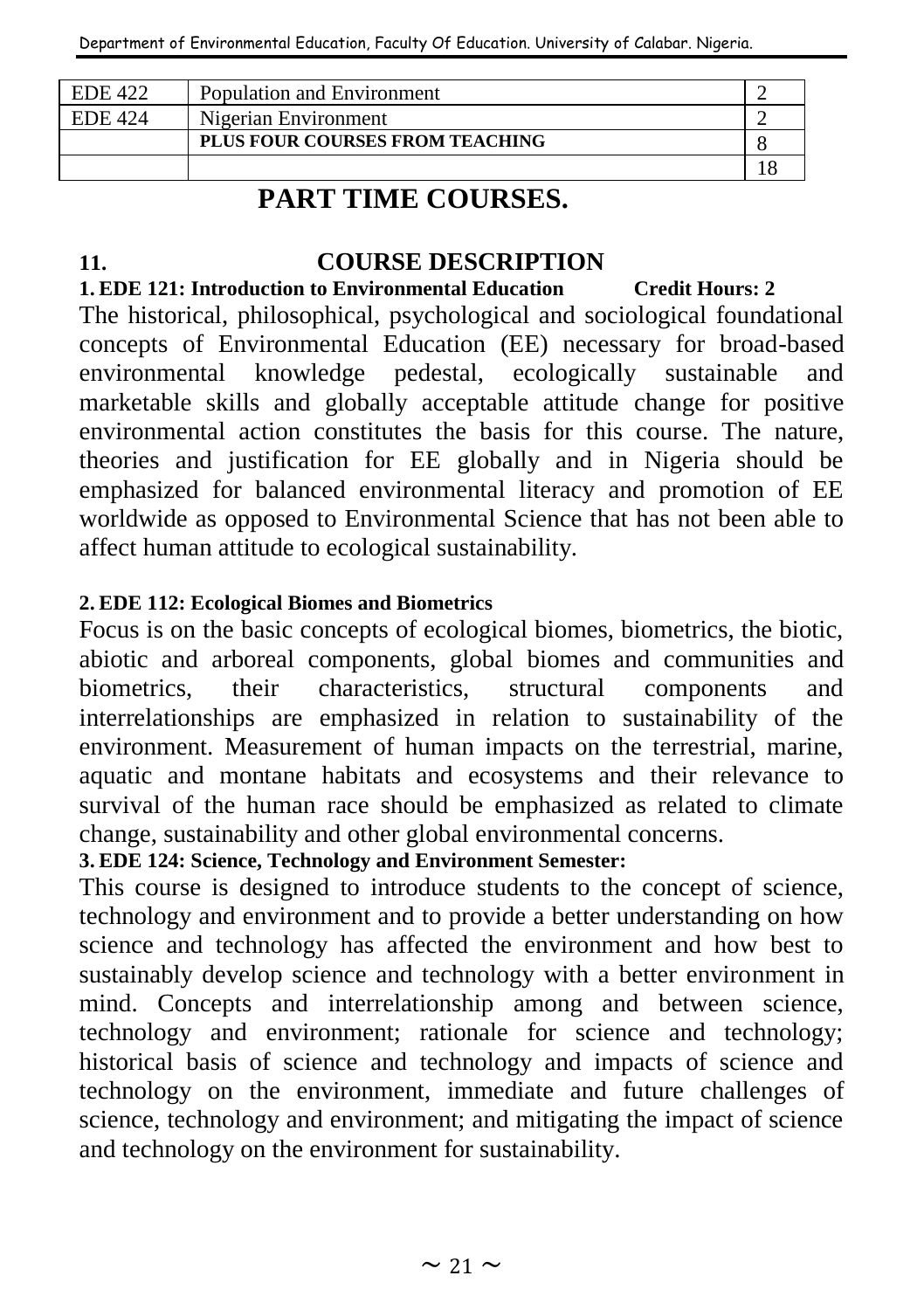#### **4. EDE 222: Environmental Planning and Management:**

Essential planning and management theories, skills, strategies and technologies for attending to and solving environmental problems for optimal sustainability and productivity of the various environmental resources should be emphasized. The functionality of human relations, team work, community participation, the dynamics of negotiation and conflict resolution, the structure, dynamics and functionality of the communication process and leadership styles should be emphasized.

#### **5. EDE 231: Nigerian Environment and Concerns**

The survey of various ecological zones in Nigeria, their environmental problems and need for conservation, including the coastal erosion and pollution, mangrove and rain forest depletion, conservation of wetlands and mundane vegetation, the savannah and the Sahel desertification; the role of international and national agencies and local action should be adequately emphasized.

#### **6. EDE 232: Environmental Impact Assessment**

The course is designed to examine the introductory theories, skills and basic tools, techniques and strategies for environmental monitoring, baseline data collection, evaluation, impact assessment, auditing and rehabilitation. Types, approaches, methods, technologies and strategies and best practices for effective environmental monitoring and mitigation approaches and sensitivity analysis using necessary tools and empirical studies should form the focus of the course.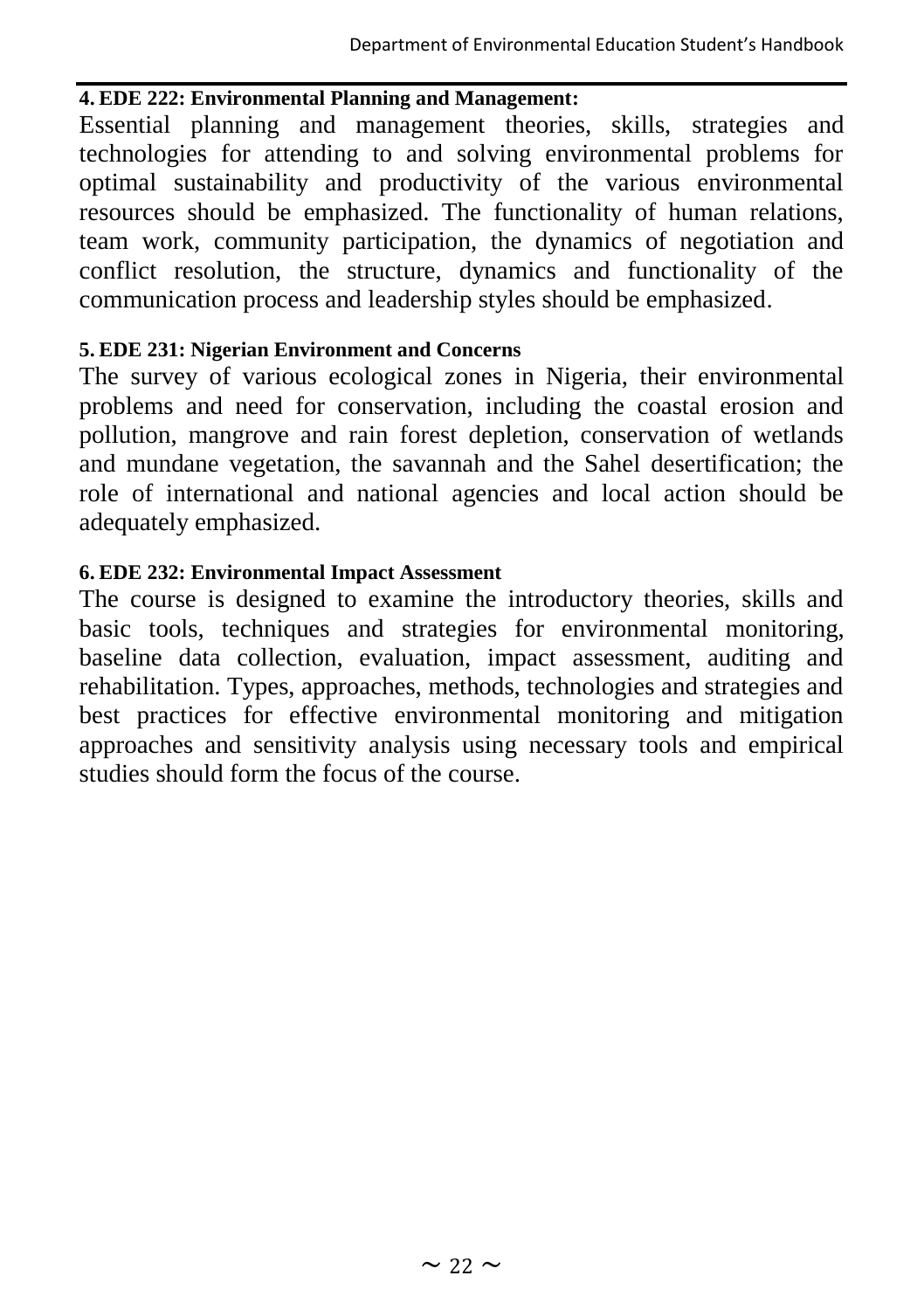#### **7. EDE 241: Sustainable Agricultural Policies and Practices**

The course examines in detail the government agricultural policies against the actual practices as related to environmental sustainability. Focus is on the agricultural progressive antecedents that have shaped the sector, farming systems, cropping systems, agricultural wastes, technologies, food production and food security, including livestock and fishes. The ecological impacts of the various government agricultural policies should be emphasized based on incisive agricultural policy analysis.

#### **8. EDE 251: Introduction to Climate Change**

The causes, evidence, consequences, control and mitigation variables of Climate Change (CC) should constitute the main focus of this course. The various international conventions and local efforts including the Kyoto protocol, REDD, COPs and the Clean Mechanism as international efforts should be emphasized as related to the Greenhouse Emission Control measures. Definition of cc and associated phenomena, relationship among human activities, cc and sustainability; global and local impacts of cc on various areas of human endeavor's; coping strategies adopted to contain cc; role and actions of global and local organizations on cc; and local mitigation strategies adopted by occupational groups to contain cc phenomena should be emphasized.

#### **9. EDE 224: Conservation and Sustainable Development**

Ibis is an introductory course that explores in detail the concepts, essence, relationship and developmental antecedents of conservation and sustainable development as well as their associated problems in Nigeria. The principles of sustainable development, the role and Importance of indigenous / local communities in conservation strategies for sustainable development arc also emphasized.

#### **10. EDE 272: Environmental Disaster Management**

This course is designed to give the students firsthand information or environmental disaster management, techniques and types of environmental disasters, how they can be mitigated or remedied. The course is also intended to give the student a view of some environmental disasters and what are the causes of these environmental disasters and how man has influenced the occurrence of environmental disasters through man's unholy and unsustainable activities. The course encompasses indepth case studies of some environmental disasters in Nigeria and the world over.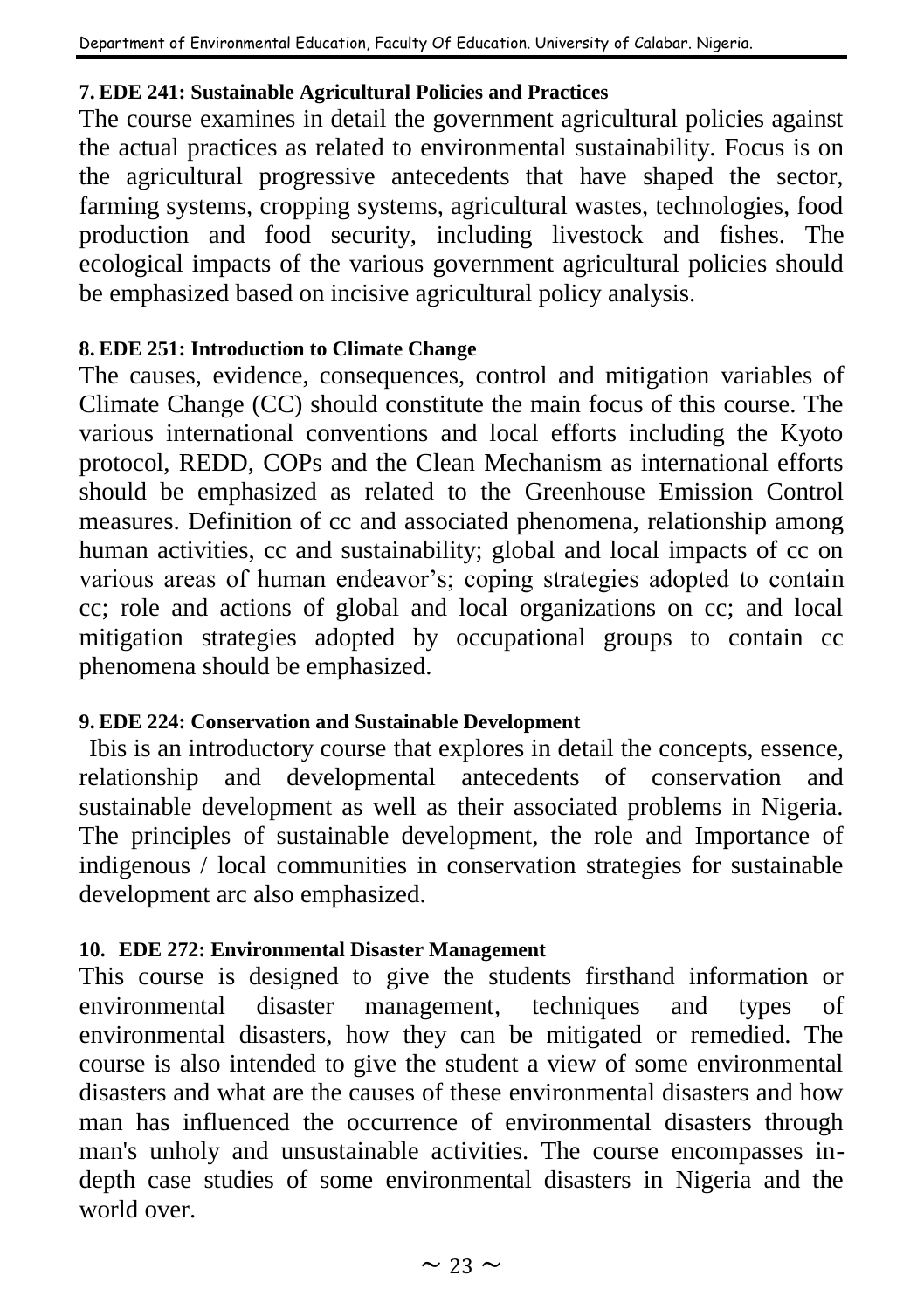#### **11. EDE 311: Foundations of Environmental Education**

Focus of the course should sharpen on the historical, philosophical, sociological, psychological, ecological, legislative theories and human aspects of the environment with particular reference to sustainable development and human welfare. Local, national and international concerns and actions for the sustainability of the environment and the required action to be taken should be emphasized.

### **12. EDE 321: Biodiversity and Natural Ecosystem Management**

Knowledge of species diversity and their systemic interaction, symbiotic and other relationships as well as need for ecological balance among and between plants and animals should be emphasized with attention to allround sustainable development. Dangers, means and examples of species endangerment, loss and extinction should be emphasized. Adaptation, survival and migration and conservation strategies should be emphasized as well as the economic values.

### **13. ECS 322: Nutrition and Food Security**

The course is designed to emphasize theories and practice of basic human nurture, nutrients, nutrition and its components, nutritional habits and contents, the rationale for nutritional balance at various human developmental stages and health status and their relationship with the environmental variations. The inter-dependence of environmental variables with food and food security and its role in international developmental analysis and assessment of human development indices should be respected.

#### **14. EPR312: Population Dynamics**

The course is designed to expose students to the concepts, principles and dynamism of population as a study of human numbers and its constantly changing composition. It also focuses on the philosophy, aims and factors surrounding population growth, changes and effects on the socio-cultural environment and natural resources. Definition and explanation of the meaning of human population and demography. Brief history of human population and factors that influence its growth. Population characteristics, composition, density, spatial distribution, mortality, morbidity, age structure, fertility, birth rates, etc. Population growth demographic transition and carrying capacity. Cutting population growth and sustainability. Controlling and influencing population size, Case studies in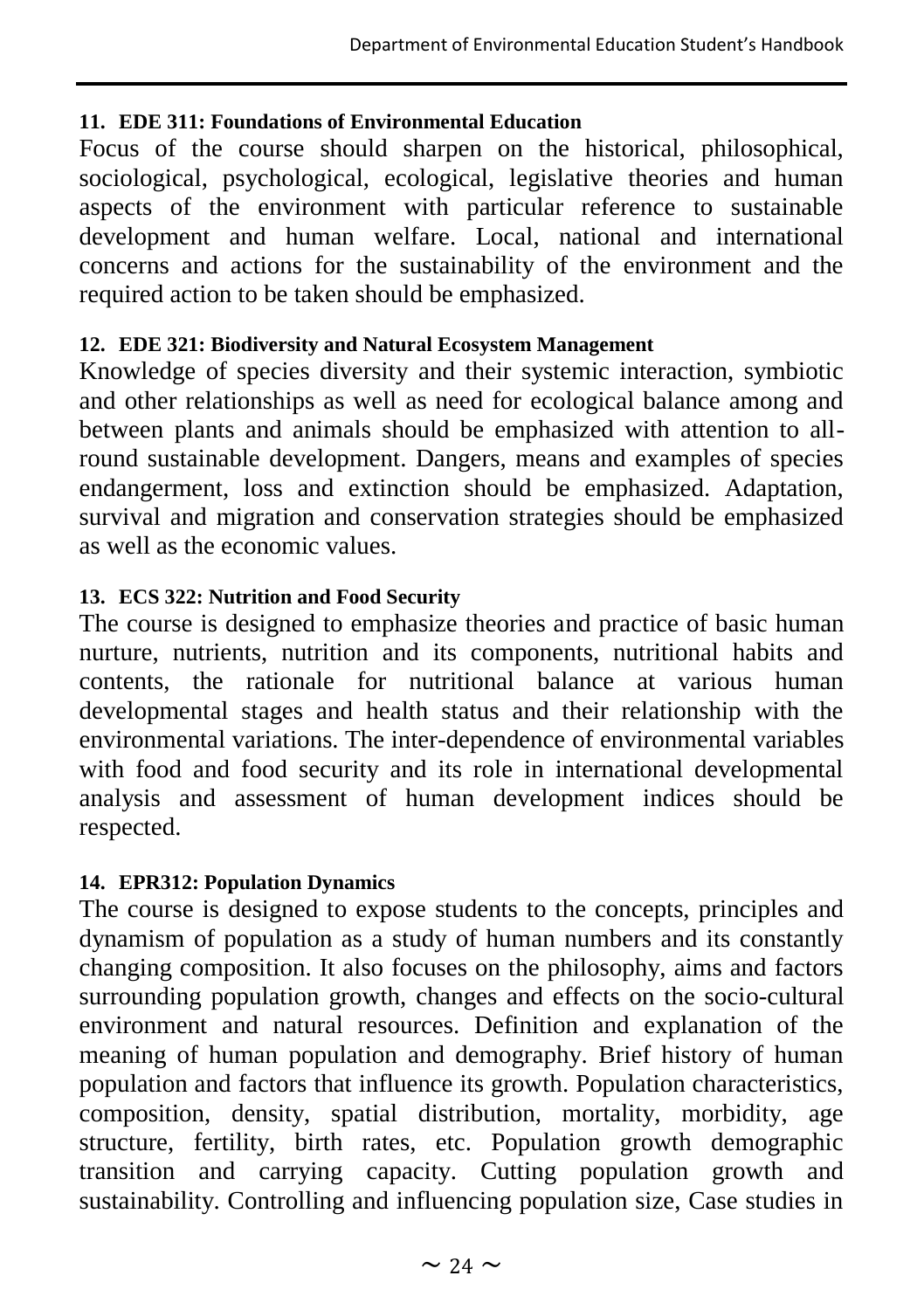population control (China, Thailand, India, Iraq). Population, environment and economic development and the UN's CAIRO PLAN should be emphasized.

#### **15. ECS322: Nutrition and Food Security**

This course focuses on the influence of general human nutrition/malnutrition and nutritional habits on the society, productivity and sustainable development with special reference to maternal lactation and child health and welfare at normal and abnormal periods. Attention to the relationship between the bio-geophysical and sociological environment in food production, storage, distribution, consumption, dieting, family budgeting, meal planning and security is paramount in the course.

#### **16. EDE 322 Environmental Impact Assessment**

The course equips students with the basic tools, techniques and strategies for environmental monitoring and evaluation, impact assessment and auditing. Types of evaluation, approaches to El A and auditing, methods of choosing unit for analysis, data collection and monitoring techniques, sensitivity analysis, impact prediction and mitigation strategies using empirical case studies and their associated tools are important areas of focus. Concept clarification, assessment, impact, mitigation, baseline data, monitoring, evaluation, auditing, Goals and objectives of environmental monitoring and evaluation; Basic monitoring and assessment tools and strategies; Information systems for monitoring and evaluation: qualitative information base, common errors information/data gathering techniques, features of well-designed information systems, planning for monitoring and evaluation systems; Environmental impact assessment (El A) and Environmental Auditing (EA) steps and procedures. Case studies: Strategies and tools, Problems and mitigation, legislative provisions; Data collection strategies and tools; Reporting and progress review: report writing, financial monitoring, and progress review; Contents of an Environmental Impact Report (EIR); Evaluation: Purpose and concerns; types, tools and uses of evaluation report impact and sustainability monitoring and evaluation: decentralized and program levels, impact monitoring, sustainability monitoring; Sustainable human development indicators; Assessing adverse effects of human activities; Ecosystems Management Technologies

#### **17. EDE 321: Biodiversity and Management of Natural Ecosystems**

Sustainable biodiversity conservation, its protection and environmental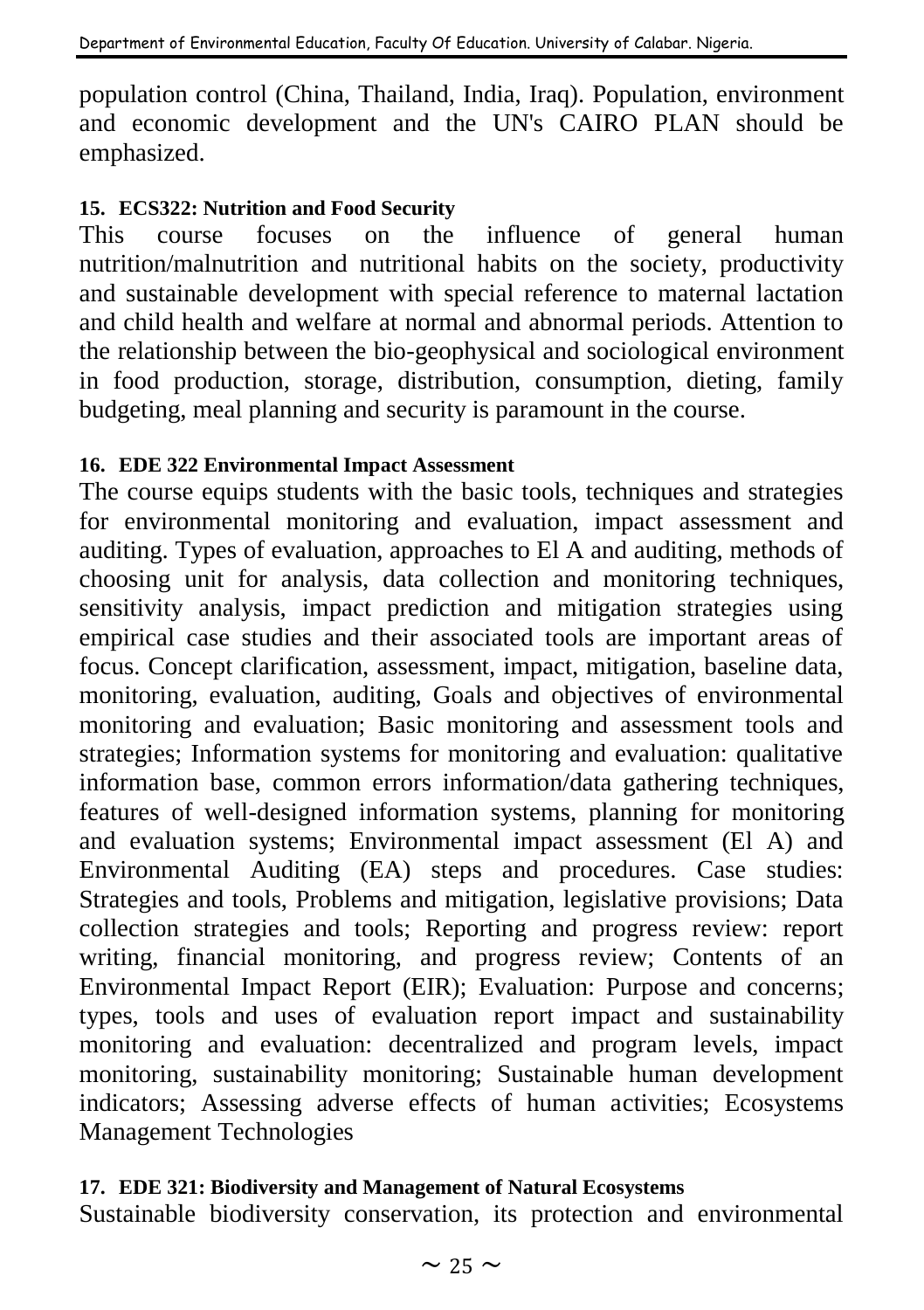management, strategies and their operational guidelines are the focus of this course. The nature, types, components, features, purposes and management strategies and theories involving biodiversity and natural ecosystems to emphasize diversity, aesthetics, compromise, teamwork, negotiation principles and wildlife management and control with appropriate theories to back them up are important.

#### **18. EPR311: Introduction to Population Education**

The course is designed to establish the relationship between the environment and population trends with focus on the contents of the National Population Policy. The actual population and development trends, population dynamics, the role of governmental and non-governmental organizations in population control, equation and pressure; poverty, population and environmental decay; population and natural resources distribution and utilization; role of technologies in population dynamics and resources including food and water distribution and security. Emphases should be on case studies from various parts of world and regional population growth trends.

#### **19. EPR312: Population Dynamics**

The course is designed to expose students to the concept, characteristics, principles and dynamism of population as a study of human number and its constantly changing composition. It also focuses on the history, philosophy, aims and factors surrounding population growth, changes and effects on the socio-cultural environment and natural resources.

#### **20. EPW412: Waste Disposal Methods and Recycling**

The course focuses on the sources, types, methods and technologies of effective waste disposal to reduce environmental degradation, enhance environmental sustainability, health and aesthetics. Waste hierarchy should be emphasized; also should definitions, types (Bio-degradable, Nonbiodegradable, Hazardous waste), classification and sources of waste: Solid, Liquid, Gaseous waste; Waste Management, generation, storage, collection, transportation and disposal, and the 4Rs (Recover, Reuse, Recycle, Repair) of Waste.

#### **21. EDE 422: Population and Environment**

The symbiotic interrelationship existing between population and environment, its quality, size and variety needs to be explored in great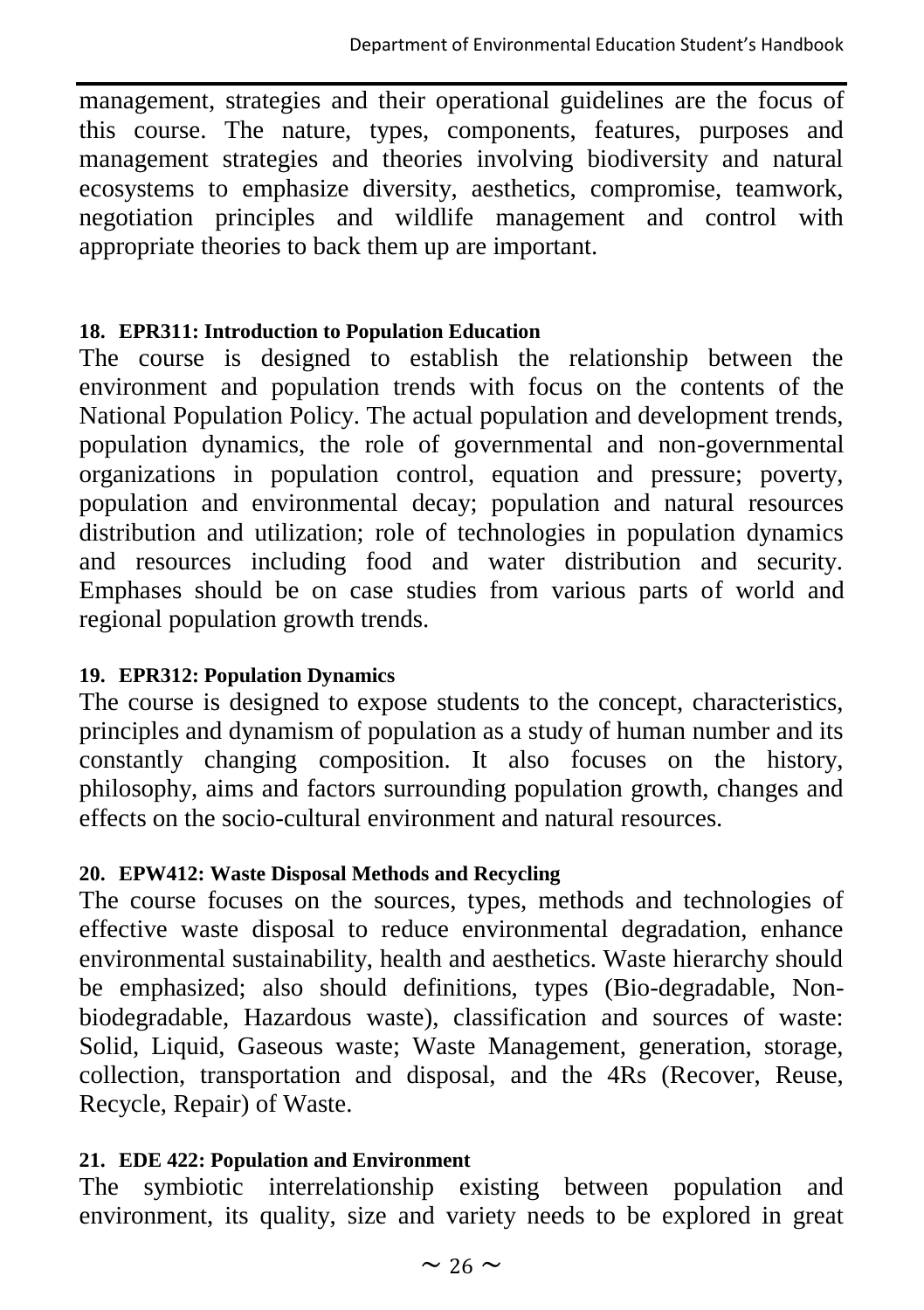detail to explain the factors promoting migration and immigration, population growth rate; the various theories and their applicability and dynamics as concerns environmental sustainability.

#### **22. EDE 424: Nigerian Environment**

Focus of this course should sharpen on the fragile bio-geo-physical and ecological dynamics of the Nigerian environment, causes and consequences of the various environmental problems and their solutions. The historical and cultural dynamics of the country and their relevance to environmental dynamism, the wide environmental, climate, vegetative and geological/structure variation of the country should be utilized as important unifying variables in determining veritable solutions to changing environmental issues in Nigeria.

| <b>CODE</b>     | <b>COURSE TITLE</b>               | CH             |
|-----------------|-----------------------------------|----------------|
| <b>YEAR ONE</b> |                                   |                |
| GSS 101         | Use of English 1*                 | 2              |
| GSS 111         | Citizenship Education*            | $\overline{c}$ |
| <b>GSS 121</b>  | Philosophy and Logic*             | $\overline{c}$ |
| <b>GSS 141</b>  | Anti-Corruption Studies *         | $\overline{c}$ |
| <b>EDU 101</b>  | Intro. to Teaching<br>Profession* | 2              |
| <b>EDU 141</b>  | <b>Foundations of Education</b>   | $\overline{c}$ |
| <b>EED 121</b>  | <b>Biometrics</b>                 | $\overline{c}$ |
| <b>EDE 121</b>  | <b>Intro to Env. Education</b>    | $\overline{c}$ |
| <b>ETE 101</b>  | Intro. to Tourism Education       | $\overline{c}$ |
| <b>EDE 111</b>  | Intro. to Ecology                 | $\overline{c}$ |
| <b>YEAR TWO</b> |                                   |                |
| <b>CODE</b>     | <b>COURSE TITLE</b>               | CH             |
| GSS 211         | Introduction to Computer          | $\overline{c}$ |
| <b>EDU 101</b>  | Intro to Teaching Profession      | $\overline{c}$ |
| <b>EDU 221</b>  | Curriculum and Instruction i      | $\mathcal{P}$  |
| <b>EDU 241</b>  | Human Growth and<br>Development   | 2              |
| <b>EED 211</b>  | Environment and                   | 2              |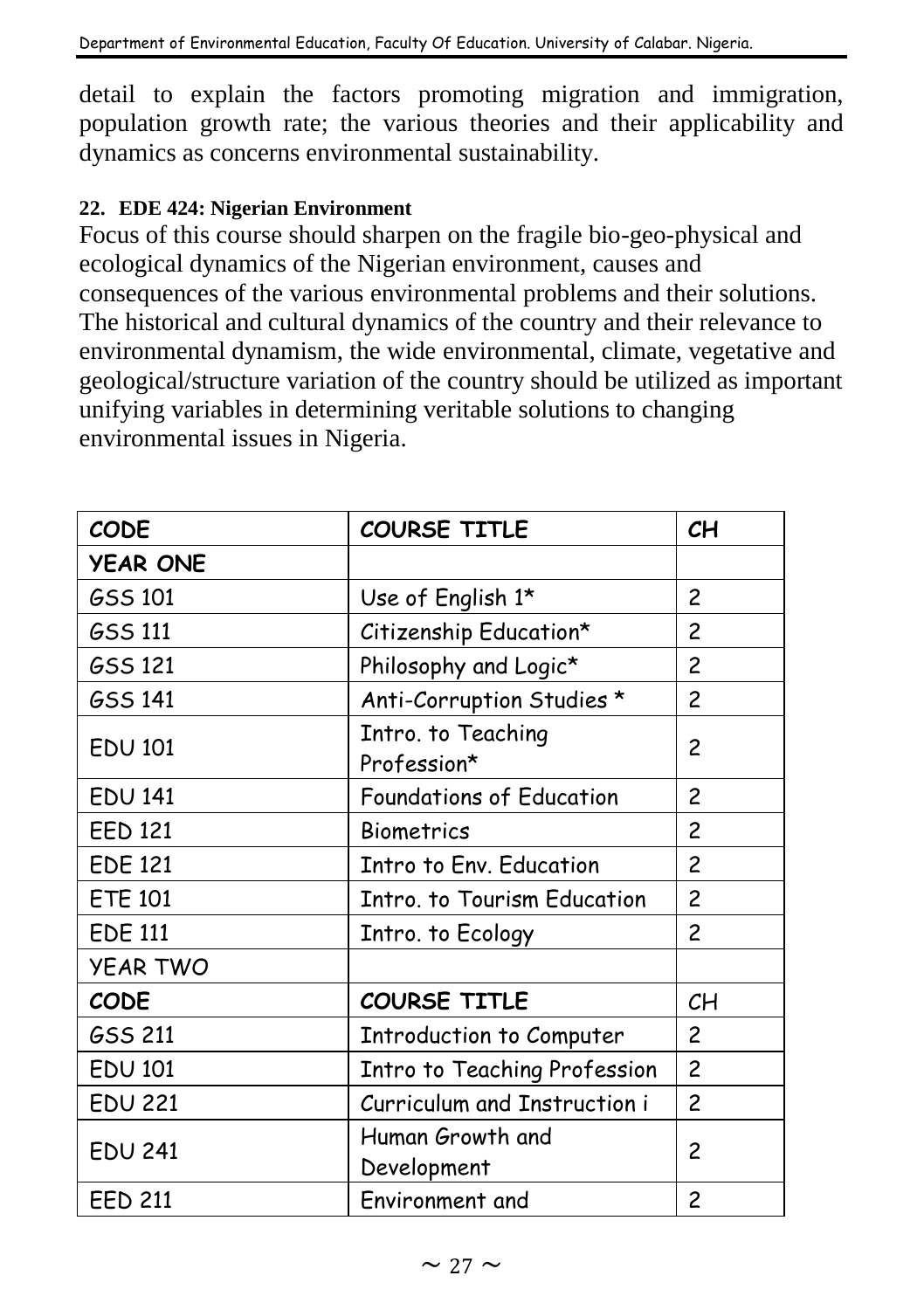|                                              | Development                                       |                |
|----------------------------------------------|---------------------------------------------------|----------------|
| <b>EDE 231</b><br>Nigerian Envt and Concerns |                                                   | $\overline{c}$ |
| <b>EDE 241</b>                               | Sustainable Agric Policies &<br>Practices         | 2              |
| <b>EDE 251</b>                               | Climate Change                                    | $\overline{c}$ |
| <b>ETE 101</b>                               | <b>Intro to Tourism Education</b>                 | $\overline{c}$ |
| <b>EDE 201</b>                               | <b>Education and Environmental</b><br>Change      | $\overline{c}$ |
| <b>EDE 203</b>                               | Spatial Organization and<br>Society               | 2              |
| <b>EDU 203</b>                               | <b>ICT</b> in Education                           | $\overline{c}$ |
|                                              | * to be offered by D/E                            | 24             |
| <b>YEAR THREE</b>                            |                                                   |                |
| <b>EDU 321</b>                               | <b>Educational Technology</b>                     | $\overline{c}$ |
| <b>EDU 341</b>                               | <b>Basic Statistics for</b><br>Education          | 2              |
| <b>EDU 343</b><br>Tests and Measurement      |                                                   | $\overline{c}$ |
| <b>EDU 311</b>                               | Fundamentals of Edu Admin                         | $\overline{c}$ |
| <b>EDE 321</b>                               | Biodiversity & Mangt of<br>Natural Ecosystem      | $\overline{c}$ |
| <b>EPR 311</b>                               | <b>Introduction to Population</b><br>Education    | $\overline{c}$ |
| <b>EDE 323</b>                               | Human Dev and Environment                         | $\overline{c}$ |
| <b>EFW 311</b>                               | Intro to Forest & Wildlife<br>Management          | 2              |
| <b>EWE 311</b>                               | Introduction to Gender<br>Education               | 2              |
| <b>EPW 311</b>                               | Introduction to Pollution and<br>Waste Management | $\overline{c}$ |
| <b>ETE 311</b>                               | <b>Introduction to Ecotourism</b><br>Education    | $\overline{c}$ |
| <b>ECS 311</b>                               | Intro to Community Env<br>Education               | 2              |
| <b>YEAR FOUR</b>                             |                                                   |                |
| <b>EDE 401</b>                               | Quantitative Techniques in EE                     | $\mathfrak{D}$ |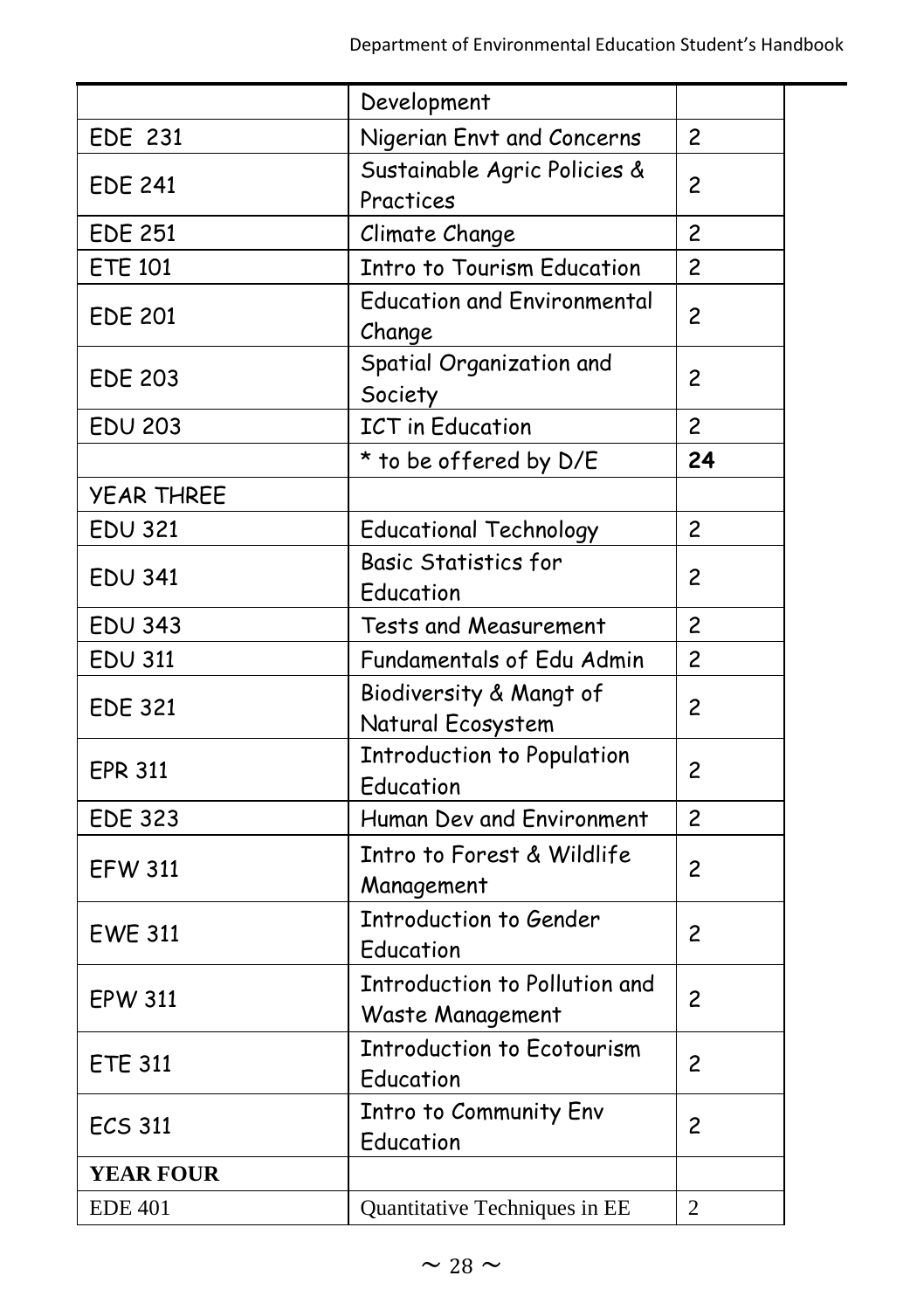| <b>EDE 403</b><br>Methods of Teaching EE |                                                  | $\overline{c}$<br>$\overline{2}$ |
|------------------------------------------|--------------------------------------------------|----------------------------------|
|                                          | <b>EDE 411</b><br><b>Environmental Pollution</b> |                                  |
| <b>EDE 421</b><br>Human Ecology          |                                                  | $\overline{2}$                   |
| <b>EDE 420</b>                           | Commitment Project in EE                         | $\overline{2}$                   |
| <b>EDU 421</b>                           | Attachment/Internship                            | $\overline{2}$                   |
| Plus four from ASP                       |                                                  | 22                               |
| <b>YEAR FIVE</b>                         |                                                  |                                  |
| <b>EDU 500</b>                           | <b>Teaching Practice</b>                         | 6                                |
| <b>EDE 599</b>                           | Research Project in EE                           | 6                                |
| <b>AREA OF</b>                           |                                                  |                                  |
| SPECIALIZATION(ASP)                      |                                                  |                                  |
| <b>ECS 331</b>                           | Community Dev. & Envi                            | $\overline{2}$                   |
| <b>ECS 411</b>                           | <b>Community Water Management</b>                | $\overline{2}$                   |
| <b>ECS 421</b>                           | <b>Community Land-Forest Mangmt</b>              | $\overline{\mathcal{L}}$         |
| <b>ECS 431</b>                           | <b>Comparative Comty Studies</b>                 | $\overline{2}$                   |
| <b>EFW321</b>                            | <b>Forest Ecology</b>                            | $\overline{2}$                   |
| <b>EFW411</b>                            | Indigenous Peoples & Forest<br>Resources         | $\overline{2}$                   |
| <b>EFW421</b>                            | <b>Tropical Rainforest Ecosystems</b>            | $\overline{2}$                   |
| <b>EFW431</b>                            | Comp Studies in Forest &<br>Wildlife Educ        | $\mathfrak{D}$                   |
| <b>EPR 421</b>                           | Science, Tech & Population                       | $\overline{2}$                   |
| <b>EPR321</b>                            | <b>Population Theories</b>                       | $\overline{2}$                   |
| EPR411                                   | Indigenous Peoples & Culture                     | $\overline{c}$                   |
| <b>EPR431</b>                            | <b>Comparative Pop Studies</b>                   | $\overline{2}$                   |
| <b>EPW321</b>                            | <b>Environmental Chemistry</b>                   | $\overline{2}$                   |
| <b>EPW331</b>                            | <b>Environmental Biology</b>                     | $\overline{2}$                   |
| EPW411                                   | Land Pollution & Management                      | $\overline{2}$                   |
| EPW421                                   | Air and Noise Pollution &<br>Management          | $\overline{2}$                   |
| EPW431                                   | Comp Studies in Pollu & Waste<br>Management      | $\overline{2}$                   |
| <b>ETE 321</b>                           | <b>Basic Ecology</b>                             | $\overline{2}$                   |
| <b>ETE 411</b>                           | Tourism and Socio-Econ Dev                       | $\overline{2}$                   |
| <b>ETE 421</b>                           | Disaster Mangt & Hospitality Ind                 | $\overline{2}$                   |
| <b>ETE431</b>                            | Comp Studies in Tourism Educ                     | $\overline{2}$                   |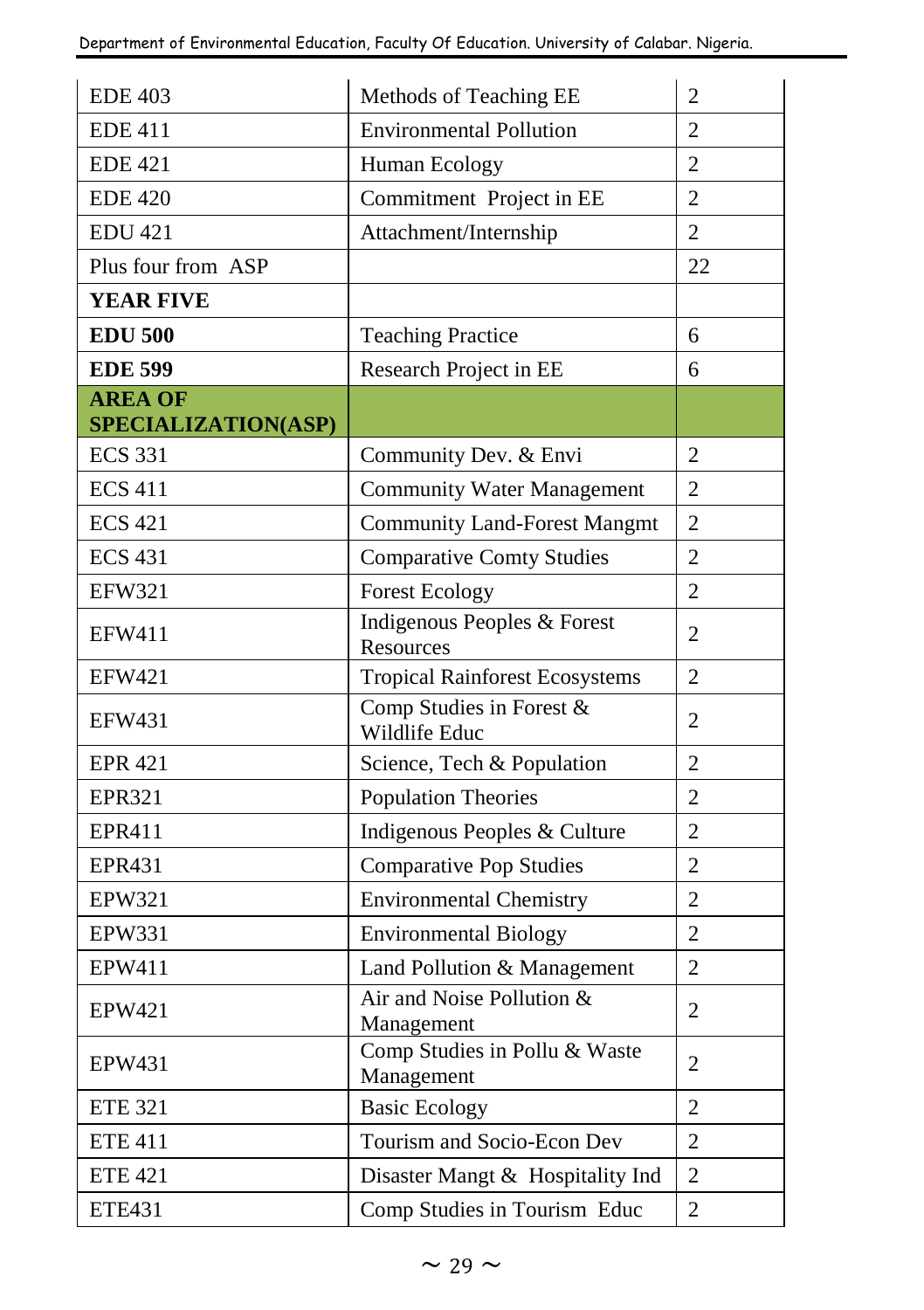| <b>EWE 321</b>                                    |                                           | Normative Status of Women                    | $\overline{c}$ |    |
|---------------------------------------------------|-------------------------------------------|----------------------------------------------|----------------|----|
| <b>EWE411</b>                                     |                                           | Women, Food Production & Env                 | 2              |    |
| <b>EWE421</b>                                     |                                           | Women & Forest Resources<br>Mangt            | 2              |    |
| <b>EWE431</b>                                     |                                           | Comp Studies in Gender Edu                   | $\overline{2}$ |    |
|                                                   | 2 <sup>ND</sup> SEMESTER YEAR ONE         |                                              |                |    |
| GSS 102                                           | Use of English 11                         |                                              | 2              |    |
| GSS132                                            |                                           | History and Philosophy of Science            | $\overline{c}$ |    |
| GSS142                                            | <b>Anti-Corruption Studies 11</b>         |                                              |                |    |
| <b>EDU142</b>                                     | Philosophy of Education                   |                                              |                |    |
| <b>EDU112</b>                                     | <b>Global Education</b>                   |                                              |                |    |
| <b>EDE 124</b>                                    |                                           | Science, Technology and Environment          | $\overline{c}$ |    |
| <b>EED 112</b>                                    | <b>Ecological Biomes</b>                  |                                              | $\overline{c}$ |    |
| <b>EED 132</b>                                    |                                           | Planning, Process and Strategies in EE & Mgt | $\overline{c}$ |    |
| <b>EED 142</b>                                    |                                           | Intro. Techniques in Env. Edu and Management | $\overline{c}$ |    |
| <b>ETE 102</b>                                    | Culture and Tourism                       |                                              | $\overline{c}$ |    |
| <b>ETE 112</b>                                    | Leisure Education                         |                                              | $\overline{c}$ |    |
| <b>YEAR TWO</b>                                   |                                           |                                              |                |    |
| Entrepreneurship Education i<br>GSS202            |                                           |                                              | $\overline{c}$ |    |
| GSS212                                            | <b>Computer Application</b>               |                                              |                |    |
| <b>EDU222</b>                                     | Curriculum and Instruction ii             |                                              | 2              |    |
| <b>General Teaching Methods</b><br><b>EDU224</b>  |                                           |                                              |                |    |
| <b>EDU242</b>                                     | Psychology of Learning and Motivation     |                                              |                |    |
| <b>Adult Basic Education</b><br><b>EDA 202</b>    |                                           |                                              |                |    |
| <b>EDK 202</b>                                    |                                           | Safety, Health and Environment               |                | Τ1 |
| <b>EDL 202</b>                                    |                                           | Library Use and Information Literacy         |                |    |
| <b>EDE 222</b>                                    |                                           | Environmental Planning and Management        | $\overline{c}$ |    |
| <b>EDE 224</b>                                    | Conservation and Sustainable Development  |                                              | $\overline{c}$ |    |
| <b>EED 242</b>                                    | Environment, Politics and Eco-Tourism     |                                              | $\overline{c}$ |    |
| <b>EED 252</b>                                    | Forest and Wildlife Conservation          |                                              | $\overline{c}$ |    |
| <b>EED 272</b>                                    |                                           | Environmental Disaster and Management        | $\overline{c}$ |    |
| <b>YEAR THREE</b>                                 |                                           |                                              |                |    |
| <b>GST 302</b>                                    | Entrepreneurship Education II (Practical) |                                              | $\overline{c}$ |    |
| <b>EDU 342</b>                                    | Research Methods                          |                                              | $\overline{c}$ |    |
| <b>EDU372</b>                                     | <b>Special Education</b>                  |                                              |                |    |
| <b>EDE 322</b><br>Environmental Impact Assessment |                                           | 2                                            |                |    |
| Nutrition and Food Security<br><b>ECS 322</b>     |                                           |                                              | $\overline{2}$ |    |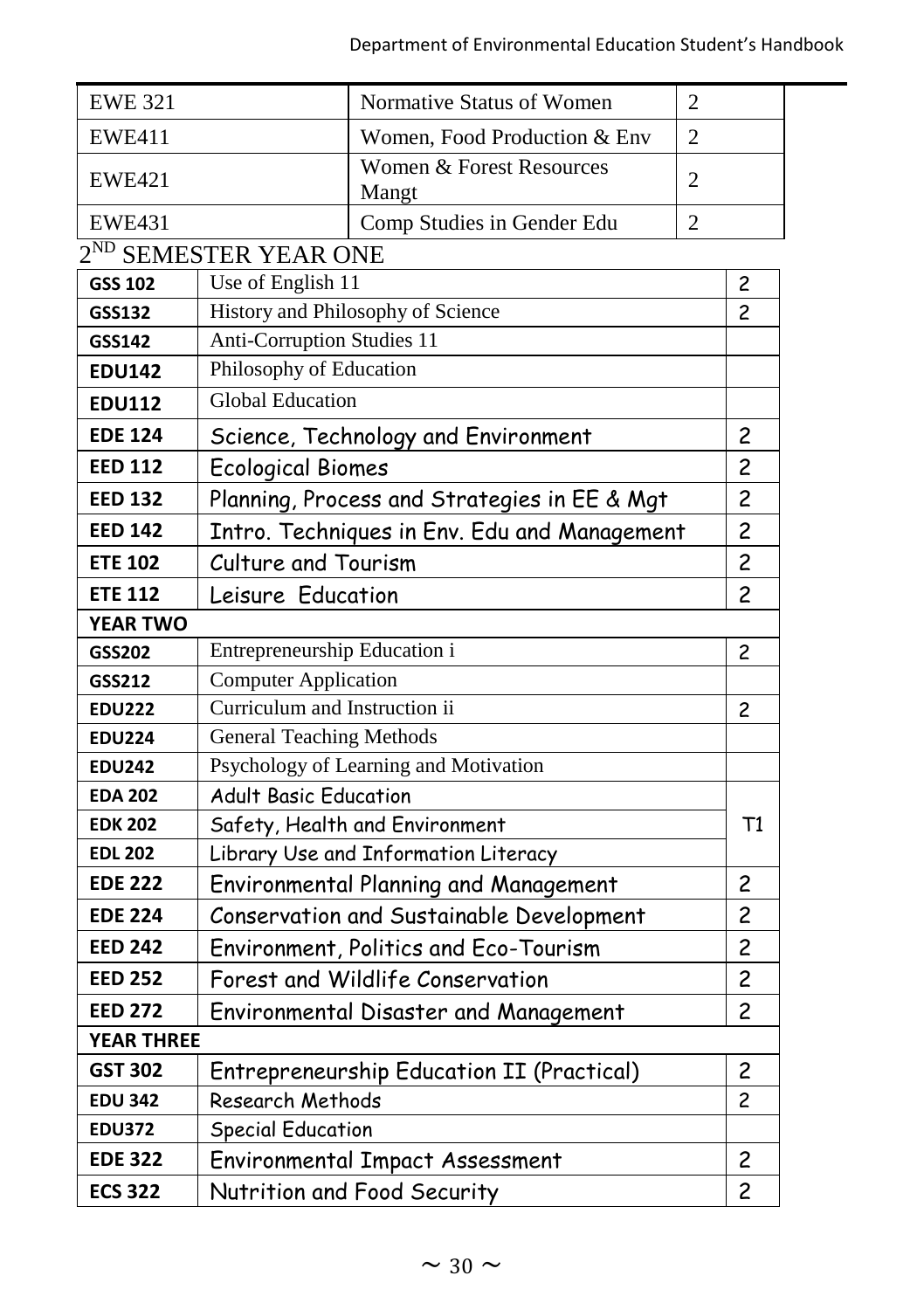| <b>EFW 322</b>                                                              | 2<br>Tropical Rainforest Ecosystem           |                         |  |
|-----------------------------------------------------------------------------|----------------------------------------------|-------------------------|--|
| <b>EPR 312</b>                                                              | <b>Population Dynamics</b>                   |                         |  |
| <b>EPW 322</b>                                                              | Waste and human health                       |                         |  |
| <b>ETE 312</b>                                                              | <b>Environment and Tourism</b>               | $\overline{c}$          |  |
| <b>EWE 312</b>                                                              | Government Policies and Dev. of Women        | 2                       |  |
| <b>YEAR FOUR</b>                                                            |                                              |                         |  |
| <b>EDU 422</b>                                                              | Teaching Practice feedback                   | $\overline{c}$          |  |
| <b>EDU 442</b>                                                              | Guidance and Counselling                     | $\overline{c}$          |  |
| <b>EDE 462</b>                                                              | Environmental Attachment.                    | 4                       |  |
| <b>EED 412</b>                                                              | Women and Environment                        | $\overline{c}$          |  |
| <b>EED 422</b>                                                              | Environmental Law                            | $\overline{c}$          |  |
| <b>EED 452</b>                                                              | Urban and Rural Morphology and Land Use      | $\overline{c}$          |  |
| <b>EDE 251</b>                                                              | Climate Change                               | $\overline{c}$          |  |
| <b>EDG 412</b>                                                              | Project Monitoring & Evaluation              | $\overline{c}$          |  |
|                                                                             | <b>AREA OF SPECIALIZATION</b>                |                         |  |
| <b>ECS 412</b>                                                              | <b>Community Energy Resources</b>            | $\overline{c}$          |  |
| <b>ECS 422</b>                                                              | Community waste and Health Management        | $\overline{c}$          |  |
| <b>ECS 432</b><br>Community Land and Forest Management                      |                                              | $\overline{\mathbf{c}}$ |  |
| <b>EFW 412</b>                                                              | Fauna and Flora Taxonomy                     | $\overline{\mathbf{c}}$ |  |
| <b>EFW 422</b>                                                              | Species Endangerment and Extinction          | $\overline{\mathbf{c}}$ |  |
| <b>EFW 452</b>                                                              | Forest and Wildlife Policy and Management    | $\overline{\mathbf{c}}$ |  |
| <b>EPR 412</b>                                                              | <b>Comparative Population Studies</b>        | $\overline{\mathbf{c}}$ |  |
| <b>EPR 432</b>                                                              | Population and energy Resources              | $\overline{c}$          |  |
| <b>EPR 442</b>                                                              | Reproductive health eduction                 | $\overline{c}$          |  |
| <b>EPW 412</b>                                                              | Mineral Exploration & Impact on Environment  | $\overline{c}$          |  |
| <b>EPW 422</b>                                                              | Waste management- Disposal and Recycling     | $\overline{c}$          |  |
| <b>EPW 432</b>                                                              | Water, Hygiene & Sanitation                  | $\overline{c}$          |  |
| <b>ETE 432</b>                                                              | Flora, Fauna and Eco-Tourism                 | $\overline{c}$          |  |
| <b>ETE 442</b>                                                              | Recreation and Tourism                       | $\overline{\mathsf{c}}$ |  |
| <b>ETE 452</b>                                                              | <b>ICT and Tourism</b>                       | $\overline{\mathbf{c}}$ |  |
| <b>EWE 412</b>                                                              | <b>Gender Education &amp; Ecofeminism</b>    | $\overline{\mathbf{c}}$ |  |
| <b>EWE 422</b>                                                              | Women and Education                          | 2                       |  |
| <b>EWE 452</b>                                                              | Women and Waste Management                   | $\overline{c}$          |  |
| <b>YEAR FIVE</b>                                                            |                                              |                         |  |
| Environmental Assessment and Evaluation<br>$\overline{c}$<br><b>EDG 512</b> |                                              |                         |  |
| <b>EED 522</b>                                                              | Governmental, Non-Governmental Organisations | $\overline{c}$          |  |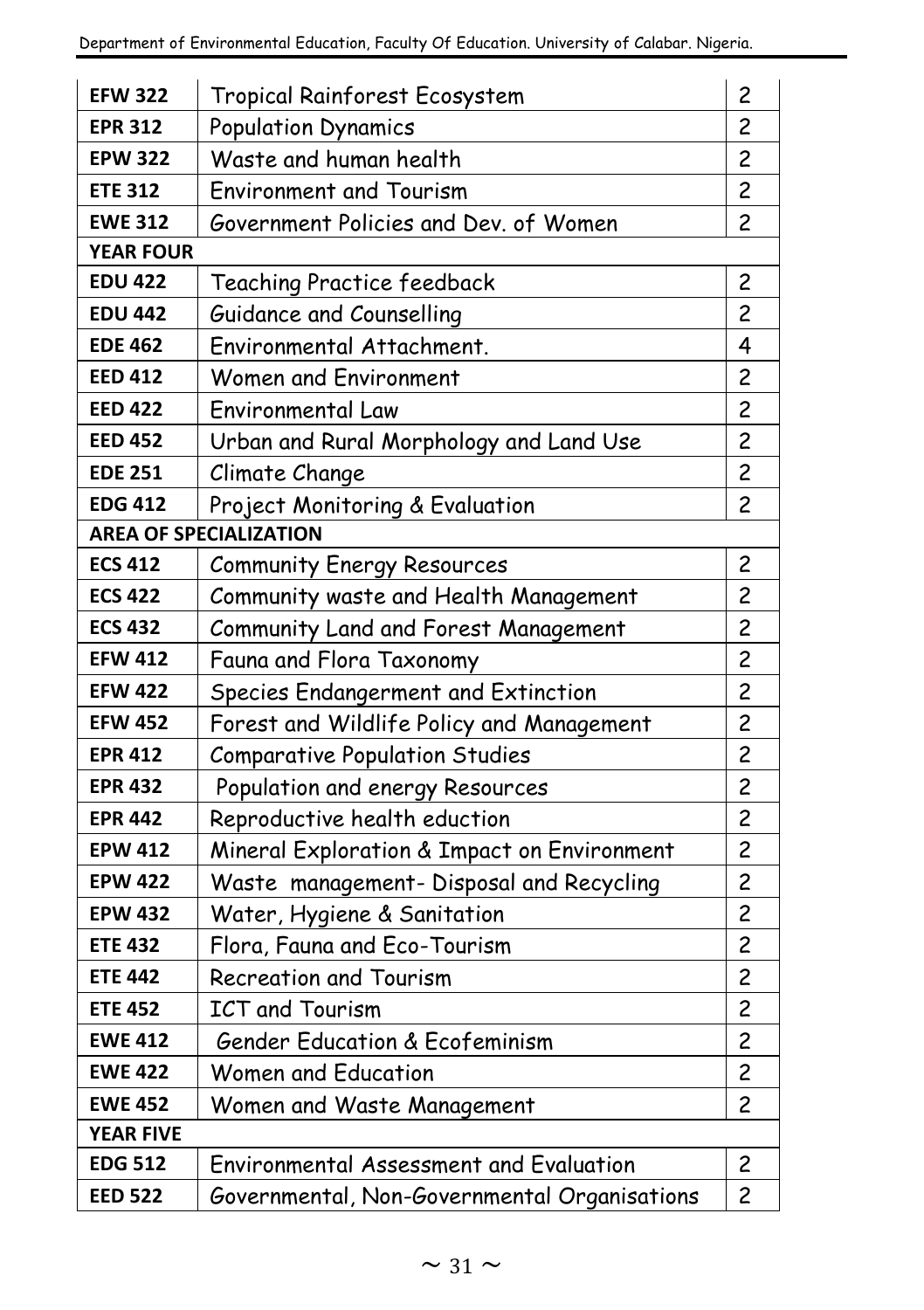|                                                                     | in EE                                              |                |
|---------------------------------------------------------------------|----------------------------------------------------|----------------|
| <b>EED 532</b>                                                      | Research Project                                   | 6              |
| <b>EED 542</b>                                                      | <b>Education and Sustainable Development</b>       | $\overline{c}$ |
| <b>EED 512</b>                                                      | <b>Environmental Ethics</b>                        | $\overline{c}$ |
|                                                                     | <b>AREA OF SPECIALIZATION</b>                      |                |
| <b>ECS 512</b>                                                      | Integrated community development                   | $\overline{c}$ |
| <b>ECS 522</b>                                                      | NGOs Community Environmental Services              | 2              |
| <b>ECS 542</b>                                                      | Media and Community Environmental services         | $\overline{c}$ |
| <b>EFW 512</b>                                                      | Eco-Tourism, Forest and Wildlife Management        | $\overline{c}$ |
| <b>EFW 522</b>                                                      | Parks and Environmental Services                   | $\overline{c}$ |
| <b>EFW 532</b>                                                      | Forest Ecology                                     | $\overline{c}$ |
| <b>EPR 512</b>                                                      | Administration and Management in Pop.<br>Education | $\overline{c}$ |
| International Organisations and Population issues<br><b>EPR 522</b> |                                                    | $\overline{c}$ |
| <b>EPR 542</b>                                                      | Pop Distribution, Urbanization & MigratioN         | 2              |
| <b>EPW 512</b>                                                      | Environmental Sanitation and Public Health         | $\overline{c}$ |
| <b>EPW 522</b>                                                      | Physical Planning, Environmental Protection        | $\overline{c}$ |
| <b>EPW 532</b>                                                      | Occupational Waste Mgt, Health and Safety          | $\overline{c}$ |
| <b>ETE 512</b>                                                      | Tourism and Eco-Management                         | $\overline{c}$ |
| <b>ETE 522</b>                                                      | Hotel and Catering Management                      | $\overline{c}$ |
| <b>ETE 532</b>                                                      | Sustainable Tourism Development                    | $\overline{c}$ |
| <b>EWE 522</b>                                                      | NGOs in Women Development and Environment          | $\overline{c}$ |
| <b>EWE 532</b>                                                      | Women and Forest Resources Management              | $\overline{c}$ |
| <b>EWE 542</b>                                                      | Women and Population Dynamics                      | $\overline{c}$ |

## **STAFF LIST**

## **a) Academic Staff**

| S/ | <b>Name</b>                         | <b>Oualification(s)</b>                                                                                                                                 | Rank      |
|----|-------------------------------------|---------------------------------------------------------------------------------------------------------------------------------------------------------|-----------|
| N  |                                     |                                                                                                                                                         |           |
| 1. | Prof. Moses Edem Inyang-Abia        | B.A. (Education/Geography) (Hons) UNICAL; M.<br>A (Edu. Technology) UNIFE: CFS (Env. Educ.)<br>GLASGOW; PhD. (Curr. Studies/Env. Edu.)<br><b>UNICAL</b> | Professor |
| 2. | Prof. (Mrs.) Sarah Nicholas<br>Oden | B.A (Edu./English); M.Ed. (Curr. Studies/Lang.)<br>Arts); M. Ed. (Env. Edu.) UNICAL; PhD (Curr.<br>Studies/Lang Arts) IBADAN                            | Professor |
| 3. | Prof. Ajayi Clemency Omoogun        | B.Sc (Agric.Edu); M.Ed (Curr. Studies) UNICAL;<br>Ph.D (Curr. Studies / Env Edu) UNN                                                                    | Professor |
| 4. | Dr. Bassey Obeten Udumo             | B.Sc(Env.Protection & Resources Mgt), M.Ed.<br>Env. Education); PhD -UNICAL                                                                             | Lect I    |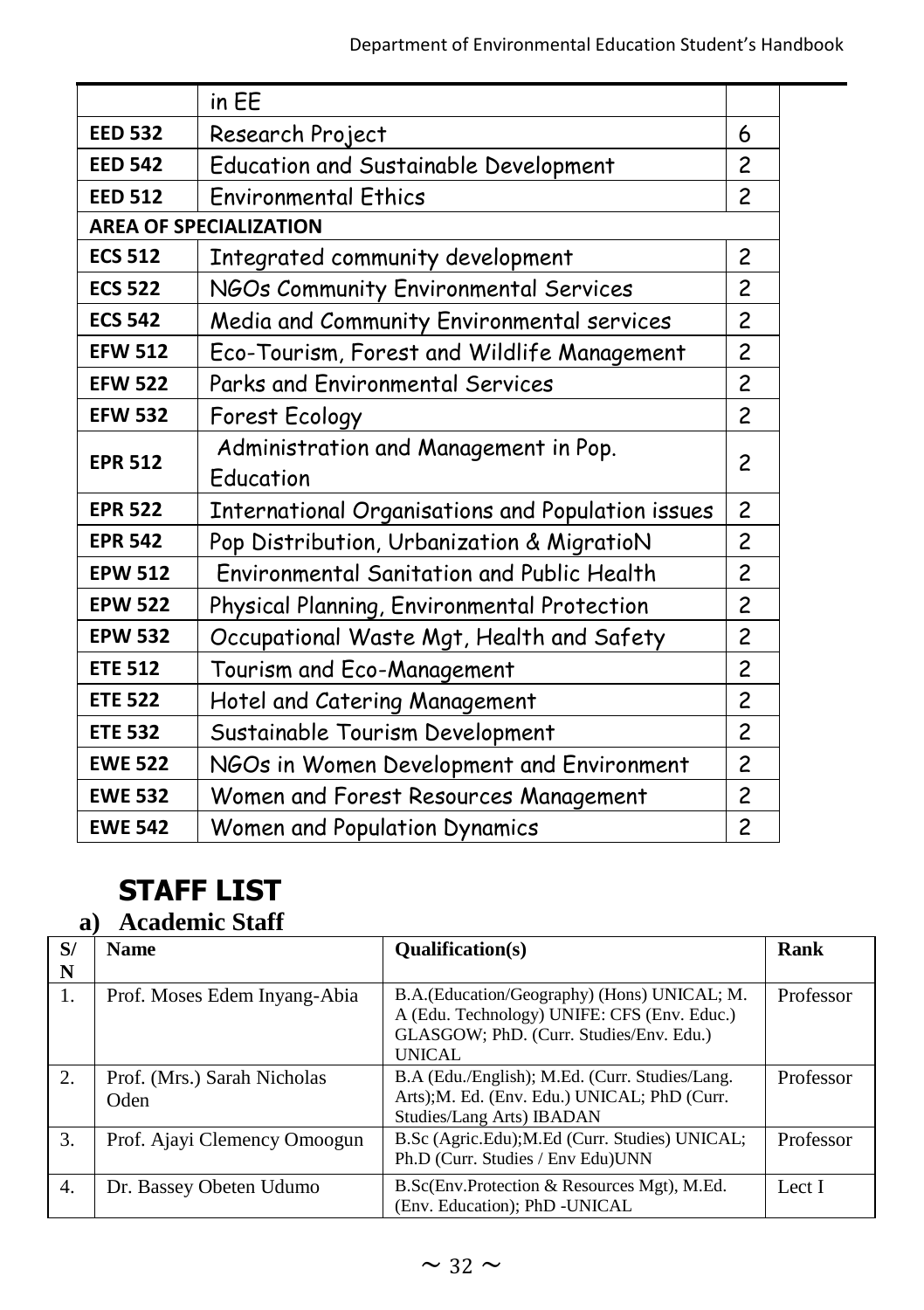| 5.     | Dr. Comfort Nkongho Agbor     | Dip. (Env. Education); B.Ed. (Env.              | ${\rm LI}$              |
|--------|-------------------------------|-------------------------------------------------|-------------------------|
|        |                               | Education); M.Ed. (Environmental                |                         |
|        |                               | Education); Ph.D (Teacher Edu) UNICAL           |                         |
| 6.     | Dr. Cassidy Etta Agbor        | Dip(Adult Edu). B.Ed(Env. Edu); M.Ed(Env.       | LI                      |
|        |                               | Education); Ph.D (Teacher Edu) UNICAL           |                         |
| $\tau$ | Dr Chris-Valentine Ogar Eneji | B.Ed. (Env. Education); M.Ed. (Env. Education); | LI                      |
|        |                               | M.Sc[Rural Dev.]Beijing-China;Ph.D (Rural       |                         |
|        |                               | Dev.] FUT, Yola                                 |                         |
| 8.     | Dr. Eneyo Okon Eyo            | B.Ed(Env.Education);M.Ed(Env.Education);PhD     | LII                     |
|        |                               | <b>UNICAL</b>                                   |                         |
|        |                               |                                                 |                         |
| 9.     | Dr. Benjamin Ajua Ambe        | NCE (Chem/Int. Sci)/.B.Ed(Env.                  | LII                     |
|        |                               | Education); M.Ed(Environmental Education); Ph.D |                         |
|        |                               | (Curriculum Studies)                            |                         |
| 10     | Dr. Etuki Eborty Egbonyi      | B.Agriculture, PGDEE;M.Ed. (Env.                | LII                     |
|        |                               | Education);PhD- UNICAL                          |                         |
| 11     | Dr. Anthony Obi Odok          | B.Ed(Env. Education); M. Ed(Env. Education);    | LII                     |
|        |                               | PhD- UNICAL                                     |                         |
| 12     | Dr Usang N.Onneghen           | BSc[ Edu/Geo]; M.Ed [ Env. Edu]; PhD-           | LII                     |
|        |                               | UNICAL                                          |                         |
| 13     | Dr. Denis Ube Agiande         | B.Sc (Geo/Lib. Science)UNN;M.Sc (Geo. &Env.     |                         |
|        |                               | Education) UNN; PhD- UNICAL                     | (A/L)                   |
| 14     | Mrs. Remi Modupe Omoogun      | B.Ed (Env. Education/English Lang.), M.Ed       | A/L                     |
|        |                               | (Env. Education)                                |                         |
| 15     | Mrs. Idongesit E. Ephraim     | OND & HND (Wood &Paper Techn.),                 | A/L                     |
|        |                               | PGDE;PGDEM (Env.Mgt.) UNIYO;M.Ed(Env.           |                         |
|        |                               | Education)                                      |                         |
| 16     | Mrs. Agnes Edet A. Offiong    | B.Ed(Env Edu/Physics) UNICAL; M.Ed UNICAL       | A/L                     |
| 17     | Mr. Efut Etim Nkanu           | B.Ed(Env. Education); M.Ed (Env. Education)     | A/L                     |
|        |                               | <b>UNICAL</b>                                   |                         |
| 18     | Mr. Ime Edet Sam              | B.Ed(Env. Education); M.Ed [Env. Education)     | A/L                     |
|        |                               | <b>UNICAL</b>                                   |                         |
| 19     | Mr. Asuquo Edung Etim         | B.Ed(Env. Education); M.Ed [Env. Education)     | $\mathbf{A}/\mathbf{L}$ |
|        |                               | <b>UNICAL</b>                                   |                         |
| 20     | Mr. David Mbu Akpo            | Dip.(Env. Education); B.Ed(Env. Education)M.Ed  | $\mathbf{A}/\mathbf{L}$ |
|        |                               | [Env. Education]                                |                         |
| 21     | Mrs Christiana Ushie          | BSc(Zoo/Env Sc.), PGDE, MEd [Environmental      | A/L                     |
|        |                               | Education)                                      |                         |
| 22     | Mr Jacob B. Arikpo            | B.Sc(App Chem), PGDEE; M.Ed(Environmental       | A/L                     |
|        |                               | Education) UNICAL                               |                         |
| 23     | Mr Ojong Aganyi Asu           | B.Ed(Env. Education); M.Ed [Environmental       | A/L                     |
|        |                               | Education) UNICAL                               |                         |
| 24     | Mr Ushie Austine Onyi         | B.Sc(Ed) Geo Edu, UNICAL; M.Ed                  | A/L                     |
|        |                               | [Environmental Education) UNICAL                |                         |
| 25     | Mr Ayuk Godwin Omah           | B.Sc(Ed) Geo. Edu, UNICAL; M.Ed                 | A/L                     |
|        |                               | [Environmental Education) UNICAL                |                         |
| 26     | Mr Mgbe Partrick Anago        | B.Ed(Env. Education); M.Ed (Community           | A/L                     |
|        |                               | Development) UNICAL                             |                         |
| 27     | Mr Bassey Oham Sunday         | B.Sc (Sociology); PGDEE; M.Ed [Environmental    | A/L                     |
|        |                               | Education) UNICAL                               |                         |
| 28     | Ms Doris Elemi Addo           | B.Ed(Environmental Education); M.Ed             | A/L                     |
|        |                               | [Environmental Education) UNICAL                |                         |
| 29     | Mr. Vincent Ita Oyamo         | B.Ed, M.Ed [Environmental Education) UNICAL     | A/L                     |
| 30     | Mr Kujoh Jude Ubuh            | B.Sc(Env. Protection & Mgt); M.Ed [Env.         | A/L                     |
|        |                               | Education) UNICAL                               |                         |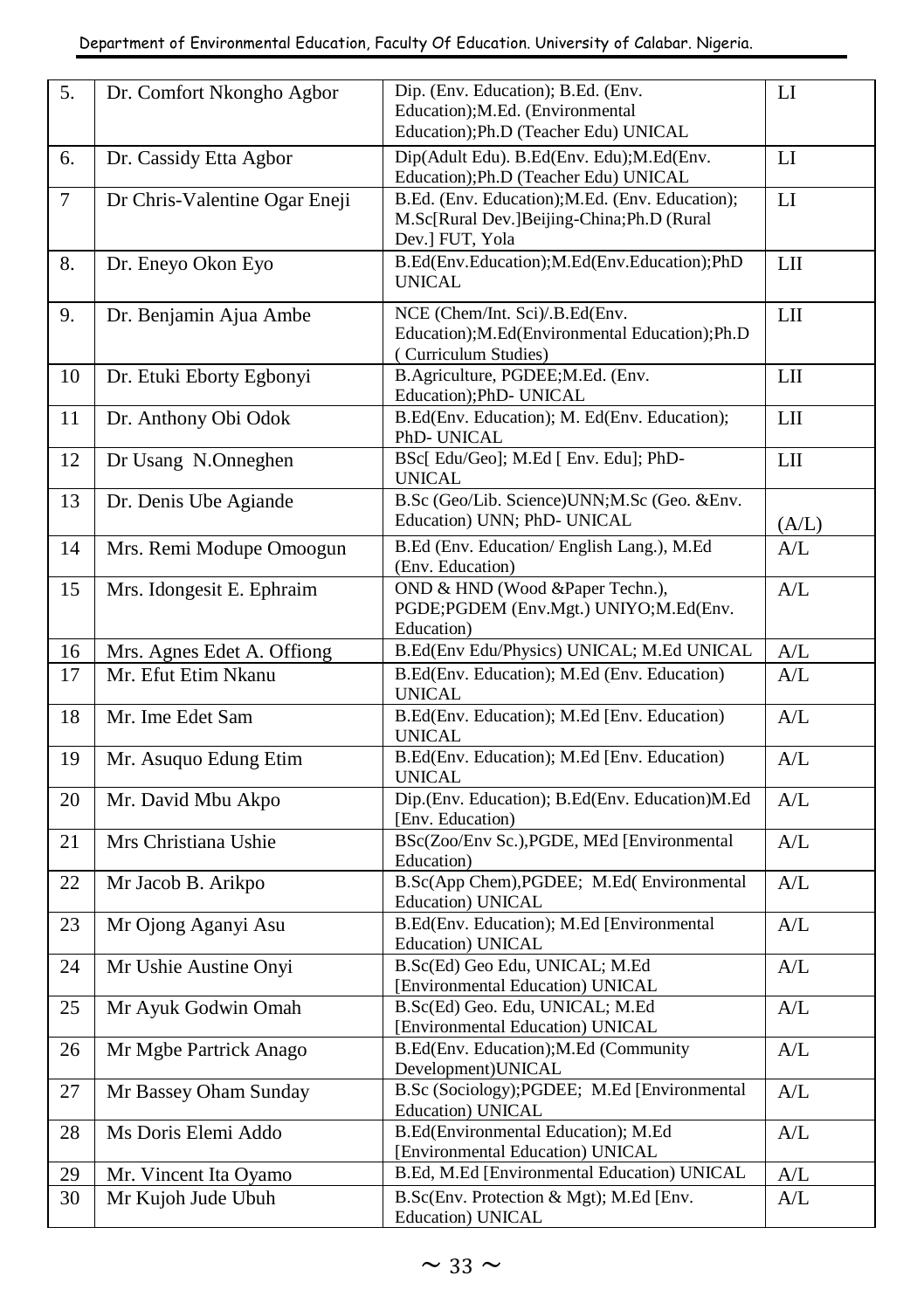| 31 | Ubi Arikpo Bassey            | B.Ed(Environmental Education); M.Ed    | A/I |
|----|------------------------------|----------------------------------------|-----|
|    |                              | [Environmental Education) UNICAL       |     |
| 32 | Mr. Emmanuel Onwe Igwe       | B.Ed(Environmental Education)          | G/A |
| 33 | Mr. Jerry Nkere Etta         | B.Sc (Sociology)B.Ed(Env.Education)    | G/A |
| 34 | Mr Afu Edward Ayim           | <b>B.Ed</b> (Environmental Education)  | G/A |
| 35 | Ms. Mandu Emmanuel Ibanga    | <b>B.Ed</b> (Environmental Education)  | G/A |
| 36 | Mrs Catherine Ubembe Angioha | B.Ed(Env. Education), M.Ed (Edu Admin) | G/A |

### **b) Administrative Staff List**

| S/N            | Name                      | Rank                                  |
|----------------|---------------------------|---------------------------------------|
| 1.             | Mrs. Flora Michael Monity | Senior Asst. Registrar                |
| 2.             | Mr. Christopher Takim Out | Asst. Registrar                       |
| 3.             | Mrs. Sylvia Chris Opu     | Admin. Officer                        |
| $\overline{4}$ | Mr Obo, Akpor Ekpenyong   | Admin. Asst                           |
| -5             | Mr Onoh, Watson Ele       | Admin. Asst                           |
| 6.             | Mrs. Nsikan Anthony Akpan | <b>Higher Data Processing Officer</b> |
| $\overline{7}$ | Ms. Unaji Ushie Odey      | <b>HEO</b>                            |
| 8.             | Mr Muhammed Umar Musa     | <b>HEO</b>                            |
| 9.             | Ms Margaret B. Okon       | Data Processing Officer               |
| 10.            | Mrs. Affiong Bassey Edet  | Senior Clerical Officer               |
| 11             | Mrs. Susana Essien Ukpong | HM/Cleaner                            |

## **c) FACULTY OFFICERS**

**T**he **Dean of Faculty of Education:** Prof. S.I. Akpama Deputy Dean: Dr B. A. Bassey **Faculty Officer:** Mrs Uduak Akang

## **d) DEPARTMENTAL RESPONSIBILITY**

**Head of Department: Prof Ajayi Clemency Omoogun Graduate Board Committee Chairman:** Prof Moses.E InyangAbia **Project Coordinator-[F/T]:** Dr Chris-Val O. Eneji **Examination Officer[F/T]:** Dr Anthony O. Odok **Time Table Officer:** Dr. Cassidy E. Agbor **Examination Officer [P/T]:** Dr. Benjamin A. Ambe **Part Time Coordinator**: Dr. Etuki Eborty Egbonyi **Staff Advisers:** Ms Agnes Edet Offiong & Dr Denis Agiande **Sandwich Coordinator**: Dr. Bassey O Udumo **Seminar Coordinator**: Dr Eneyo O. Eyo **Staff Welfare**: Mr Ime Edet Sam

#### **Nigeria Environmental Education Students Association (2020 Academic Session)**

| Ekpo Godwin Boco  | President      |
|-------------------|----------------|
| Ogem Elizbeth Asu | Vice President |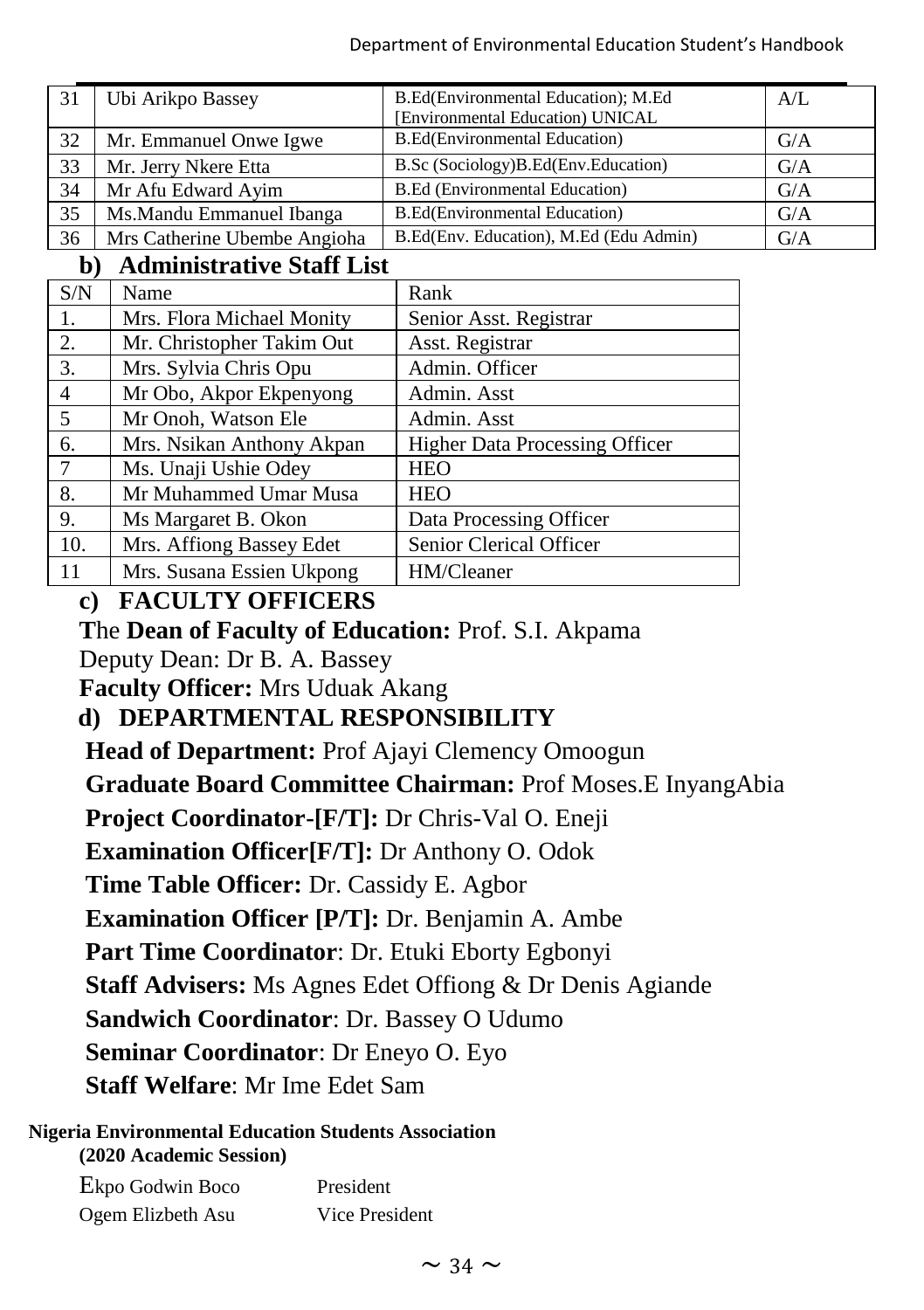| Ubi Faith Ossesson      | Secretary                  |
|-------------------------|----------------------------|
| Michael Prince Isong    | <b>Financial Secretary</b> |
| Adamu Kasimu Haruna     | Treasurer                  |
| Udonyah Udeme Jacob     | Dir. of Information        |
| Archibong Augustine Obi | Dir. of Sport              |
| Thomson Author A        | Dir. of Welfare            |
| Uchenna Elvis Udoye     | Dir. of Social             |
| Obot Christopher E.     | <b>Provost Marshal</b>     |
|                         |                            |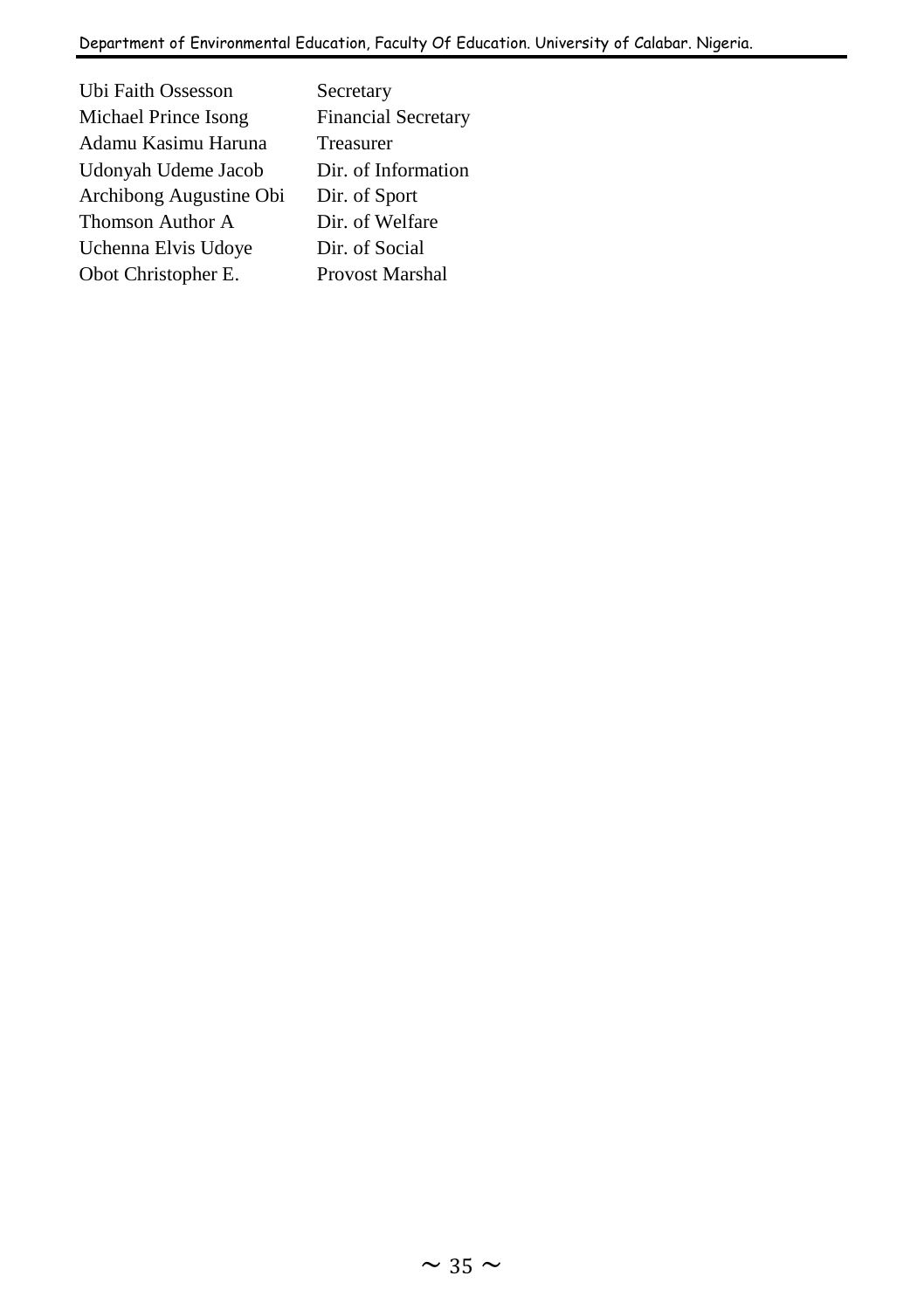## **MASTER'S DEGREE IN EDUCATION (M.Ed. ENVIRONMENTAL EDUCATION) PROGRAMME**

## **OBJECTIVES OF MASTER'S DEGREE IN EDUCATION**

a) The essence of the Master's Degree in Education is to train potential Environmental Educators and teachers for higher educational levels for the West African sub-region;

b) Produce creative, talented and highly motivated high level human resources with adequate theoretical, conceptual and practical knowledge, functional skills and sustainability values necessary to excel as professional Environmental Educators and Managers;

c) Train a new breed of talented high level human resources who can infuse and integrate principles of sustainable development and related concepts into various managerial and educational areas and courses to drive home the focal point of sustainability;

d) Produce highly efficient high level human resources who can excel as Environmental Educators and Managers for different sectors of the economy;

e) Promote well-rounded high level human resources as professionals to take positive action based on informed decisions affecting the socioeconomic and environmental challenges of their time and contribute meaningfully to their solutions; and

f) Produce sustainability-minded high-level human resources who are well positioned to meet the dynamic demands of a rapidly changing sociocultural and technological environment and to actualize practical, realistic, sustainable solutions.

g) acquire appropriate research skills and knowledge.

h) Train skilled manpower for educational institutions, public bureaucracy, private sector and international agencies.

i) acquire entrepreneurial skill.

j) develop ability for critical judgment through a broad knowledge of theoretical as well as practical issues and produce graduates who are equipped with relevant ICT knowledge and skills.

Throughout the programme therefore, emphasis is placed on training in research techniques and the development of analytical skills that can be applied to problem solving issues of environmental concern.

Philosophy and Mission

The programmes at the Postgraduate level are designed to respond to the needs for research and training in human and physical geography;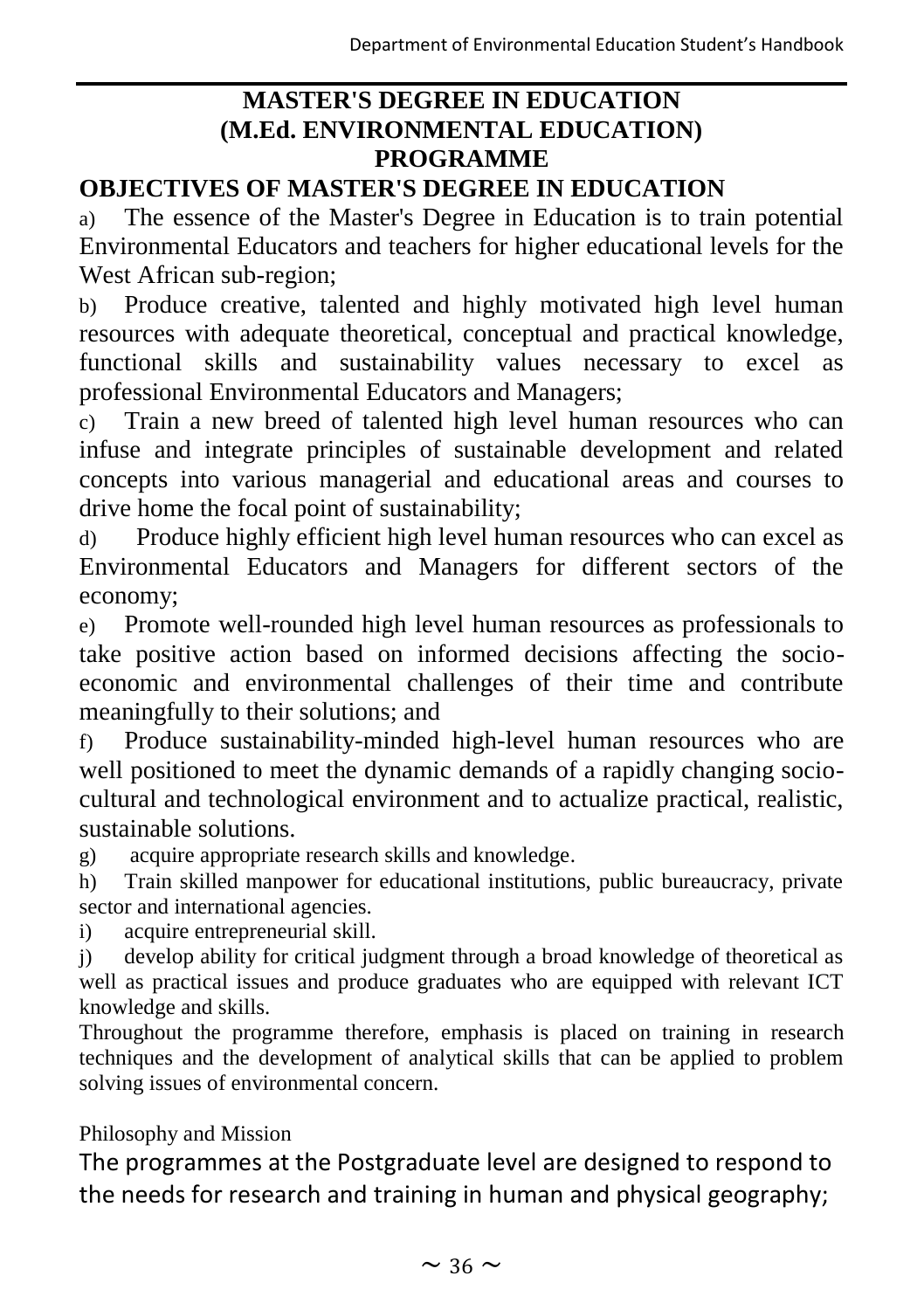and to produce graduates imbued with the ability to understand and make meaningful contribution to the development of Nigeria and the global community

## **ADMISSION REQUIREMENTS**

The following may apply for admission into the Master Degree in Environmental Education and Management

a) Graduates from the University of Calabar meeting the Faculty of Education requirements for admission into graduate programme.

b) Candidates with HND or its equivalent plus a Postgraduate Diploma in Environmental Education from the University of Calabar or any other recognized university, obtained at credit level (GPA 3.00 or above).

### **Admission Requirements**

i) Candidates must satisfy the matriculation requirements of the University including English Language and Mathematics.

ii) Candidates with Bachelor's degree in relevant field from an approved university whose programme is accredited by the NUC.

iii) Candidates with a minimum of second class lower degree and a CGPA of 3.00 on a five-point scale.

Candidates with a Post Graduate Diploma degree from a cognate discipline awarded by a recognized institution with not less than an upper credit.

### **Duration of Programme**

- a) A full time Master's Programmes shall run for a minimum of four (4) semesters and a maximum of six (6) semesters.
- b) Part-time master's programmes shall run for a minimum of six (6) semesters and maximum of eight (8) semesters.
- c) For extension beyond the specified maximum period, permission of the School of Postgraduate studies shall be required.

### **Requirements for Graduation**

To be awarded a Master Degree in Environmental Education, a candidate must pass a minimum of 33 credit units made up as follows:

EDE 801: Advance Educational Statistics

EDE803: Foundations of Environmental Education

EDE 805: Education for Sustainable De\. A Resource Management

EDE 807: Environmental Impact Analysis A: Project Evaluation

EDE 809: Environmental Educ. C'urr. Design A Administration

EDE 811: Quantitative Techniques in Environmental Education

Second Semester EDU 802: ICTs in Education

EDE 802: Advance Research Methods in Education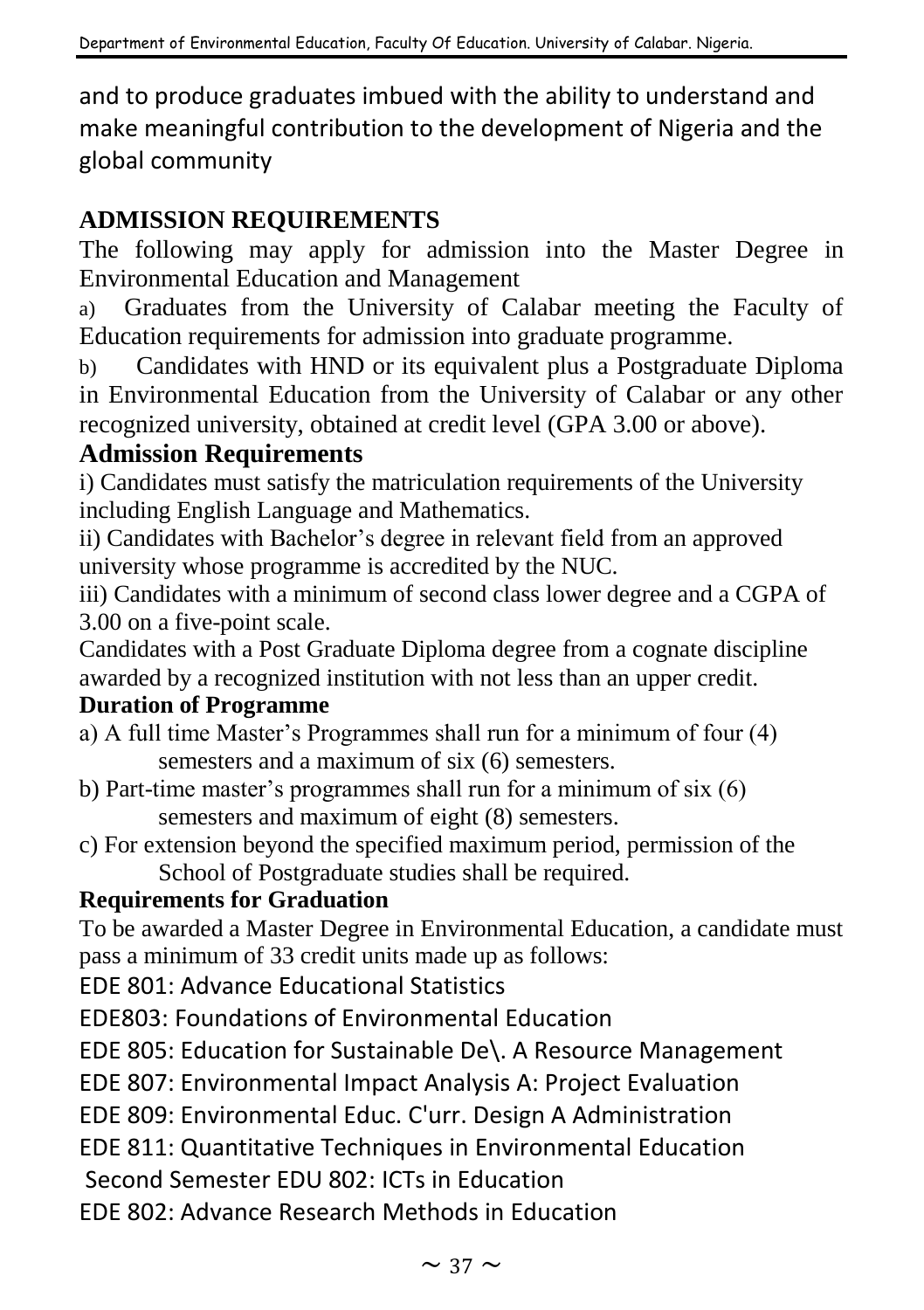EDE 804: Environmental Perception & human Behaviour EDE 806: The Politics & Economics of Environmental Education EDE 808: Population & Consumer Environmental Education EDE 810: Field work and Project in Environmental Education EDE 990: Thesis in Environmental Education

## **COURSE DESCRIPTION**

EDE 802: Advance Research Method in Environmental Education.

The course involves varying paradigms of environmental education research, scientific processes and research; Information sourcing in research, various research designs in environmental education, selection of research topics, problem articulation, and definition of objectives; hypothesis formulation, conceptual and theoretical framework. Methodology of data collection relative to research design, analysis and interpretation of data, instrumentation, report writing, bibliographic and arrangement of references are also involved.

### **EDE 804: Environmental Perception and Human Behaviour**

Basic environmental psychology concepts, perception, viewing, cognition and decision-making are important. The concept of environmental behavioural, classification of environmental, geographical, operational perception and behaviour, role of perception in behaviour and education, factors governing people's perception of an environment, and the meaning of perception will be explained. The personal construct theory in the design of environmental images of the cities; the citizen's view; perception of natural hazards, environmental knowledge and awareness, environmental stress and strain and association factors (e.g. crowding, noise, pollution, waste, etc.)

### **EDE 806: The Politics and Economics of Environmental Education**

Political framework for environmental activities policy formulation and model, political dimensions of environmental problems, conflicts resolution, political framework for environmental activities, policy formulation and model political dimensions of environmental problems, conflict resolution, resources management and environmental problems. Relationship between economics and environmental problems, consumption, production and externalities in environmental economics and problems. Urban poverty and environmental management including solid waste, gaseous and liquid, social responsibilities and the issue of social externalities. Efficient management, urban poverty and environmental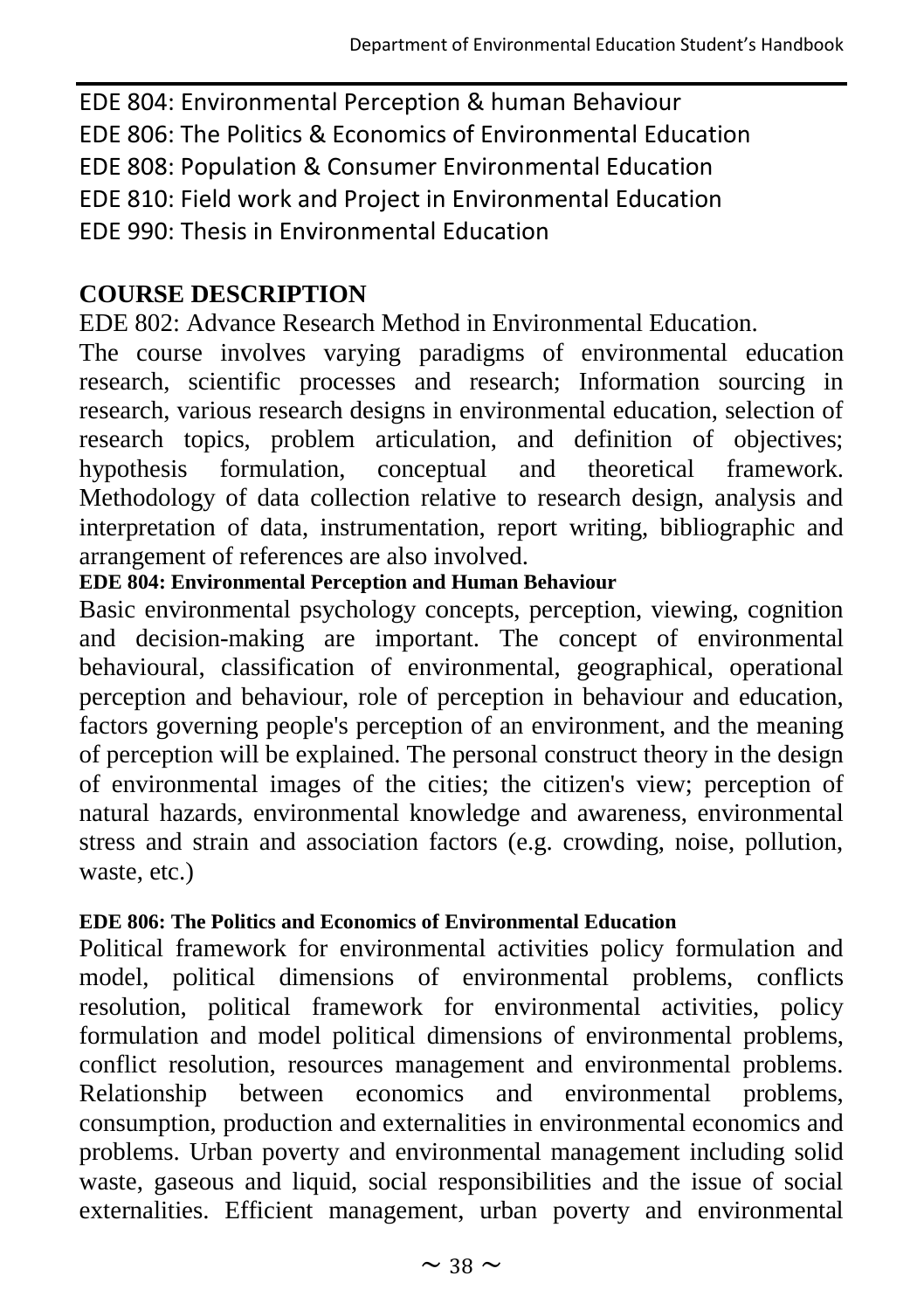situation in rural Nigeria. Analysis of environmental component and Nigeria development plans since 1940s, theories of the economic growth, political instability and their implication to environmental education; economic and political institutions tot-management in Nigeria.

#### **EDE 808: Population and Consumer Environmental Education**

Concept of population and consumption and their relationship to environment, production and consumption patterns in urban and rural areas, behaviours re- enforcers in consumption and production process. The need for demographic studies, family planning, population control and resources management. Environmental education for consumer; quality of goods, budgeting, decision-making in life, environmentally sound consumption patterns.

#### **EDE 807: Environmental Impact Analysis and Project Evaluation**

Basic concepts of environmental impact assessment will be taught including environmental inventory, environmental assessment, environmental impact statement, federal environmental policy and associated decrees, assessment of impact on various aspect, techniques, decrees assessment, description of environmental setting, techniques for prediction and assessment of impact of various aspect of environment (air quality, water quality and hydrodynamics, noise pollution, industrial settings, forest resources and biological environment). Preparation of selected alternative action, public participation in decision-making, techniques for project evaluation (nature of project, objectives, scope of services, methodology of assessment, including some quantitative statement for decision making, work plan, organization monitory, cocoordinating, testing services, schedules of reports). Logistics support from the client cost, and plan, social and political issues on environmental impact analysis need to be examined.

#### **EDE 801: Advanced Environmental Education Statistics**

Elements of descriptive statistics as applied to environmental data, probability and hypothesis testing (statistical inferences and environmental data analysis, non- parametric statistical analysis, identification and quantification of environmental education parameters). Analysis of variance, regression analysis, linear programming and factorial analysis.

#### **EDE 803: Foundations of Environmental Education**

Philosophical; social, cultural, political and scientific foundations of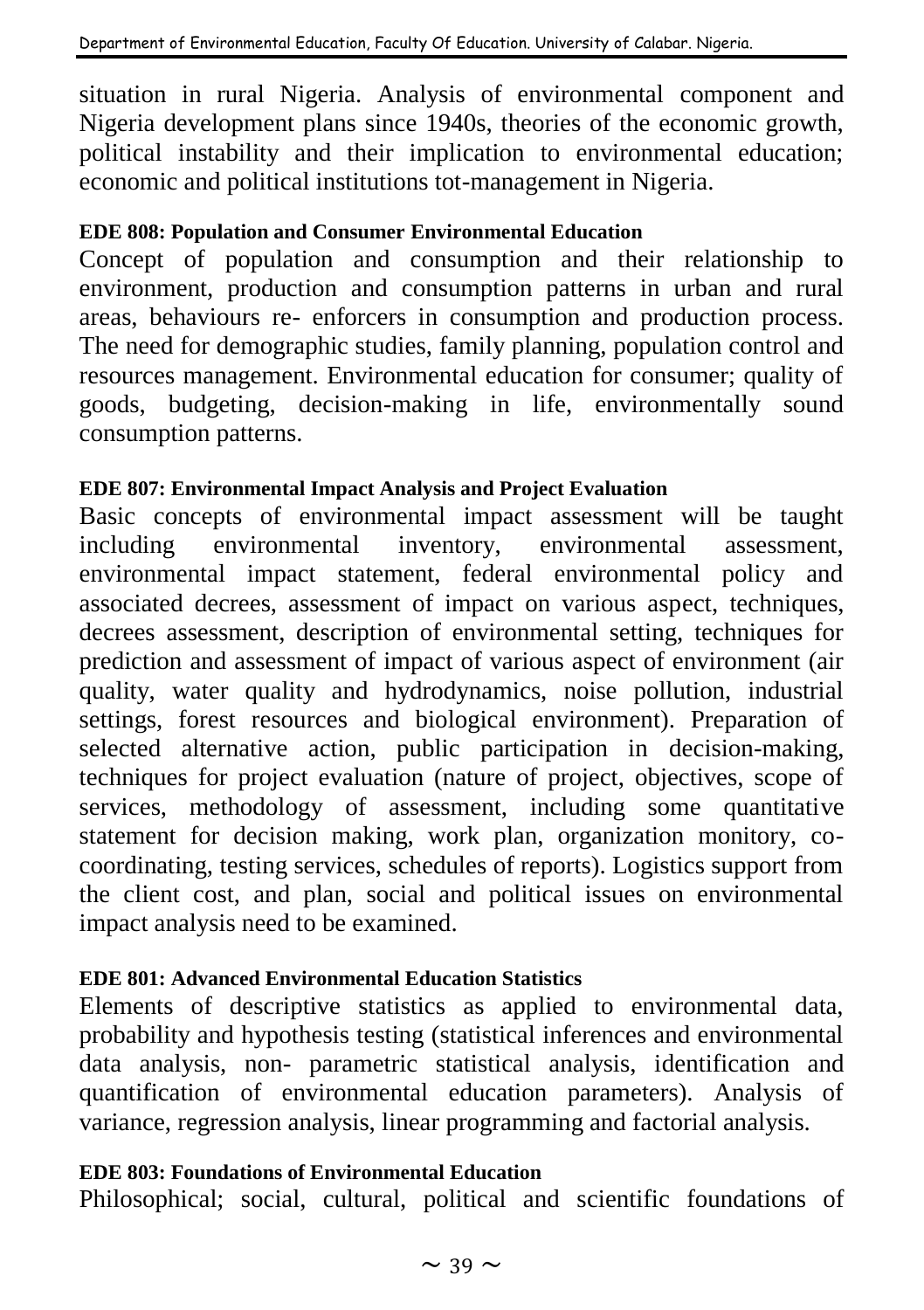environmental education, varied philosophical issues and problems (metaphysical, epistological and axiological problems in Environmental Education) practical issues in teaching Environmental Education, social route of Environmental Education including the impact of group behaviour on the environmental and traditional sources of Environmental Education and the philosophy of technology and environmental disorganization, scientific foundation of Environmental Education including concept of other organizations and ethnology. The relationship between science, environmental science and Environmental Education.

#### **EDE 805: Education for Sustainable Development and Resources Management**

The concept of education and environmental behaviour analysis and environmental impact available to society and the concept of sustainability, environmental deterioration and resource management; population control and environmental sustainability production and technological advancement and concept of sustainability, different approaches to environmental sustainability including the contribution of science, education and cultural forces. The role of planning and rational strategies for environmental sustainability.

#### **EDE 809: Environmental Education Curriculum Design and Administration**

Basic concepts of Environmental Education curriculum psychological and social foundations of the curriculum, tools, strategies and principles related to the design and use of curriculum resources and improvement of those resources; techniques for planning and designing specific programmes for environmental education in the area of population, waste management, desertification, population education, conservation education including specification to target environmental education programme including classroom approaches, seminar/workshop, community participation, opinion mobilization, techniques of environmental monitoring modifications and reforms, providing leadership for administration of programmes of environmental education, industrials, factories, government and non-governmental establishment.

#### **EDE810: Field Work and Project**

Choosing topics for study that reflects specific problems in environmental education, statement of problem, purpose, background and need for the study, theoretical foundation, research questions and hypothesis, scope and significance of study, literature review, methodology, data analysis,